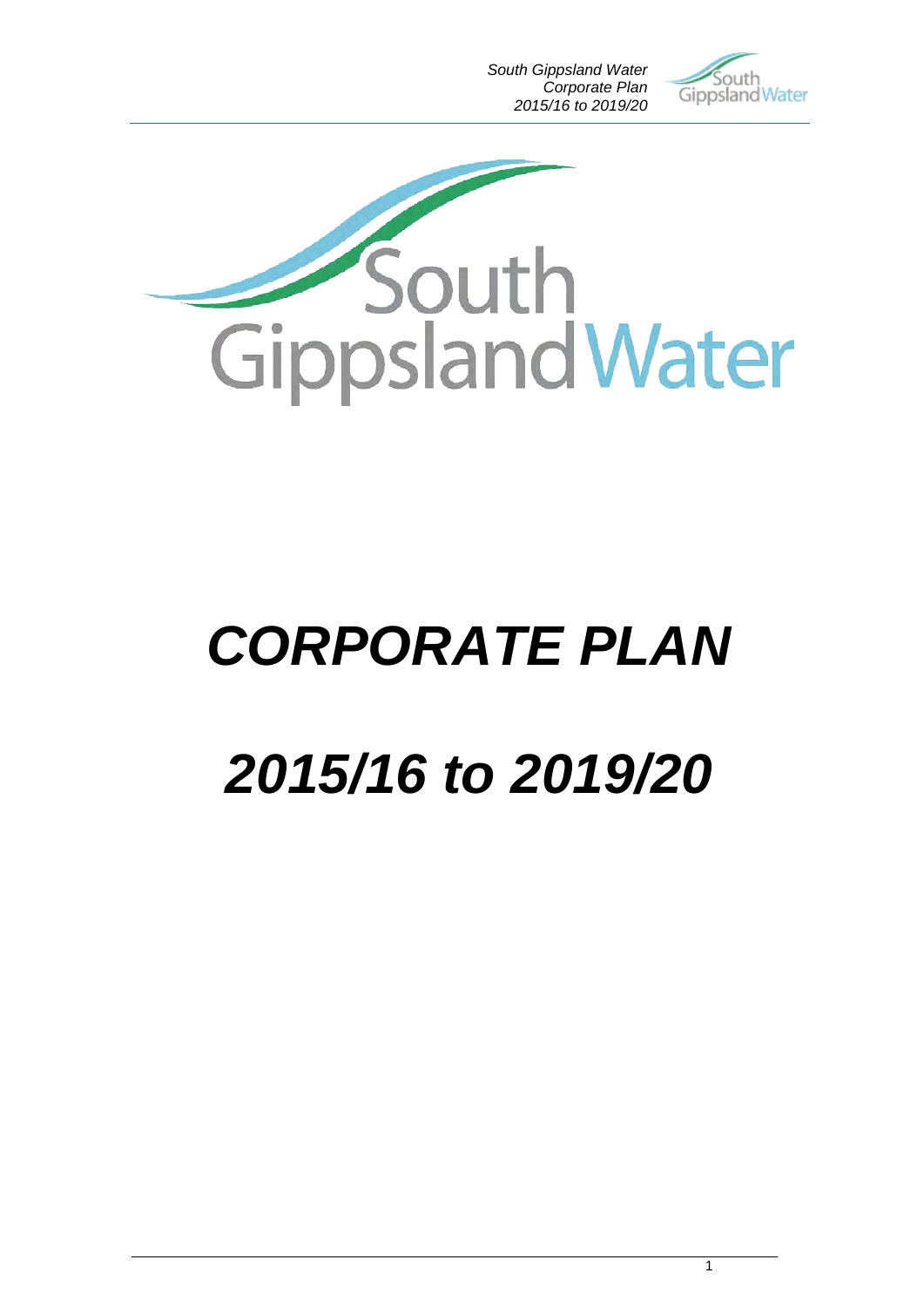

# 1. Introduction

At the end of April 2015 South Gippsland Water submitted its five year Corporate Plan for 2015/16 to 2019/20 in compliance with Section 247 and 248 of the Water Act 1989.

A key element of the plan was the corporation's strategy encompassing the interconnection of the region's Southern and Northern towns to provide a single efficient system which would avoid costly numerous individual upgrades to small treatment plants and systems with unreliable yields due to small storages (the Northern Towns Connection Project). The certainty of supply would enable levels of regional growth which would otherwise not have been possible.

In January 2015, South Gippsland Water submitted a Business Case for \$21.4M of government support to implement the project, however, advice was received in May 2015 that funding would not be available through the 2015/16 State Government Budget. As such, and in line with Section 247 of the Water Act 1989, South Gippsland Water is resubmitting its Corporate Plan due to this material variation in projects.

The key focus during 2015/16 will be a review of alternative options to ensure the security of water supply to South Gippsland Water's northern residential and business customers, including a customer and stakeholder engagement process. The outcomes of the review and engagement processes together with any available government funding will be factored into the capital needs of the business in the 2016/17 Corporate Plan.

In order to ensure water security in the short term for this Corporate Plan, South Gippsland Water has renegotiated its Bulk Entitlement from the Tarwin River, and will utilise a temporary pump station and a network of aged wastewater pipeline and pump infrastructure to augment supply to Korumburra during late summer and autumn. This adds costs in the vicinity of \$100,000 per annum. However, the long term use of this solution poses a significant risk to South Gippsland Water.

2015/16 is the third year of South Gippsland Water's five year Water Plan (2013/14 to 2017/18). The Corporate Plan recognises the challenges of climate change, changing rain fall patterns, economic development and population growth and is a balanced approach of environmental and economic factors to provide water and waste water services to the communities of South Gippsland

During 2014/15, South Gippsland Water implemented a number of key efficiency initiatives in order to increase productivity and lower household water bills. These initiatives, the lower operational and capital expenditure and the resultant lower household water bills have now been embedded into South Gippsland Waters forward planning.

South Gippsland Water has continued to identify and implement efficiencies across the organisation through the Gippsland Region Memorandum of Understanding, a joint initiative of Gippsland Water businesses. Coordinated procurement efficiencies in the areas of electricity and insurance are amongst the programs expected to be delivered in the 2015/16 financial year.

The Corporation's Asset Management System has identified that its medium term renewals program is likely to need significant capital injection as a large number of assets are nearing end of useful life. South Gippsland Water will concentrate efforts to more fully documenting the renewal profile during 2015/16 and utilise this enhanced asset information to assist in developing the future Corporate Plans and in particular, Water Plan 4.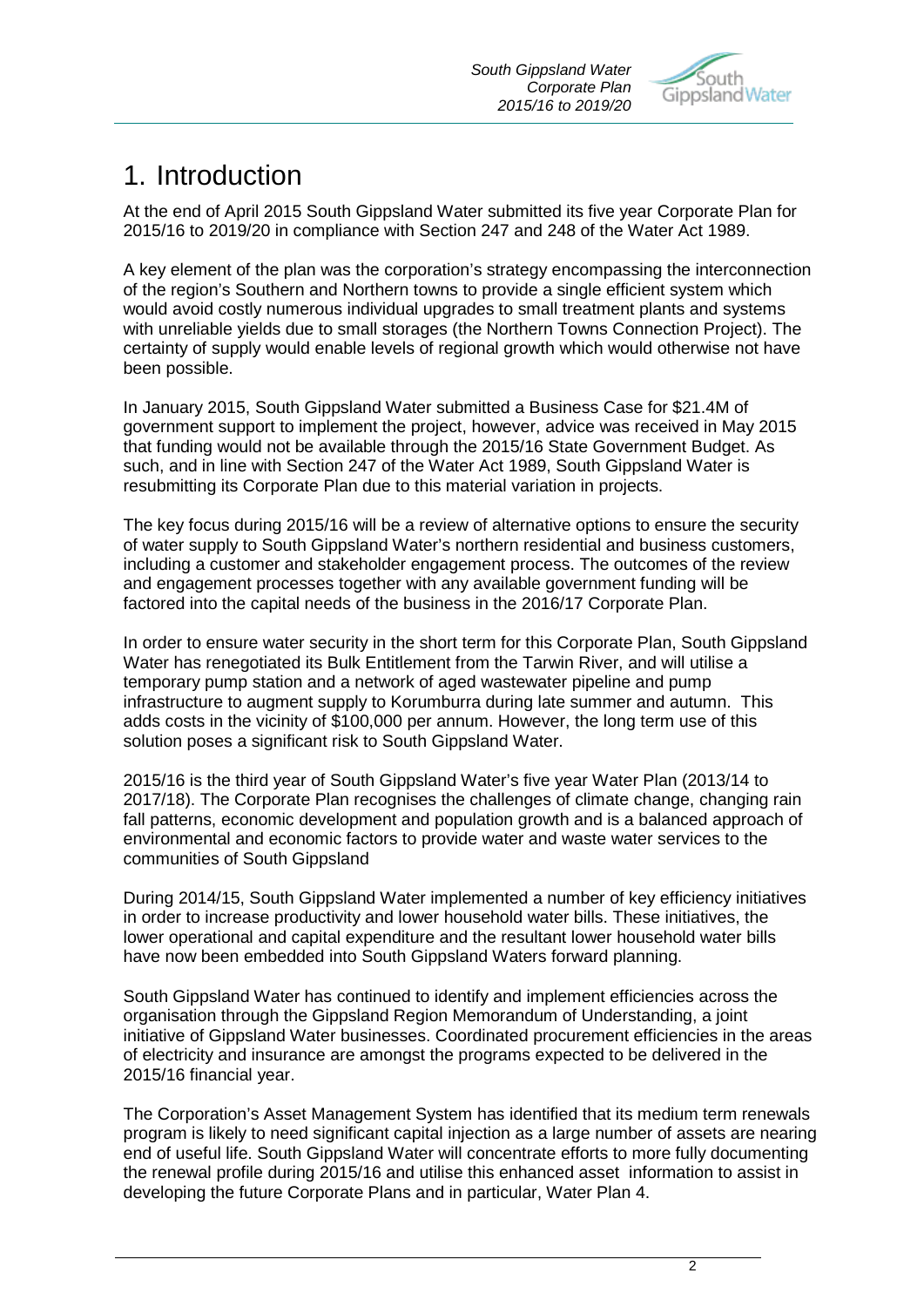*South Gippsland Water Corporate Plan 2015/16 to 2019/20*



The Poowong, Loch and Nyora Sewerage Scheme is a major capital expenditure project for the Corporation (\$20M). The project was nominated by the Minister for Water under the Country Towns Sewerage Scheme to address the public health and amenity needs of the community.

This project is being delivered as a collaborative project with South East Water where an innovative pressure sewer collection system for all three townships will be constructed under a joint agreement between the two organisations

In addition, Wastewater will be transferred under agreement to South East Water's Lang Lang Treatment Plant for treatment and reuse, negating the need for South Gippsland Water to construct a new treatment facility.

Also, a Pilot Project has been developed for the townships incorporating local solutions for water management. Encouraging water efficiencies within these small communities assists the Corporation meet the challenges posed by changing rainfall patterns and population growth. The project is being delivered simultaneously with the construction of sewerage scheme.

The project commenced in 2014 with the reticulation network for all three towns completed during 2014/15, with a small number of property connections in Nyora from November 2014. The scheme is scheduled to be completed during 2016, eighteen months ahead of the original schedule. The entire project will be delivered for \$20M, a significant saving against the initial estimates of \$30M for a traditional modified gravity scheme.

New Drinking Water Regulations (2015) require all water corporations to quantify the pathogen risk and install systems to mitigate the risk effective from January 2016. To ensure continued high quality water supplies South Gippsland Water will assess the pathogen risk and implement a range of water quality initiatives across the region. This may require disinfection and filtration upgrades for a number of water treatment plants. Which are not costed in this Corporate Plan. .

This Corporate Plan is a balanced approach and incorporates the Corporation's key goals, objectives, strategies and performance targets in order to meet regulatory compliance and secure, deliver quality water and wastewater services to its customers. It ensures the day to day needs of customers and stakeholders are met, and sets out the medium and long term strategies and actions to ensure the sustainable management of the regions key resources.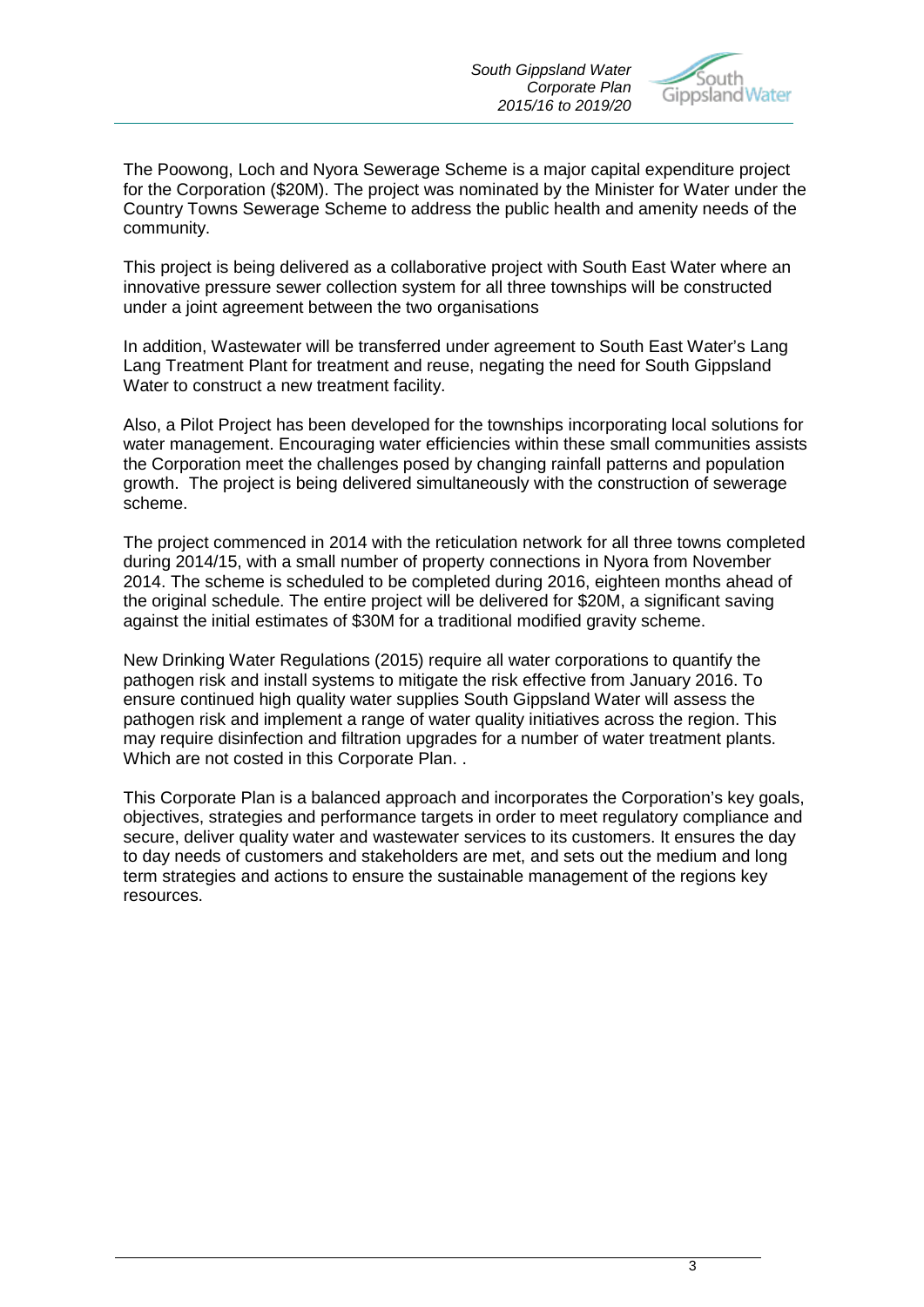

Major capital expenditure over the planning period focuses on:

- Completion of the construction of a pressure reticulation sewerage scheme for the towns of Poowong, Loch, and Nyora, incorporating local solutions for water management
- Further improvement works at water treatment plants and watermains replacement and renewals to increase water supply quality and resilience through all systems
- Sewer system upgrades throughout the region's townships, including Wonthaggi, Inverloch, Foster, Korumburra and Leongatha
- Investment in appropriate new technologies to improve service performance outcomes and operational efficiency
- Providing outcomes for the environment via improved water and wastewater service network reliability through priority identified and categorised renewal works

### **Major Initiatives**

South Gippsland Water, in dealing with ongoing challenges and emerging issues, has set out major initiatives that will be implemented over this Corporate Plan period.

The variability of raw water inflows, together with forecast population increases has resulted in South Gippsland Water considering a number of actions in its 50 year Water Supply Demand Strategy:

- Northern Towns Connection Customer and stakeholder engagement process and a review of alternative options to ensure security of water supply to South Gippsland Water's residential and business customers, including major industrial customers looking to expand in the near future. Increasing the amount of water that can be accessed by the urban supply system to promote economic growth and assist with local community amenity
- Providing incentives for demand reduction and water reuse.

The prime objective is to improve resilience of systems to ensure that a timely balance between supply and future short and long term demand can be met. Water initiatives will focus on:

- Implementing a cost effective sustainable Water Supply Demand Strategy which will ensure future demand will be met taking into consideration regional growth and the impacts of climate change/variability
- Securing and developing reliable new water sources while continuing, through Integrated Water Cycle Management, to develop localised solutions and further demand management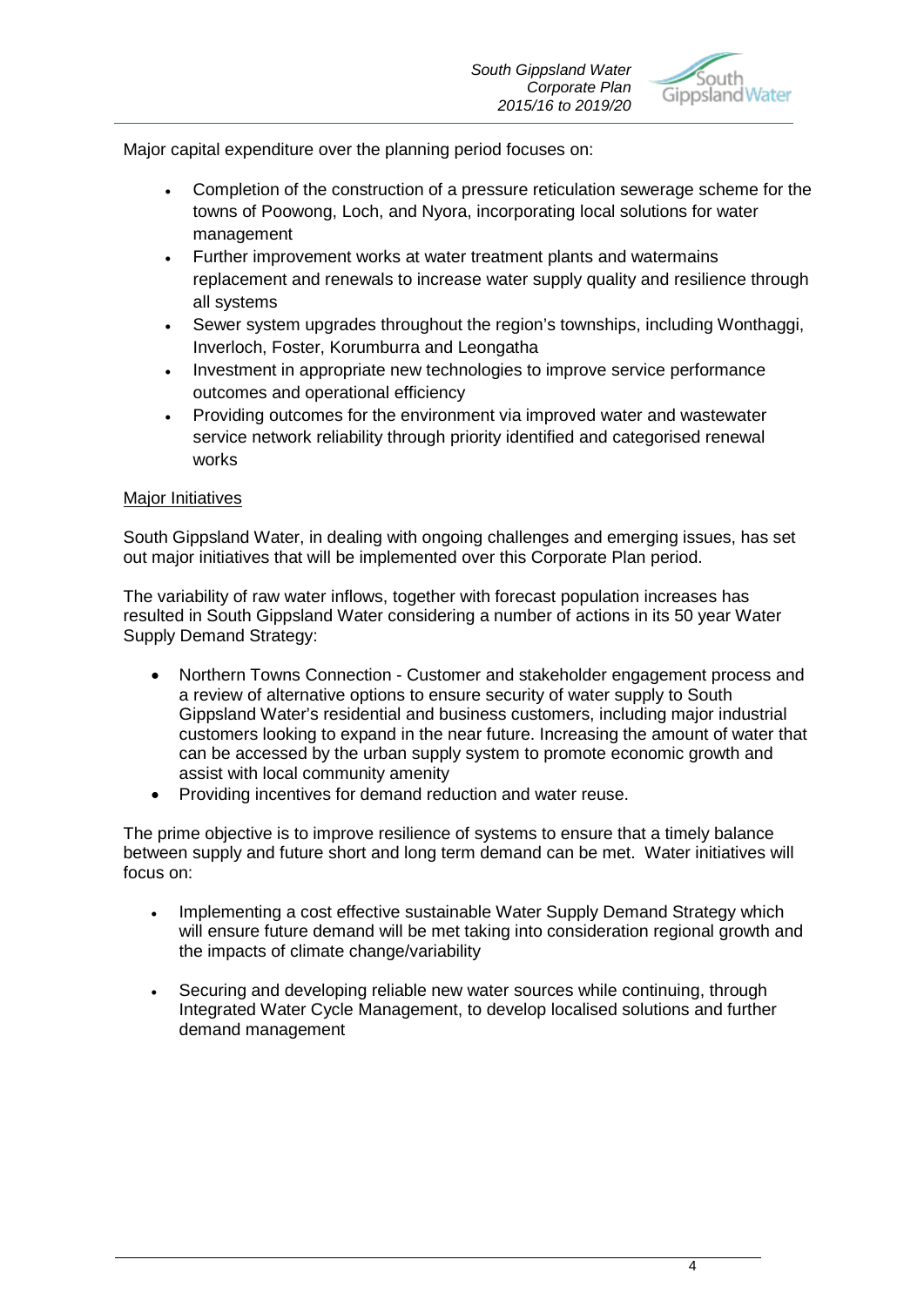

South Gippsland Water will conduct a customer and stakeholder engagement process, including a review of alternative options to ensure security of water supply to its northern residential and business customers.

South Gippsland Water will continue to improve its asset information and systems in order to quantify, prioritise and seek pricing relief to fund its renewal obligations.

South Gippsland Water will finalise its options to secure small water supply systems through Integrated Water Cycle Options where appropriate.

South Gippsland Water will continue to enhance its understanding of climate change/variability, and the impacts on the region's catchments and water supply systems.

South Gippsland Water will continue to identify efficiency initiatives including via the Gippsland Region MoU.

South Gippsland Water provides wastewater services to a number of small towns, ensuring wastewater compliance is maintained and disposal of treated effluent is in an environmentally sustainable manner.

> South Gippsland Water will finalise construction and commissioning of the pressure sewerage system for the towns of Poowong, Loch and Nyora.

> South Gippsland Water will continue to liaise with Major Customers to ensure trade waste is compliant and sustainable.

South Gippsland Water will pragmatically endeavour to minimise wastewater generation, maximise reuse opportunities and implement further EPA licence compliance improvements.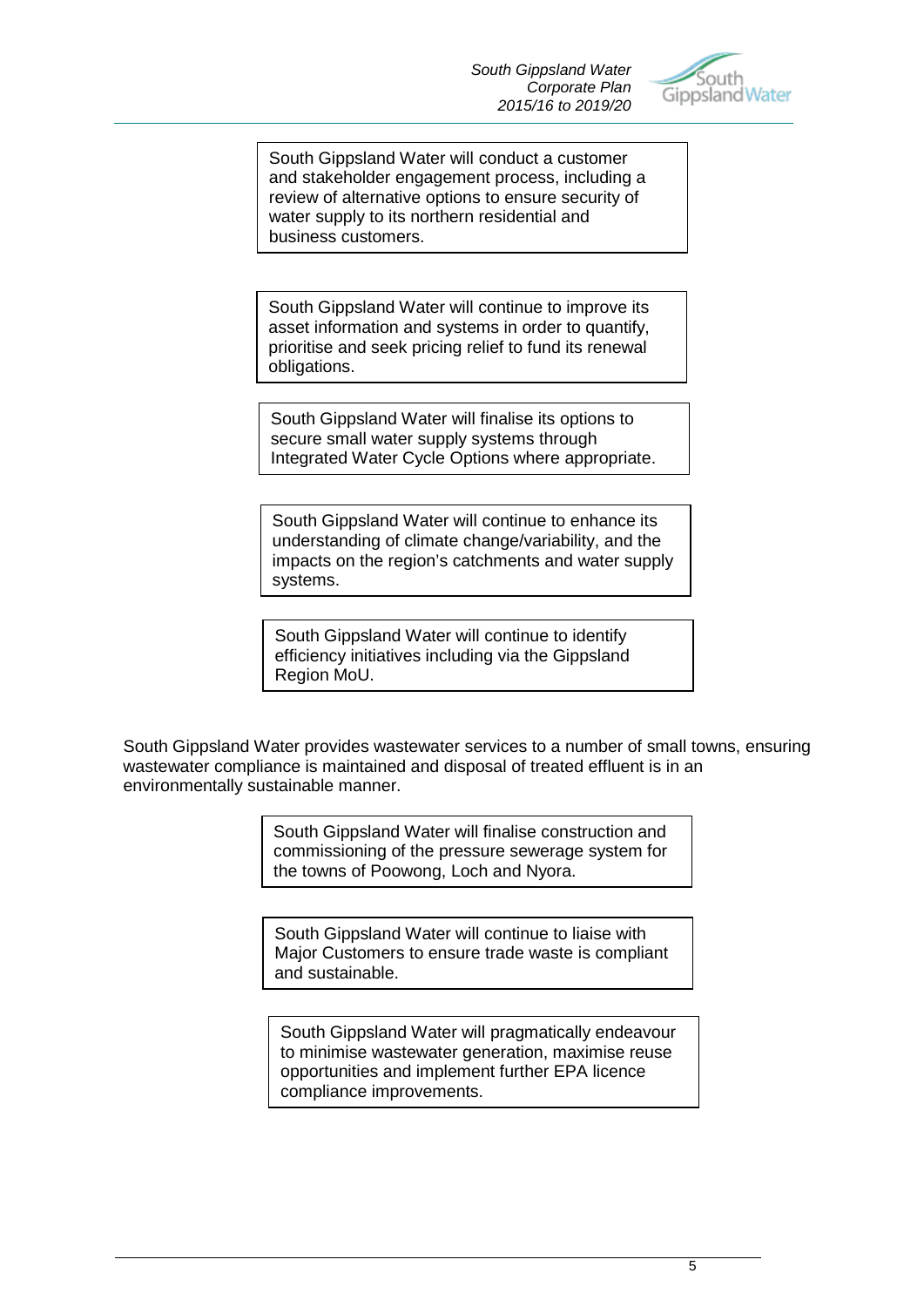

With respect to water quality and reliability, the Corporation will;

- Continue to develop and implement asset management strategies to optimise asset performance over asset life
- Identify and carry out minor treatment and network improvement works
- Finalise analysis of strategies with respect to further networking supply systems
- Secure further approved bulk water entitlements as required

| <b>Water Supply</b><br><b>System</b> | <b>Zone</b> | <b>Towns Serviced</b>                              | <b>Water Security Actions</b><br>during Corporate Plan                                                                                                                                                                                                                                                                        |
|--------------------------------------|-------------|----------------------------------------------------|-------------------------------------------------------------------------------------------------------------------------------------------------------------------------------------------------------------------------------------------------------------------------------------------------------------------------------|
| Agnes River                          | Eastern     | Port Franklin, Port Welshpool,<br>Toora, Welshpool | Review Central Towns Strategy for<br>construction of a raw/treated water<br>delivery trunk main connecting<br>Deep Creek (Foster) and Agnes<br>River (Toora) water supply systems.<br>In particular, carry out an Integrated<br>Water Cycle Management analysis<br>to inform the potential for localised<br>solutions.        |
| <b>Battery Creek</b><br>Reservoir    | Eastern     | <b>Fish Creek</b>                                  | Review Central Towns Strategy for<br>construction of a treated water<br>delivery trunk main connecting<br>Deep Creek (Foster) and Battery<br>Creek (Fish Creek) water supply<br>systems. In particular, carry out a<br>Integrated Water Cycle<br>Management analysis to inform the<br>potential for localised solutions.      |
| <b>Coalition Creek</b><br>storages   | Northern    | Korumburra                                         | Conduct a customer and<br>stakeholder engagement process,<br>including a review of alternative<br>options to ensure security of water<br>supply to SGW's residential and<br>business customers.                                                                                                                               |
| Deep Creek / Foster<br>Dam           | Eastern     | Foster                                             | Review Central Towns Strategy for<br>construction of a raw/treated water<br>delivery trunk main connecting<br>Battery Creek (Fish Creek) and<br>Agnes River (Toora) water supply<br>systems. In particular, carry out an<br>Integrated Water Cycle<br>Management analysis to inform the<br>potential for localised solutions. |
| Lance Creek<br>Reservoir             | Southern    | Inverloch, Cape Paterson,<br>Wonthaggi             | System secured by Melbourne<br>Supply System. No further security<br>actions required.                                                                                                                                                                                                                                        |
| <b>Little Bass</b><br>Reservoir      | Northern    | Loch, Nyora, Poowong                               | Implement Integrated Water Cycle<br>Management pilot project                                                                                                                                                                                                                                                                  |
| Ruby Creek storages                  | Northern    | Koonwarra, Leongatha                               | Opportunity for Integrated Water<br>Cycle Management options, No<br>major activities for this Plan period.                                                                                                                                                                                                                    |
| <b>Tarra River</b>                   | Eastern     | Alberton, Devon North, Port Albert,<br>Yarram      | System secured by groundwater<br>entitlements to enhance water<br>supply due to drought/bushfires. No<br>further security actions needed.                                                                                                                                                                                     |
| Tarwin River - East<br><b>Branch</b> | Central     | Dumbalk                                            | No action this Plan period - system<br>secure. Potential connection of<br>Leongatha treated water main in<br>future.                                                                                                                                                                                                          |
| Tarwin River - West<br><b>Branch</b> | Central     | Meeniyan                                           | No action this Plan period - system<br>secure. Potential connection of<br>Leongatha treated water main in<br>future.                                                                                                                                                                                                          |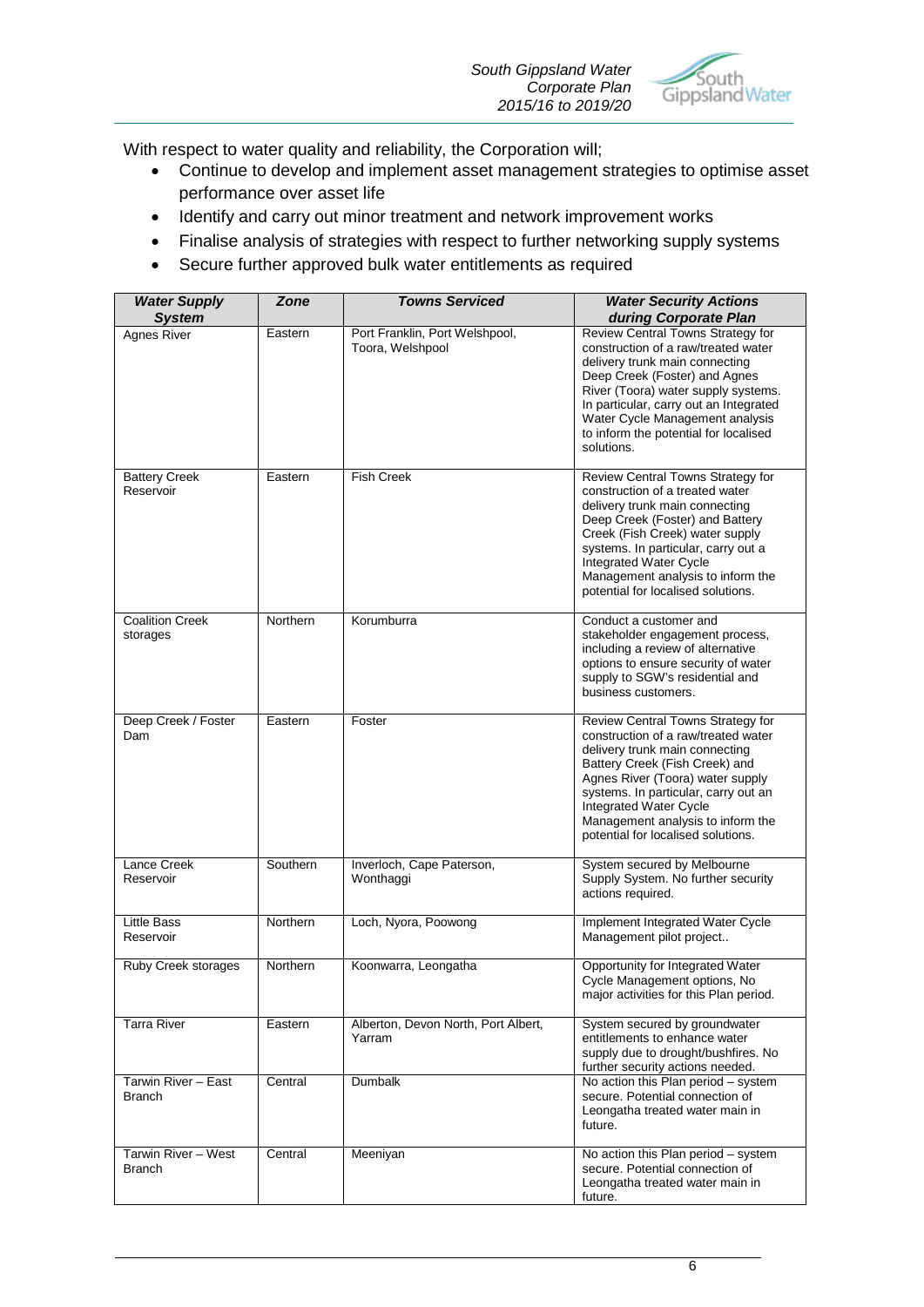

With respect to wastewater services, the corporation will continue construction of the pressure sewer reticulation system incorporating Integrated Water Cycle Management initiatives for the towns of Poowong, Loch, and Nyora. The Alberton, pressure sewer system was completed during 2014, and customers will continue to connect to the scheme through this Corporate Plan period. These schemes will provide for the health, safety and amenity of the local communities and address environmental concerns around ageing dysfunctional septic systems. In addition, the Corporation continues to investigate the potential for low cost waste water treatment options for small towns. The provision of these wastewater services will provide for regional development and growth opportunities.

| <b>Wastewater System</b>      | <b>Towns Serviced</b>         | <b>Actions during Corporate Plan</b>  |
|-------------------------------|-------------------------------|---------------------------------------|
| Meeniyan                      | Meeniyan                      | No action this Plan period. Newly     |
|                               |                               | constructed wastewater system         |
|                               |                               | commissioned 2012/13.                 |
| Poowong/Loch/Nyora            | Poowong/Loch/Nyora            | Continue construction, install and    |
| <b>Country Towns Sewerage</b> |                               | commission (2015/16) pressure         |
| Scheme                        |                               | sewerage reticulation and transfer    |
|                               |                               | mains. Implement Integrated Water     |
|                               |                               | Cycle Management initiatives.         |
|                               | Foster                        | Long term strategy to construct       |
|                               |                               | upgraded treatment plant with         |
|                               |                               | potential for reuse.                  |
| Corner Inlet                  | Toora                         | Review strategy to facilitate         |
|                               |                               | increased reuse/irrigation.           |
|                               | Welshpool/Port Welshpool      | Ocean outfall decommissioned          |
|                               |                               | 2010/11. Programmed priority          |
|                               |                               | identified sewer relining works.      |
|                               | Wonthaggi                     | Reticulation augmentations to allow   |
|                               |                               | for development and growth.           |
|                               |                               | Upgrade and desludge existing         |
|                               |                               | lagoons system. Investigate potential |
|                               |                               | for dried sludge reuse.               |
| Baxter's Beach                | Inverloch                     | Reticulation augmentations to allow   |
|                               |                               | for development and growth.           |
|                               |                               | Upgrade and desludge existing         |
|                               |                               | lagoons system. Investigate potential |
|                               |                               | for dried sludge reuse.               |
|                               | Cape Paterson                 | Improved wastewater service           |
|                               |                               | network reliability through priority  |
|                               |                               | renewal works.                        |
| Korumburra                    | Korumburra                    | Improved wastewater service           |
|                               |                               | network reliability through priority  |
|                               |                               | identified required renewal works.    |
| Leongatha                     | Leongatha                     | Improved wastewater service           |
|                               |                               | network reliability through priority  |
|                               |                               | identified required renewal works.    |
|                               |                               | Investigations for use of Biosolids.  |
|                               |                               | Discontinue the use of this site as a |
|                               |                               | Biosolids Management Facility.        |
| Yarram                        | Yarram, Port Albert, Alberton | Finalise connections to the Alberton  |
|                               |                               | Sewerage Scheme (pressure sewer       |
|                               |                               | system).                              |
|                               |                               | Improved wastewater service           |
|                               |                               | network reliability through priority  |
|                               |                               | identified required renewal works.    |
| Waratah Bay                   | <b>Waratah Bay</b>            | No further action required.           |

Significant wastewater works include:

South Gippsland Water, in this Corporate Plan, is concentrating efforts to meet the significant challenges and uncertainties that lie ahead. This will ensure the continued delivery of sustainable water and sewerage services to meet the needs of the communities in South Gippsland.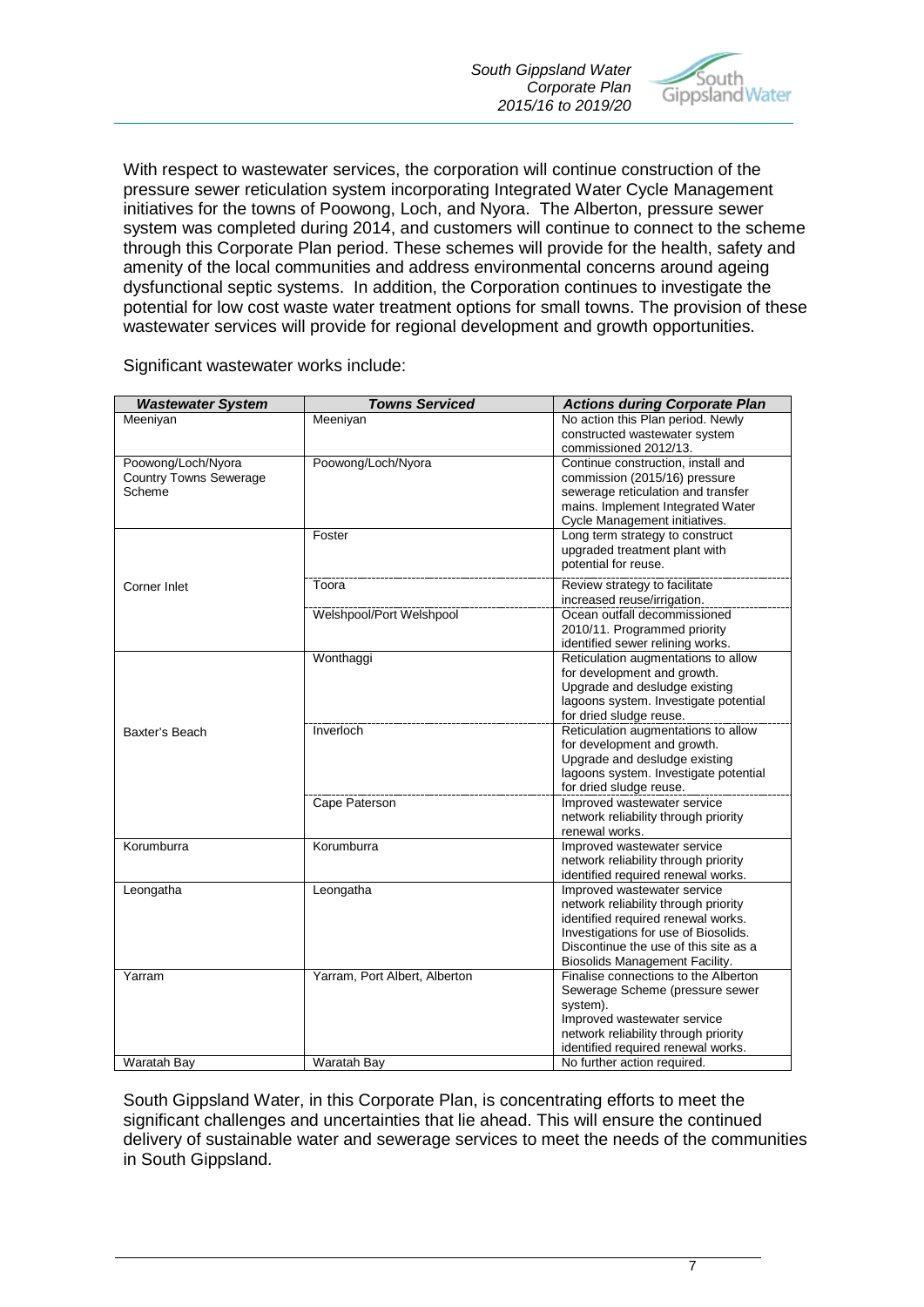

# 2. South Gippsland Water

South Gippsland is located around 2 hours drive from the south eastern suburbs of Melbourne, and is well known for its coastal resorts and National Parks such as Wilson's Promontory and Tarra Bulga. The Corporation is acutely aware that the region's "natural capital" has a high public profile. South Gippsland is predominantly an agricultural area including beef, sheep and dairy farming. The region seeks to maximise its strength as a leading Victorian dairy farming and dairy products producer with two major dairy companies located in the area. Tourism is also an industry of significant importance to the region.

The Corporation demonstrates its commitment to the stewardship of the region's "natural capital" through initiatives based on continuous improvement at all our operational facilities, together with programs aimed at raising community awareness. South Gippsland Water supports and participates in local activities with a wide range of community groups involved in broader environmental programs that address the interconnection of all of the elements of the region's ecosystems. South Gippsland Water is fully aware that the services it provides are essential to the economic survival, development and well-being of the region. Accordingly, South Gippsland Water takes into account and collaborate with the programs and activities of other regional agencies in developing its strategies and plans, in so doing, contributing to an integrated regional approach to natural resource management.

The demographics of the region continue to undergo change due to the demand for coastal residential real estate. Wonthaggi, Inverloch, Cape Paterson, Walkerville and Waratah Bay are examples with strong residential real estate prices and the influx of a new socioeconomic segment of customers to the region.

The Corporation produces potable drinking water product from its water treatment plants. It also produces treated waste streams from its sewerage treatment plants. These processes are undertaken while meeting stringent environmental demands and satisfying customer expectations at a cost that is sustainable and a price to consumers that is ratified by the economic regulator. All this is achieved with a team that is small by industry standards.

# 2.1 Services Provided by South Gippsland Water

South Gippsland Water employs a multi skilled workforce that covers the disciplines of planning, administration, finance, customer services, engineering, operations, maintenance, and construction management. Most engineering design is outsourced.

The Corporation has a skills-based, seven member Board, appointed by the Minister for Water. The Corporation is managed by an executive team, led by the Managing Director, who also is a Board member.

South Gippsland Water provides the full range of water supply functions, including water harvesting and storage, water treatment, urban water supply, as well as wastewater collection, treatment, disposal and reuse, and major trade waste services.

During 2014/15, a total of 136 ML of recycled water was used mainly for pasture irrigation. A small percentage of this total was provided for watering sporting grounds (6 ML). Strategic emphasis on environmentally beneficial re-use is expected to result in an increase in the re-use of treated wastewater over the medium to long term.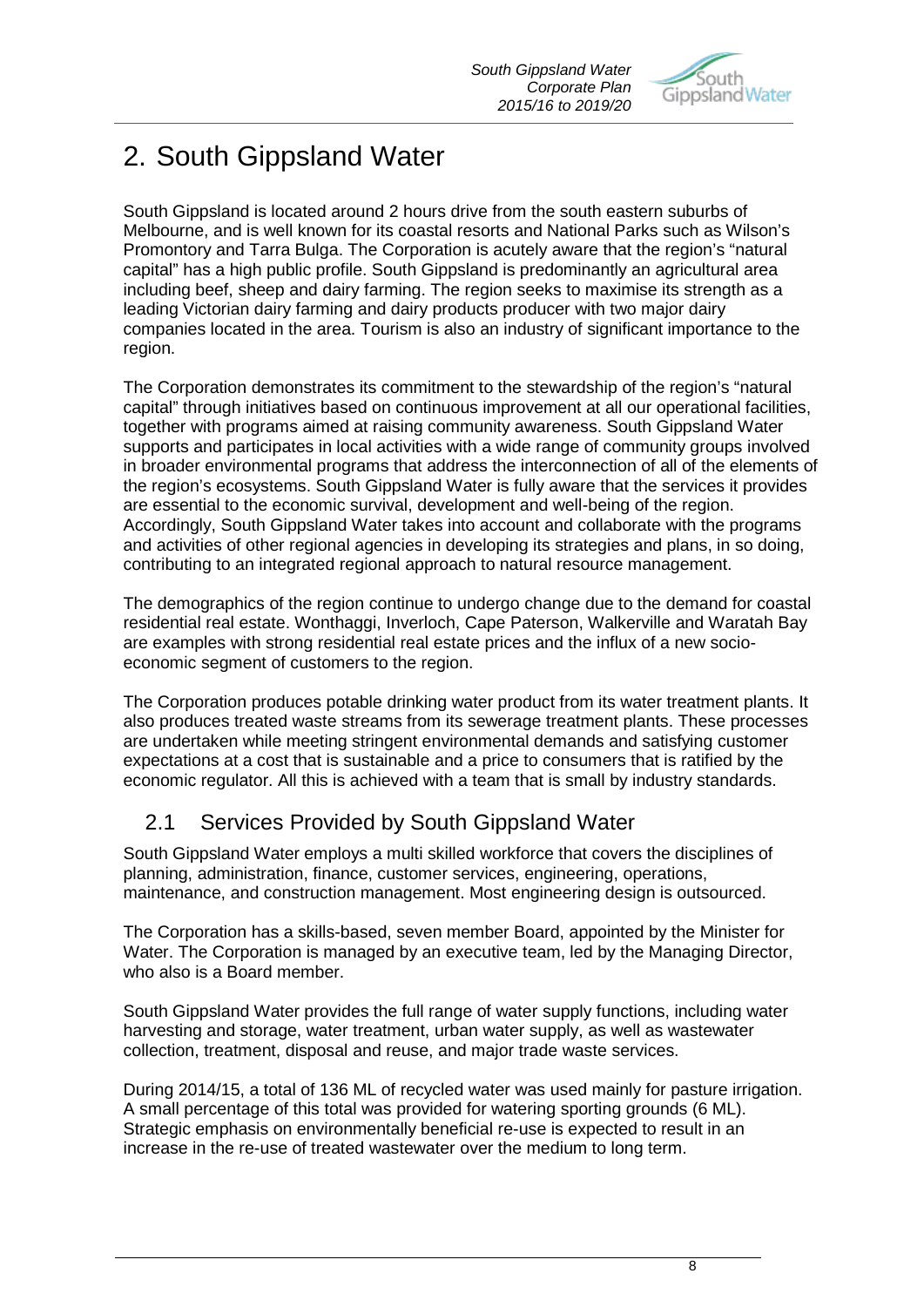*South Gippsland Water Corporate Plan 2015/16 to 2019/20*



South Gippsland Water's core functions are to provide secure water and wastewater services to over 20,500 households and businesses across approximately 4,000 square kilometres. South Gippsland Water's service area includes 22 towns, the base population of serviced towns is some 29,700 a figure that may increase in peak holiday periods by as much as 100%. Major centres include Wonthaggi, Inverloch, Leongatha and Korumburra as illustrated in Map 2.2.

The towns supplied and the services the Corporation currently provides are summarised in the following table.

| <b>Centre</b>                                 | <b>Population Served</b>           | <b>Water</b>            | Sewerage                     |                           |
|-----------------------------------------------|------------------------------------|-------------------------|------------------------------|---------------------------|
|                                               | (Permanent)                        | <b>Customers Billed</b> | <b>Supplied from</b>         | <b>Customers Billed</b>   |
| <b>Port Franklin</b>                          | 129 (estimate)                     | 105                     | <b>Agnes River</b>           | Not Serviced              |
| <b>Port Welshpool</b>                         | 182                                | 274                     | Agnes River                  | 261                       |
| <b>Toora/ Agnes, Bennison</b>                 | 456                                | 516                     | Agnes River                  | 285                       |
| <b>Welshpool, Hedley</b>                      | 451                                | 206                     | Agnes River                  | 121                       |
| <b>Fish Creek</b>                             | 814                                | 208                     | <b>Battery Creek</b>         | Not Serviced              |
| Korumburra                                    | 3,455                              | 2,208                   | <b>Coalition Creek</b>       | 1,899                     |
| <b>Foster</b>                                 | 1,122                              | 857                     | Deep Creek /<br>Foster Dam   | 766                       |
| Inverloch,                                    | 4,679                              | 4,498                   | Lance Creek                  | 4,456                     |
| <b>Wattle Bank,</b>                           |                                    |                         |                              |                           |
| <b>Lance Creek</b>                            |                                    |                         |                              |                           |
| <b>Cape Paterson</b>                          | 753                                | 1,132                   | Lance Creek                  | 1,115                     |
| Wonthaggi,                                    | 7,226                              | 4,418                   | Lance Creek                  | 4,181                     |
| South Dudley,<br>Glen Alvie, Kongwak,         |                                    |                         |                              |                           |
| <b>Lance Creek</b>                            |                                    |                         |                              |                           |
| Loch                                          | 194 (estimate)                     | 147                     | Little Bass                  | <b>Under Construction</b> |
| <b>Nyora</b>                                  | 723                                | 349                     | <b>Little Bass</b>           | <b>Under Construction</b> |
| Poowong                                       | 326                                | 207                     | <b>Little Bass</b>           | <b>Under Construction</b> |
| Koonwarra                                     | 395                                | 80                      | Ruby Creek                   | Not serviced              |
| Leongatha, Kardella,<br>Leongatha South, Ruby | 4,994                              | 3,075                   | Ruby Creek                   | 2,889                     |
| <b>Alberton</b>                               | 263                                | 146                     | <b>Tarra River</b>           | 105                       |
| Devon North,                                  | 494                                | 124                     | <b>Tarra River</b>           | Not Serviced              |
| <b>Tarra Valley</b>                           |                                    |                         |                              |                           |
| <b>Port Albert</b>                            | 249                                | 396                     | Tarra River                  | 328                       |
| Yarram                                        | 1,767                              | 1,194                   | <b>Tarra River</b>           | 1,079                     |
| <b>Dumbalk</b>                                | 424                                | 102                     | Tarwin River-<br>East Branch | Not Serviced              |
| Meeniyan                                      | 466                                | 269                     | Tarwin River-<br>West Branch | 235                       |
| <b>Waratah Bay</b>                            | 213                                | Not Serviced            | N/A                          | 112                       |
| <b>Totals</b>                                 | 29,313 Water<br>26,027 Waste Water | 20,511                  |                              | 17,832                    |

### **Table 2.1: South Gippsland Water & Sewerage Service Localities**

**Notes:**

1. Population Served based on ABS 2011 Census updated with a local government growth factor of 2.5% Bass Coast Shire Council, 1.5% South Gippsland Shire Council and 0.9% for the Wellington Shire Council.

2. Water and Sewerage Assessments = Number of Rated Properties at March 2015.

3. The ABS method of calculation of population is based on State Suburbs and may not always reflect the exact sewer/water district.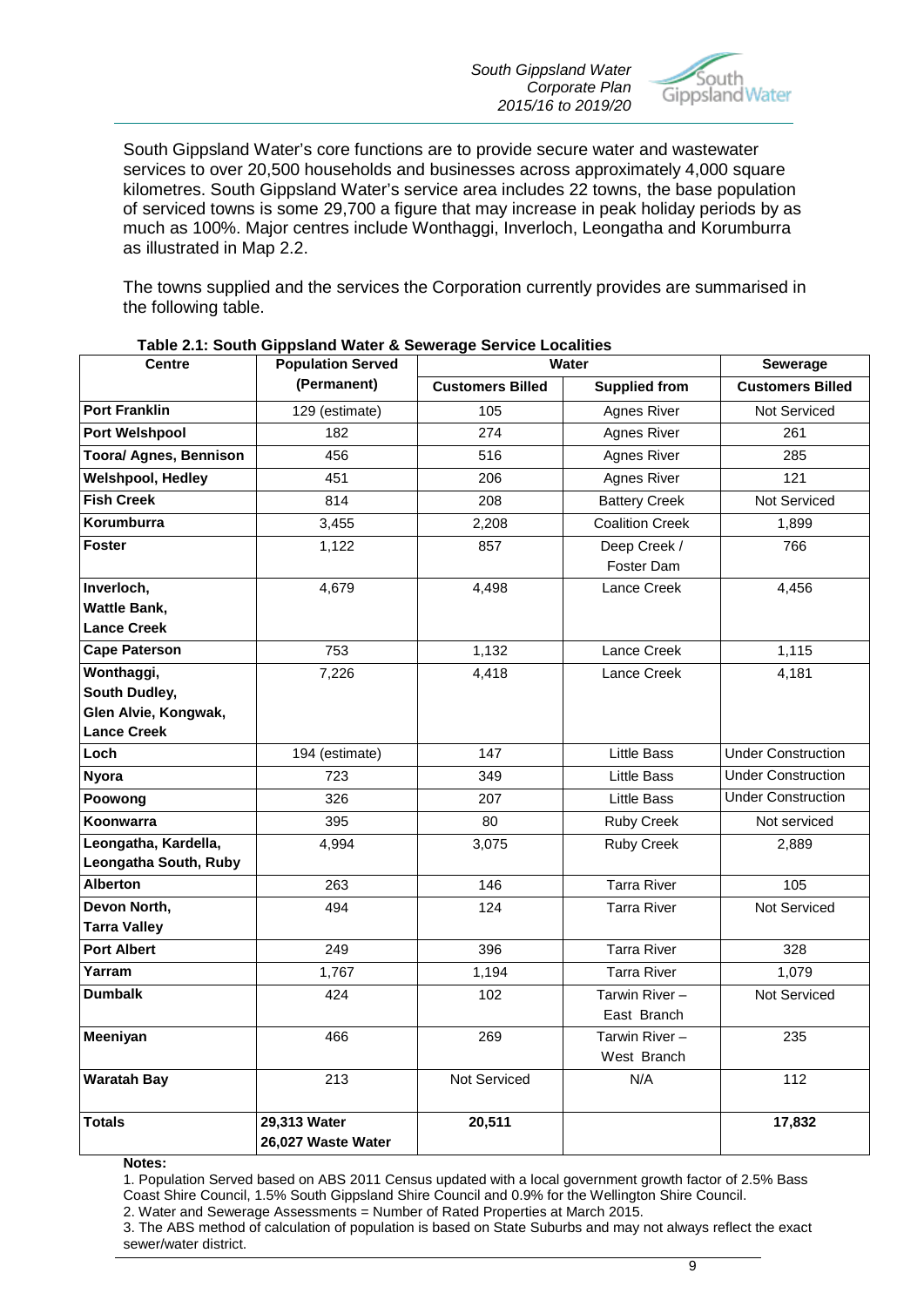

# 2.2 South Gippsland Water Infrastructure

South Gippsland Water has significant headworks assets with 13 reservoirs and 18 service storages. The quality of raw water varies significantly across South Gippsland Water's region leading to specific water quality control challenges.

South Gippsland Water's total operation comprises:

A headworks function comprising:

- Water catchments with a total area of 1,234 square kilometres
- 13 reservoirs and 18 service storages

A Water Services Function comprising:

- 10 separate water supply systems
- 10 water treatment plants
- 702km of water mains
- 15 water pump stations
- servicing over 20,500 assessments over 21 towns with around 4,500ML annual volume of metered water

A Sewerage Services Function comprising:

- 10 conventional wastewater collection systems
- 1 vacuum wastewater system
- 2 pressure wastewater systems
- 10 sewerage treatment plants
- 1 dedicated saline tradewaste system
- 505 km of wastewater mains
- 78 wastewater pump stations
- 4 marine environment outfalls
- 2 inland water discharge points
- servicing over 17,800 wastewater assessments (including trade waste) over 13 towns collecting and treating around 4,300ML of wastewater.

South Gippsland Water's service area (shown in Map 2.2 below) extends from Wonthaggi and Nyora in the west to Yarram in the east, and from the coastal centres facing Bass Strait in the south through to the Strzelecki Ranges in the north. The western boundary adjoins Westernport Water, the northern boundaries adjoin South East Water and Gippsland Water.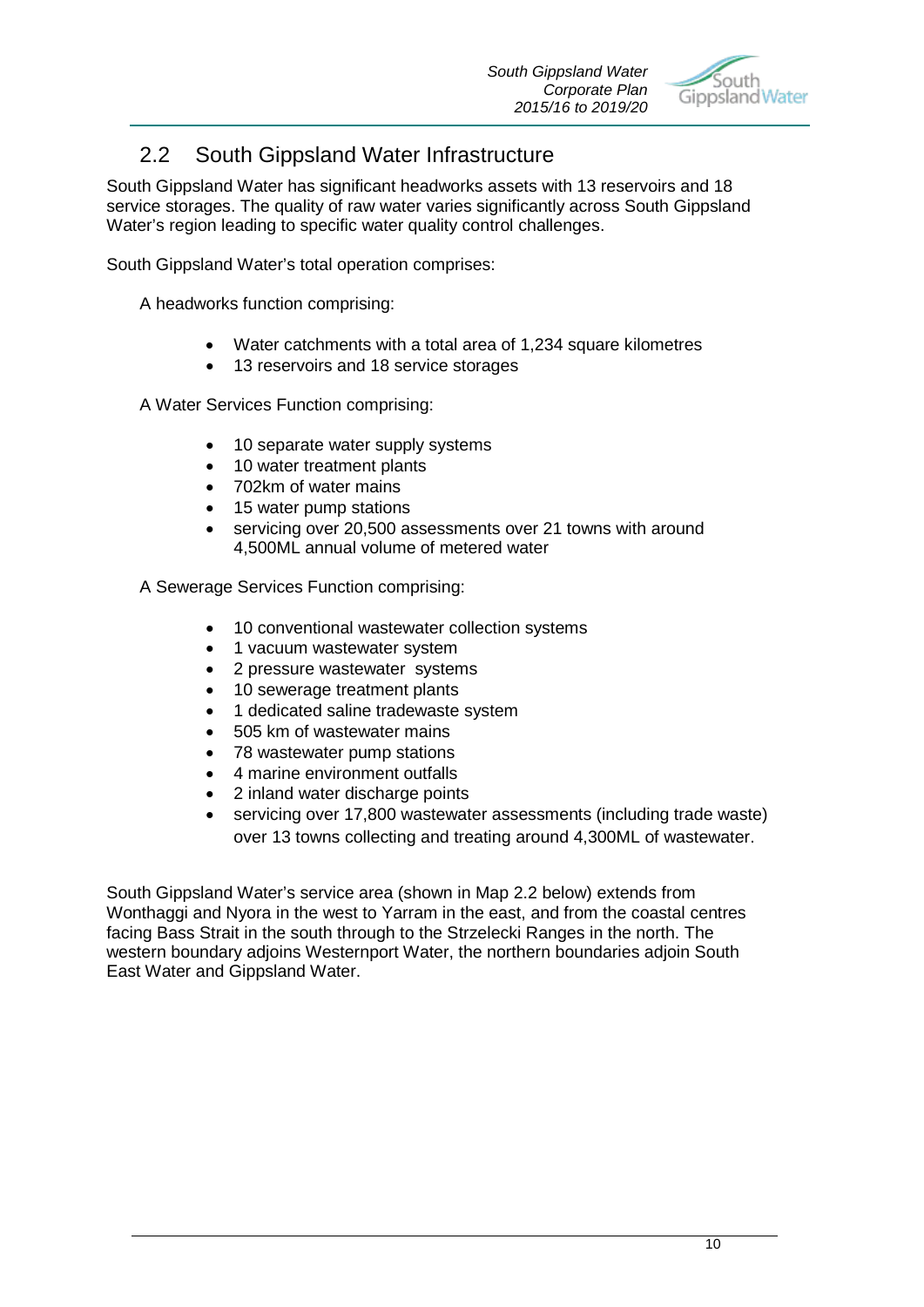



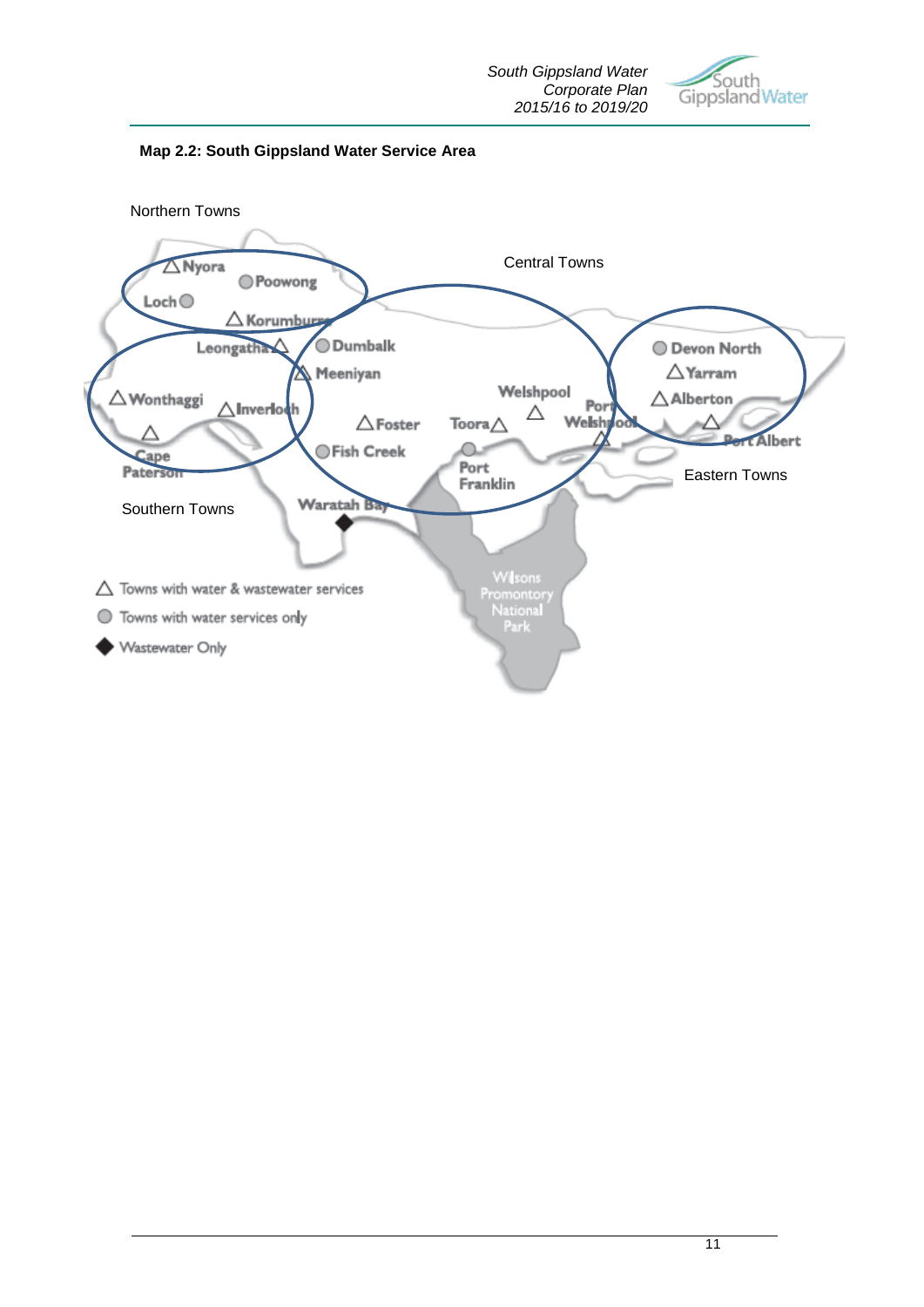

# 3. Mission, Vision and Objectives

The strategic issues facing South Gippsland Water, on which this Corporate Plan is based, are articulated through corporate Vision and Mission statements and through identification of Key Strategic Objectives summarised below.



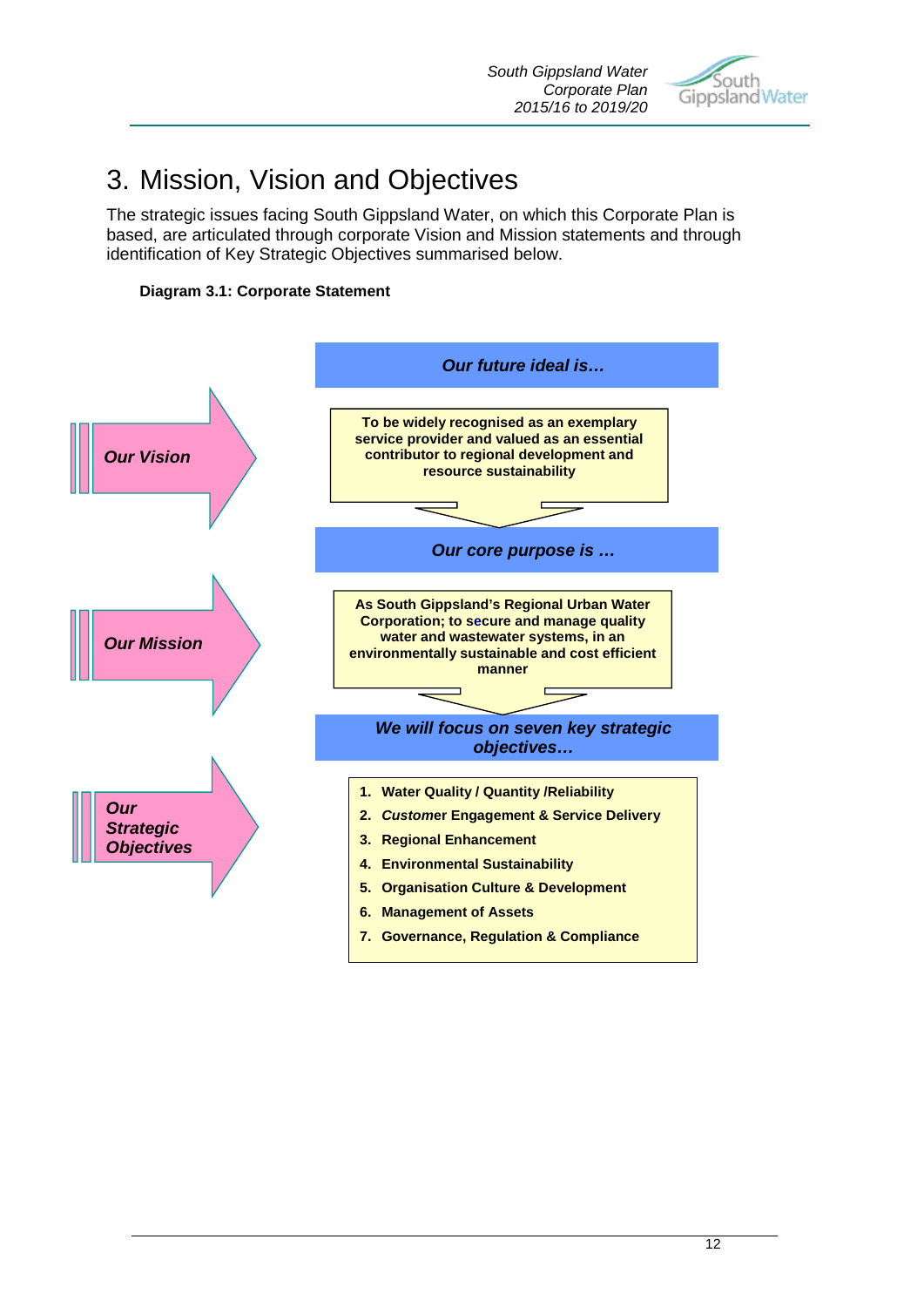

The Key Organisational Strategic Objectives, including priorities are summarised as:

### **Water Quality / Quantity / Reliability**

- Meet customer satisfaction with water quality
- Meet water regulations
- Secure and manage sustainable future water resources for customers

### **Customer Engagement and Service Delivery**

- Continue the high priority and commitment to our customers and maintenance of our service standards
- Continue to engage with key stakeholders
- Strong focus on communicating water and wastewater strategies

### **Regional Enhancement**

- Responsiveness to local, State and regional development policies
- A balanced approach recognising economic and environmental challenges

### **Environmental Sustainability**

- Better understand and respond to climate change
- Manage wastewater systems to optimise the link with the integrated water cycle
- Secure sustainable future water resources for customers

### **Organisation Culture & Development**

- Embed efficiencies in to the business in order to deliver affordable services
- Attract, support and retain staff to ensure continued quality performance
- Continue working with staff to ensure a healthy, safe and rewarding work environment

### **Management of Assets**

• Optimise asset life through the asset management strategy

### **Governance, Regulation & Compliance**

- Ensure financial sustainability
- Maintain our commitment to achieve high standards of compliance, and performance of the organisation, through sound and prudent governance
- Cost efficient service delivery
- Engagement with Government, and responsiveness to Government policy.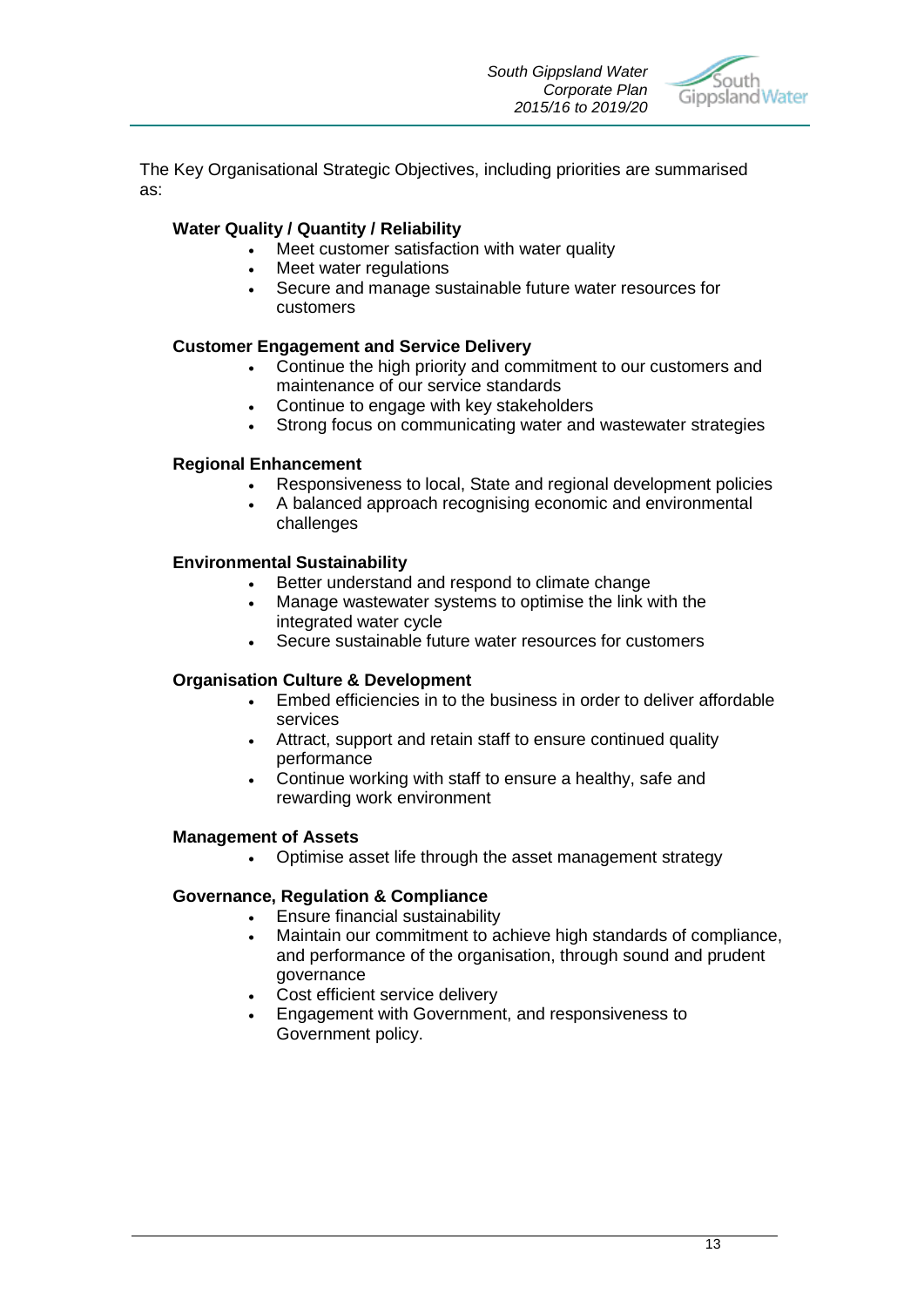*South Gippsland Water Corporate Plan 2015/16 to 2019/20*



# 4. Key Assumptions Made in Preparing the Corporate Plan

### 4.1 Climate conditions / yields assumed for the Corporate Plan

South Gippsland, similar to many other parts of south-east Australia, has over the last fifteen years experienced variations in climate conditions including one of the worst prolonged droughts on record with extreme dry conditions recorded. While more recent conditions have approximated long term average rainfall, the drought experience is recorded in the corporations risk profile and integrated into future planning.

In its Water Supply Demand Strategy, South Gippsland Water has planned its demand reduction and supply enhancement measures on the assumption of medium climate change conditions over the next 50 years, based on CSIRO's climate change projections.

This Corporate Plan has been predicated on the assumption that the variability of rainfall and flows in South Gippsland catchments over recent years will continue. As such, it uses a conservative view of average inflows as the basis for water supply availability and includes a variety of measures to access and develop a diversity of water sources.

The Northern Towns Connection project will be reviewed and all alternatives considered. This connection is considered pivotal in providing continuing reliable water supplies to Korumburra. However, until the review is complete. South Gippsland Water will rely on a combination of water sources, including surface and ground water. This means utilising a temporary pump station and a network of aged pipeline and pump infrastructure to augment the supply to Korumburra (an at risk system due to recent significant major customer water usage) during late summer and autumn.

It is planned that some 4,732 ML's will be delivered to customers during 2015/16 and while no restrictions are planned the reality is that Korumburra experienced significant temporary augmentation in both 2013/14 and 2014/15, following Stage Two restrictions in 2012/13.

### Revenue

Revenue included in the Corporate Plan is based on the prices approved in the Essential Services Commission (ESC) Final Determination. Prices, adjusted during 2014/15, following the implementation of savings which resulted from targeted efficiencies identified by the Corporation.

These savings include \$4.6M in Operational Expenditure and \$4.2M in Capital Expenditure over the period 2015/16 to 2017/18 and resulted in a reduction of \$27 for Water Tariffs and \$21 for Waste Water Tariffs. These reductions are embedded in pricing for remainder of the Water Plan 3 period.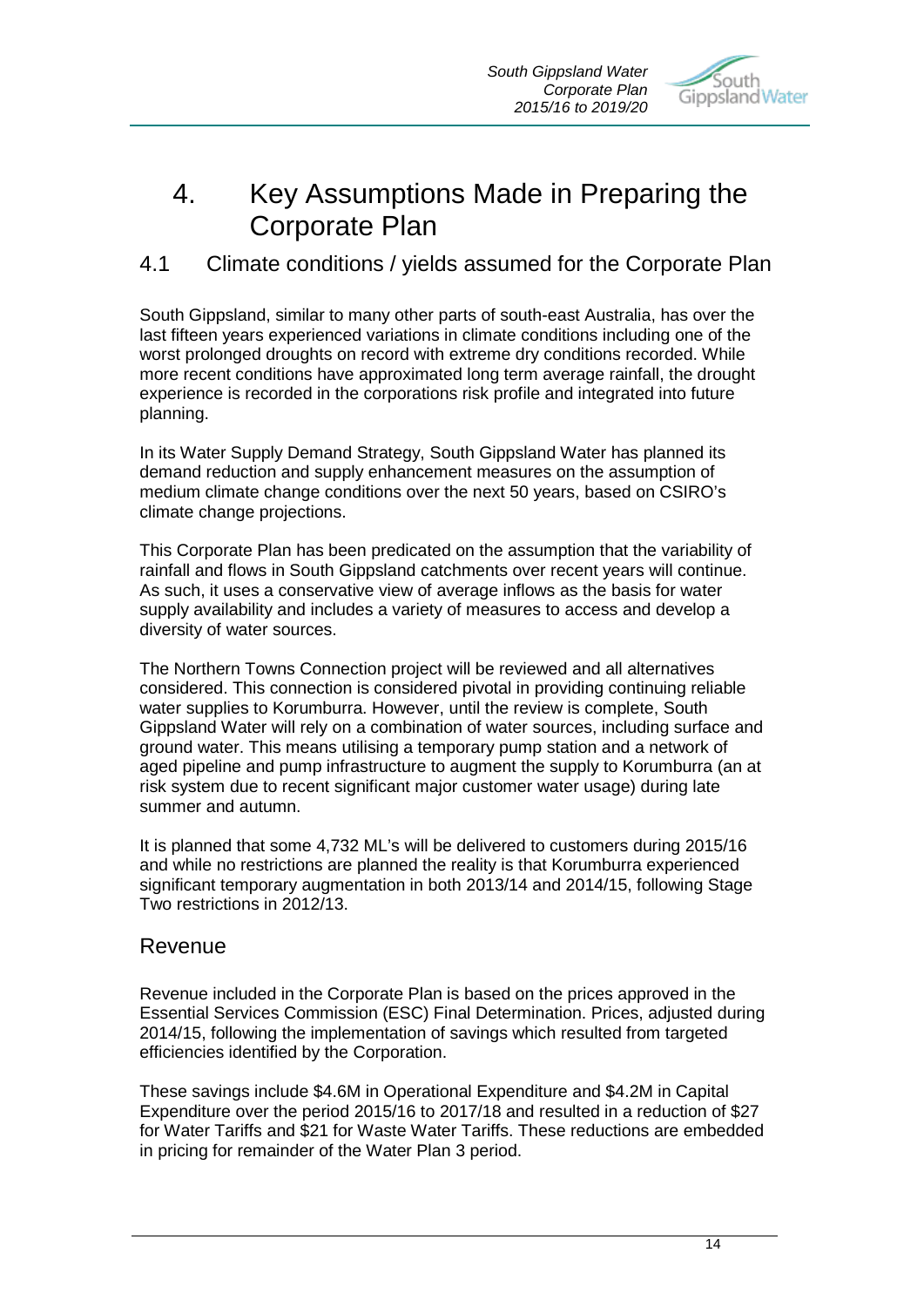

# 4.2 Customer Growth – Estimated Demand Forecast

The *Victoria In Future 2012* forecasts and the Corporation's own historical data have been utilised to provide growth forecasts for new customers. Estimates of water demand take into account changes to customer behaviour due to a number of reasons, including awareness on climate change/variability, implementation of permanent water savings rules, water savings education and programs, etc.

The 2011 Census of Population and Housing assessed the population of towns in various regional areas of Victoria. None of the regional areas satisfactorily maps to the area served by South Gippsland Water. As such, South Gippsland Water has utilised the disaggregated Regional Local Government Areas (LGA) statistical information, although even this data presents problems with respect to direct representation of South Gippsland Water's services towns.

South Gippsland Water's three relevant Local Government Areas are Bass Coast, South Gippsland and Wellington.

Utilisation of data as representative of our area is problematic as:

- A substantial part of the Bass Coast LGA encompasses Phillip Island which is not part of our serviced region; and
- The towns in our region represented by Wellington are insignificant in size, i.e. Yarram, Port Albert, etc. Wellington is dominated by the major centre of Sale.

However, the South Gippsland LGA covers the major centres of Leongatha and Korumburra and provides a good nexus to growth in these towns.

While population growth is useful, the change in households is the key indicator as it provides a more meaningful figure with respect to estimating new connections and future capital requirements.

Over the period 2013/14 to 2014/15 the actual customer growth (water and wastewater) averaged 1.1% per annum against a Water Plan 3 budget of 1.4%, this is, 78% of that expected. This slower growth has a compounding unfavourable revenue impact on the Water Plan revenue forecasts and has been reflected in these Corporate Plan estimates.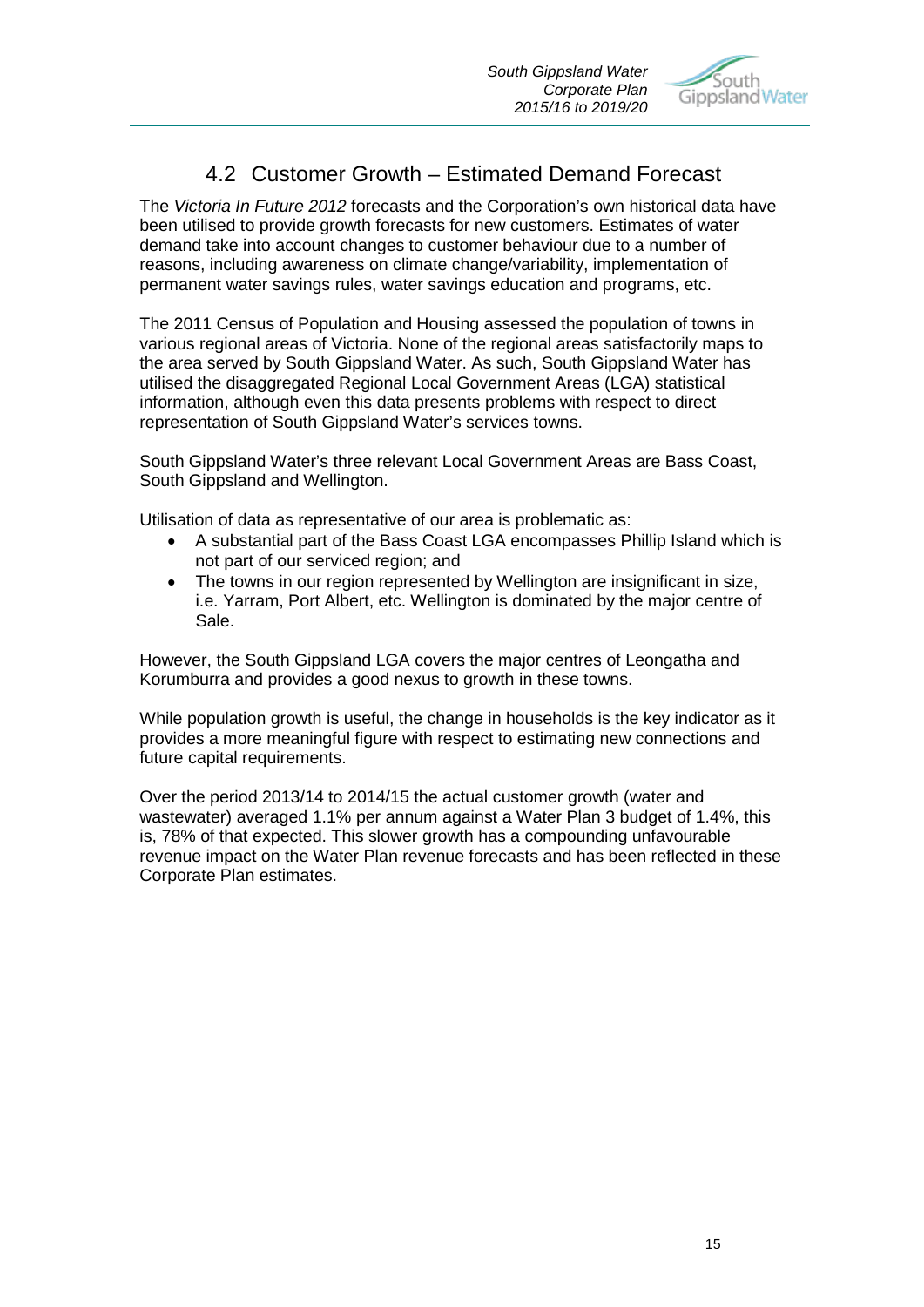

The projected percentage increases in customer connections are estimated as follows.

|                 | 2015/16    | 2016/17 | 2017/18 | 2018/19 | 2019/20 |
|-----------------|------------|---------|---------|---------|---------|
| Water $-$       |            |         |         |         |         |
| % Growth        | 1.10%      | 1.10%   | 1.10%   | 1.10%   | 1.10%   |
| Water $-$       |            |         |         |         |         |
| Assessment No's | 20,812     | 21,041  | 21,273  | 21,507  | 21,743  |
| Wastewater - %  |            |         |         |         |         |
| Growth          | $2.16\%$ * | 1.08%   | 1.08%   | 1.08%   | 1.08%   |
| Wastewater $-$  |            |         |         |         |         |
| Assessment No's | 18,284*    | 18,481  | 18,681  | 18,883  | 19,087  |

*\*Includes Poowong/Loch/Nyora Small Town Sewerage Scheme which is expected to be completed during 2015/16.* 

The resultant detailed customers and water and wastewater volumes from these assumptions are:

### **Table 4.3(b): Growth and Demand Forecast**

|                                     | <b>Budget</b> | Forecast | <b>Forecast</b> | <b>Forecast</b> | <b>Forecast</b> | <b>Forecast</b> |
|-------------------------------------|---------------|----------|-----------------|-----------------|-----------------|-----------------|
| <b>Year Ending 30 June</b>          | 2015(F)       | 2016(F)  | 2017(F)         | 2018(F)         | 2019(F)         | 2020(F)         |
| <b>Number of Assessments</b>        |               |          |                 |                 |                 |                 |
| <b>Urban Water Supply</b>           |               |          |                 |                 |                 |                 |
| Residential                         | 17.464        |          | 17,660          | 17,858          | 18,058          | 18,260          |
| Non Residential                     | 3.348         |          | 3.381           | 3.415           | 3.449           | 3,483           |
| <b>Total Urban Water Supply</b>     | 20,812        |          | 21,041          | 21,273          | 21,507          | 21,743          |
| Urban Sewerage Service              |               |          |                 |                 |                 |                 |
| Residential                         | 16,524        |          | 16,702          | 16,884          | 17,066          | 17,251          |
| Non Residential / Other             | 1,760         |          | 1,779           | 1,797           | 1,817           | 1,836           |
| <b>Total Urban Sewerage Service</b> | 18,284        |          | 18,481          | 18,681          | 18,883          | 19,087          |
| <b>Trade Waste by Agreement</b>     | 269           |          | 270             | 271             | 272             | 273             |
|                                     |               |          |                 |                 |                 |                 |
| <b>Recycled Water</b>               |               | 3        | 3               | 3               | 3               | 3 <sup>1</sup>  |
|                                     |               |          |                 |                 |                 |                 |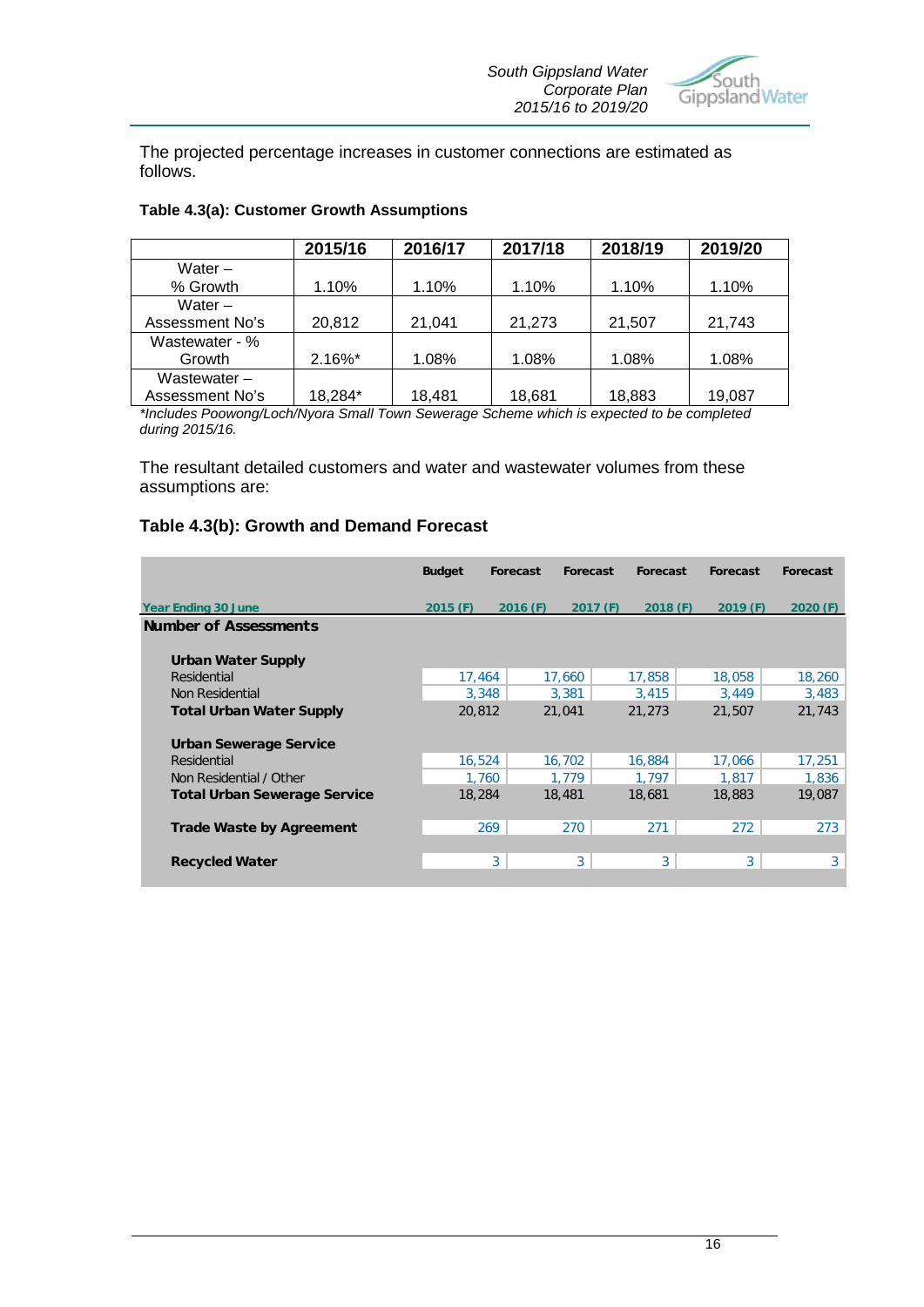

# 4.3 Environmental Contribution

The Corporation is required to collect an environmental contribution through fees levied on customer water and wastewater accounts. The contribution was an initiative of the Victorian Government's White Paper 'Securing Our Water Future Together'.

The Corporate Plan includes the collection of revenue and the payment of an Environmental Contribution of \$1,101,000 per annum for the first 3 years, increasing to an estimated \$1,422,000 in 2018/19 and beyond.

# 4.4 Government Contributions

It has been assumed that the Corporation will receive no Government contributions during the Corporate Plan..

# 4.5 Forecast Inflation Rates

An inflation rate of 1.33% has been used for 2015/16 and 2.75% pa for the remaining years of the plan. This is down significantly from the 2.75% per annum forecast at commencement of Water Plan 3 and 2.93% actual for 2014/15.

### 4.6 Wage Increases

The wages calculation has been determined from the Corporation's Enterprise Agreement 2012 which was approved by Fair Work Commission on the 21<sup>st</sup> August 2013. This allowed for an increase of 3.50% in 2014/15. . A new Enterprise Agreement has commenced negotiation and the current government policy allows for increases between a 2.5% - 3.0%, which is consistent with SGW's assumptions.

# 4.7 Bulk Water Entitlements Reform

South Gippsland Water currently holds a 1GB Bulk Water Entitlement to the Melbourne supply pool. Melbourne Water has a different Water Plan period to other corporations, expiring 30 June 2016. As a result, South Gippsland Water is currently in discussion with Melbourne Water re the future pricing impact of the new Bulk Water Entitlements Framework.

At the time of writing, the impact of the proposed changes is estimated to be an additional \$290,000 per annum in operational costs from 2016/17 onwards. This estimate has been included in the Corporation's financial plan.

# 4.8 Interest on Investment

Interest used to calculate investment revenue has been estimated at 2.5%.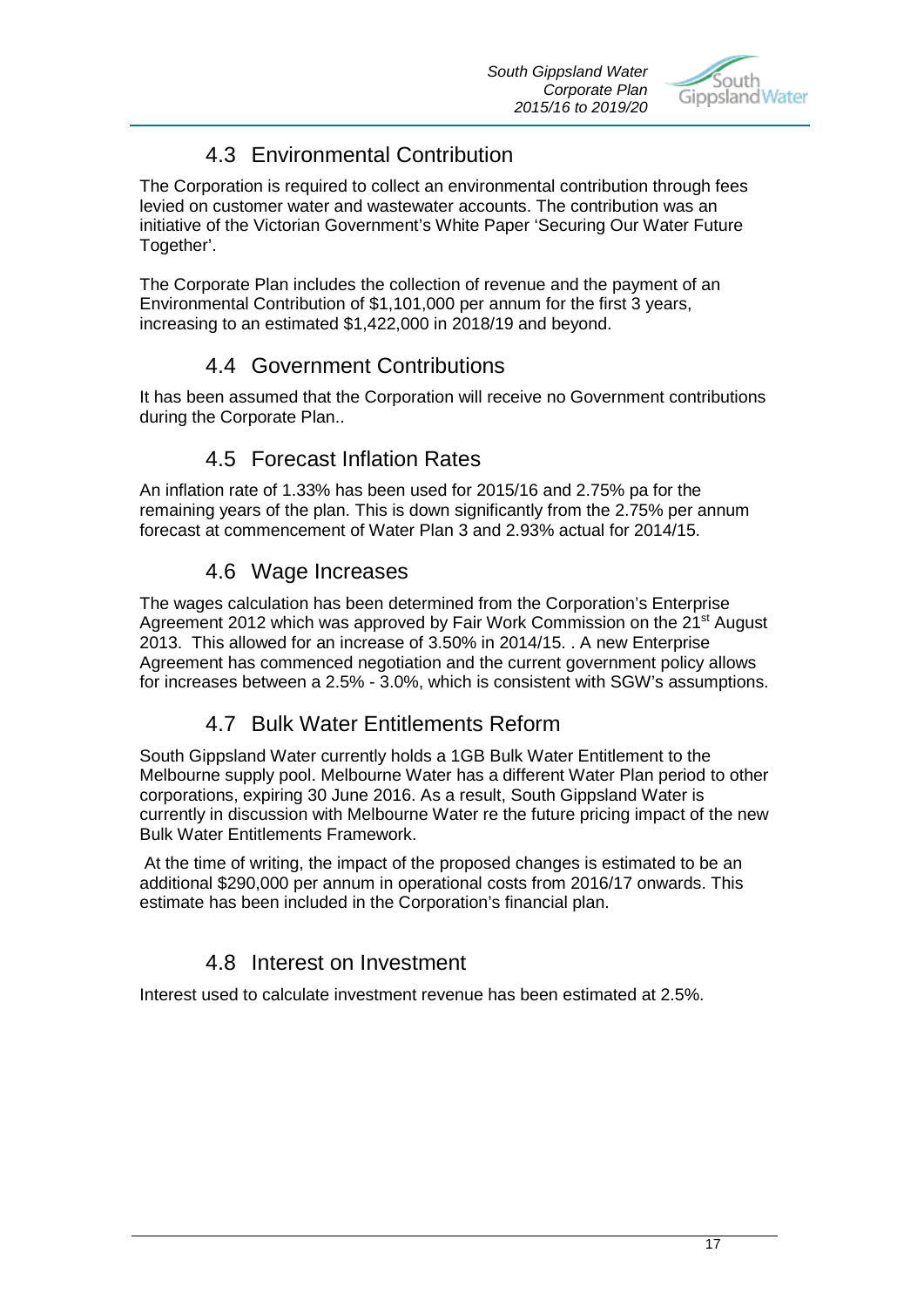

# 4.9 Borrowings

The Corporate Plan assumes that borrowings will be required to provide for capital expenditure projects. The interest rate also incorporates the Financial Accommodation Levy (FAL) of 1.3% and is estimated at 5.7% on future loan funds until July 2017 after which time it is estimated at 6.2%.

Borrowings predicted for the Corporate Plan period increase from \$54.3M in 2014/15 to \$56.3M in 2015/16, with repayments commencing in 2016/17. Borrowings are projected to end the Corporate Plan period at \$52.8M in 2019/20. . Whilst over the current Corporate Plan borrowings are expected to reduce, the options review of the Northern Towns project to be conducted in 2015/16, will determine the level of investment required to implement a solution. This will impact the borrowing levels of the corporation to the extent of the cost of the required works and any associated government funding.

# 4.10Dividend Calculation

No dividend payments have been forecast during the period of the Corporate Plan.

# 4.11Taxation Payments

No taxation payments have been forecast during the period of the Corporate Plan.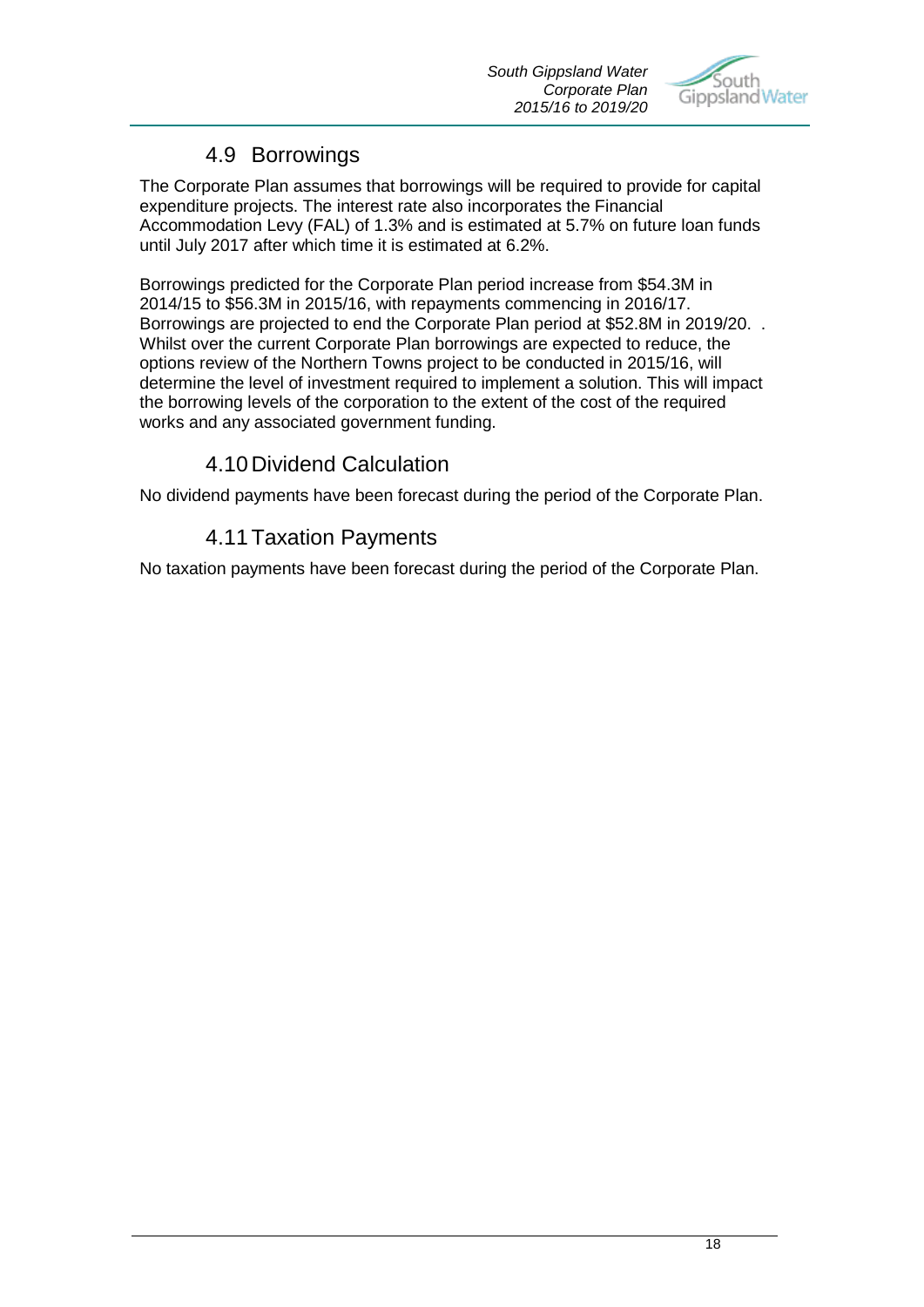

# 5. Outcomes for 2014/15

### 5.1 Introduction

As a part of the Corporate Planning process, South Gippsland Water reviews its progress in achieving its previous Corporate Plan objectives and outcomes, and these are summarised below.

### 5.2 Core Service standards

South Gippsland Water has committed to meet approved targets for a core set of service standards. Table 5.2 below details the Corporation's delivery of the service standards for 2012/13 and 2013/14 and forecast achievement for 2014/15.

### **Table 5.2: Delivery of Service Standards**

### **Service Standards**

|                                                                         |             | 2012/13 Actual |         |        | 2013/14 Actual |          | 2014/15 Estimate |                  |          |
|-------------------------------------------------------------------------|-------------|----------------|---------|--------|----------------|----------|------------------|------------------|----------|
|                                                                         | Actual      | Target         | Var.    | Actual | Target         | Var.     | Forecast         | Target           | Var.     |
| Water                                                                   |             |                |         |        |                |          |                  |                  |          |
| Unplanned w ater supply interruptions (per 100km)(number)               | 18.3        | 28.0           | 34.8%   | 21.6   | 25.0           | 13.6%    | 17.3             | 25.0             | 30.8%    |
| Average time taken to attend bursts and leaks (priority 1)(minutes)     | 15.5        | 30.0           | 48.5%   | 17.0   | 30.0           | 43.4%    | 21.2             | 30.0             | 29.3%    |
| Average time taken to attend bursts and leaks (priority 2)(minutes)     | 23.2        | 35.0           | 33.6%   | 21.9   | 35.0           | 37.4%    | 22.4             | 35.0             | 36.0%    |
| Average time taken to attend bursts and leaks (priority 3)(minutes)     | 813.9       | 1440.0         | 43.5%   | 742.3  | 500.0          | $-48.5%$ | 729.9            | 500.0            | $-46.0%$ |
| Unplanned w ater supply interruptions restored within 5 hours (percent) | 100.0       | 99.0           | 1.0%    | 100.0  | 99.0           | 1.0%     | 98.0             | 99.0             | $-1.0%$  |
| Planned w ater supply interruptions restored within 5 hours (percent)   | 100.0       | 99.0           | 1.0%    | 96.0   | 99.0           | $-3.0%$  | 100.0            | 99.0             | 1.0%     |
| Average unplanned customer minutes off water supply (minutes)           | 9.7         | 33.0           | 70.6%   | 29.3   | 25.0           | $-17.1%$ | 42.9             | 25.0             | $-71.6%$ |
| Average planned customer minutes off water supply (minutes)             | 35.9        | 150.0          | 76.1%   | 34.4   | 100.0          | 65.6%    | 17.8             | 100.0            | 82.2%    |
| Average unplanned frequency of water supply interruptions (ratio)       | 0.12        | 0.3            | 60.0%   | 0.22   | 0.3            | 26.7%    | 0.27             | 0.3              | 10.0%    |
| Average planned frequency of water supply interruptions (ratio)         | 0.16        | 0.5            | 68.0%   | 0.19   | 0.4            | 52.5%    | 0.11             | 0.4              | 72.5%    |
| Average duration of unplanned w ater supply interruptions (minutes)     | 82.8        | 100.0          | 17.2%   | 134.2  | 100.0          | $-34.2%$ | 161.7            | 100.0            | $-61.7%$ |
| Average duration of planned w ater supply interruptions (minutes)       | 229.3       | 300.0          | 23.6%   | 176.9  | 240.0          | 26.3%    | 162.4            | 240.0            | 32.3%    |
| No. of customers experiencing more than 5 unplanned                     |             |                |         |        |                |          |                  |                  |          |
| w ater supply interruptions in the year (number)                        | 0.0         | 0.0            | 0.0%    | 0.0    | 0.0            | 0.0%     | 0.0              | 0.0              | 0.0%     |
| Unaccounted for water (percent)                                         | 16.0        | 16.0           | 0.0%    | 16.0   | 16.0           | 0.0%     | 16.0             | 16.0             | 0.0%     |
|                                                                         |             |                |         |        |                |          |                  |                  |          |
| <b>Sewerage</b>                                                         |             |                |         |        |                |          |                  |                  |          |
| Sew erage blockages (per 100km)(number)                                 | 17.9        | 18.0           | 0.6%    | 14.8   | 18.0           | 18.1%    | 20.2             | 18.0             | $-12.2%$ |
| Average time to attend sew er spills and blockages (minutes)            | 8.2         | 30.0           | 72.7%   | 8.0    | 30.0           | 73.4%    | 14.7             | 30.0             | 51.0%    |
| Average time to rectify a sew er blockage (minutes)                     | 55.9        | 120.0          | 53.4%   | 34.4   | 120.0          | 71.3%    | 57.9             | 120.0            | 51.8%    |
| Spills contained w ithin 5 hours (percent)                              | 94.0<br>0.0 | 100.0          | $-6.0%$ | 98.0   | 100.0          | $-2.0%$  | 97.0             | 100.0            | $-3.0%$  |
| No. of customers receiving more than 3 sew er blockages per year (numbe |             | 0.0            | 0.0%    | 0.0    | 0.0            | 0.0%     | 0.0              | 0.0              | 0.0%     |
|                                                                         |             |                |         |        |                |          |                  |                  |          |
| <b>Customer service</b>                                                 |             |                |         |        |                |          |                  |                  |          |
| Complaints to EWOV (per 1,000 customers)                                | 0.9         | 1.1            | 18.2%   | 0.5    | 1.1            | 51.8%    | 0.7              | 1.1              | 36.4%    |
| Telephone calls answ ered w ithin 30 seconds (percent)                  | 99.0        | 98.0           | 1.0%    | 97.0   | 98.0           | $-1.0%$  | 98.0             | 98.0             | 0.0%     |
|                                                                         |             |                |         |        |                |          |                  |                  |          |
|                                                                         |             |                |         |        |                |          |                  |                  |          |
| <b>Minimum flow rates</b>                                               |             |                |         |        |                |          |                  |                  |          |
| 20mm<br>20                                                              |             |                |         |        |                |          |                  |                  |          |
| 35<br>25 <sub>mm</sub>                                                  |             |                |         |        |                |          |                  |                  |          |
| 60<br>32 <sub>mm</sub>                                                  |             |                |         |        |                |          |                  |                  |          |
| 90<br>40mm                                                              |             |                |         |        |                |          |                  |                  |          |
| 160<br>50mm                                                             |             |                |         |        |                |          |                  |                  |          |
|                                                                         |             |                |         |        |                |          |                  |                  |          |
|                                                                         |             | 2012/13 Actual |         |        | 2013/14 Actual |          |                  | 2014/15 Estimate |          |
|                                                                         | Actual      | Target         | Var.    | Actual | Target         | Var.     | Forecast         | Target           | Var.     |
| <b>Additional service standards</b>                                     |             |                |         |        |                |          |                  |                  |          |
| Total CO2 equivalent Emissions (Tonne)                                  | 8359.0      | 8415.6         | 0.7%    | 6872.0 | 8415.6         | 18.3%    | 7078.2           | 8826.0           | 19.8%    |
| Recycled w ater target (% reused)                                       |             | 4.0            | 0.0%    | 3.6    | 4.0            | $-10.0%$ | 4.0              | 4.0              | 0.0%     |
| Biosolids reuse (% reused)                                              | 4.0<br>0.0  | 0.0            | 0.0%    | 0.0    | 0.0            | 0.0%     | 0.0              | 2.0              | 0.0%     |
| Small Town Sew erage Scheme connections (no. of)                        | 118.0       | 30.0           | 293.3%  | 12.0   | 30.0           | $-60.0%$ | 146.0            | 230.0            | $-36.5%$ |
| Environmental discharge indicator (percent)                             | 99.0        | 100.0          | $-1.0%$ | 99.0   | 100.0          | $-1.0%$  | 100.0            | 100.0            | 0.0%     |
| Drinking w ater quality indicators (percent)                            | 100.0       | 100.0          | 0.0%    | 99.0   | 100.0          | $-1.0%$  | 100.0            | 100.0            | 0.0%     |

The table shows that South Gippsland Water has generally performed well in meeting its regulatory customer service standards, however, due to two large mains breaks in Wonthaggi & Korumburra during this year a number of unplanned water indicators are forecast to be exceeded. In addition, the change to sewer regulations where water corporations are now responsible for private service lines will see sewerage blockages per 100kms breach target for the first time.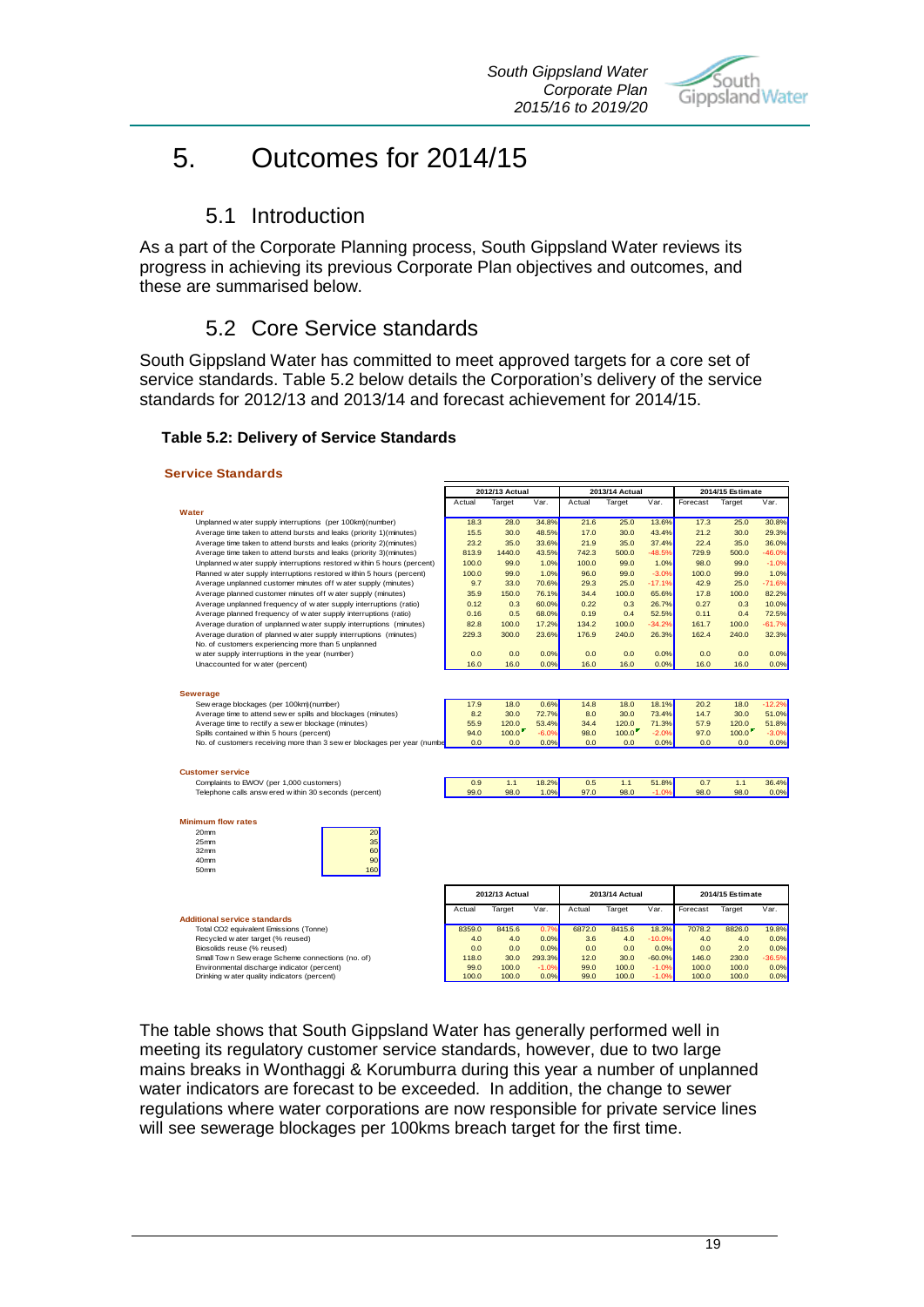

# 5.3 Drinking Water Quality

South Gippsland Water monitors and manages the quality of drinking water supplied to customers with the aim of ensuring its potential health, aesthetic and economic impacts are appropriately managed. With respect to health impacts, these may result from the presence of microorganisms such as bacteria and viruses due to, for example, the faecal contamination of source water or from the presence of chemicals that are in the water as a result of water treatment (such as aluminium, chlorine), natural occurrence (such as minerals) or agricultural and/or mining activities (such as pesticides).

Forecast compliance is shown below for the 2014/15 financial year and is based on the total number of drinking water samples complying with requirements of the Safe Drinking Water Regulation 2005. Further details of drinking water compliance for each distribution system are reported annually to the Department of Health.

| Parameter                                                   | Forecast |
|-------------------------------------------------------------|----------|
|                                                             | 2014/15  |
| E.coli (<1 E.coli in 98% of samples taken)                  | 100%     |
| Turbidity (95% upper confidence limit of the mean <= 5 NTU) | 100%     |
| Aluminium $\left(\leq=0.2\right)$ mg/L)                     | 100%     |
| Trihalomethanes (<=250ug/L)                                 | $*99.1%$ |
| Chloroacetic Acid (<=150ug/L)                               | 100 %    |
| Dichloroacetic Acid (<=100ug/L)                             | 100%     |
| Trichloroacetic Acid (<=100ug/L)                            | 100%     |

### **Table 5.3: Drinking Water Compliance**

\* High Level of Trihalomethanes detected in the Fish Creek Water Supply System due to a faulty aeration pump. This infrastructure has now been connected to the Corporation's telemetry system so that in future a fault alarm will activate if/when required.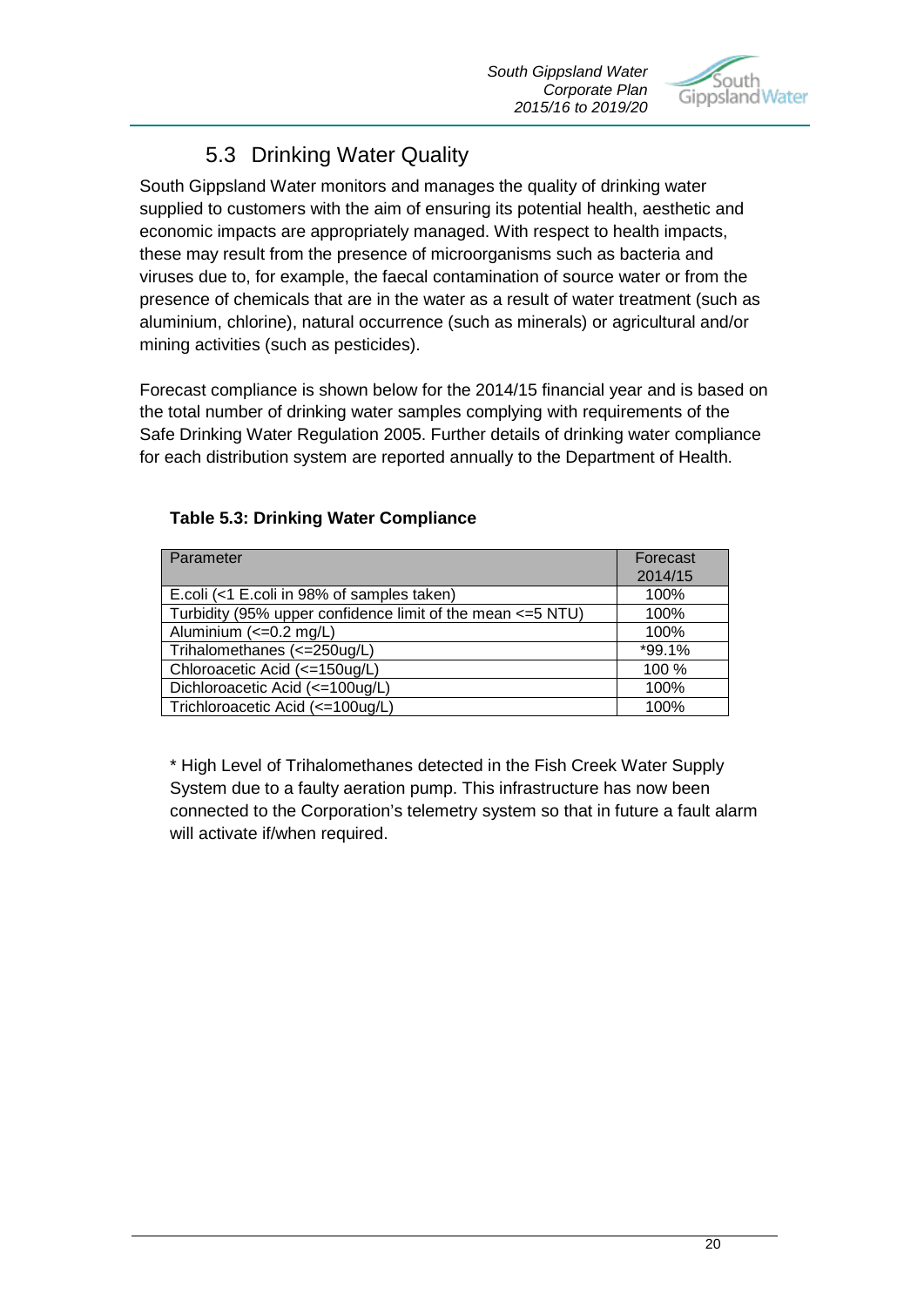

# 5.4 Environmental Performance

Table 5.4 below illustrates South Gippsland Water's EPA 2014/15 forecast licence compliance at its wastewater systems.

### **Table 5.4: EPA Licence Compliance**

| Sewerage Treatment Licence Compliance | Forecast |
|---------------------------------------|----------|
|                                       | 2014/15  |
| Foster                                | Yes      |
| Korumburra                            | Yes      |
| Leongatha (Domestic)                  | No (1)   |
| Leongatha (Trade Waste)               | Yes      |
| Toora                                 | Yes      |
| Waratah Bay                           | Yes      |
| Welshpool                             | Yes      |
| Wonthaggi/Cape Paterson/Inverloch     | Yes      |
| Yarram                                | Yes      |
| Meeniyan WWTP                         | Yes      |

*Note 1: The Leongatha WWTP breached the maximum ammonia limit on 11th July 2014 due to commissioning of the digesters, and during January 2015 due to an alum discharge into the WWTP.*

# 5.5 Urban Water Consumption

The following table summarises total water consumption against forecast for 2014/15.

| Table 5.5: Comparative Analysis of Forecast vs. Actual Water Consumption |  |  |
|--------------------------------------------------------------------------|--|--|
|                                                                          |  |  |

|                             |      |                    | 2014/2015 |          |
|-----------------------------|------|--------------------|-----------|----------|
|                             | Unit | Forecast<br>Actual | Corp Plan | Variance |
| Urban Water Consumption     |      |                    |           |          |
| Murray Goulburn             | kL's | 775,000            | 800,000   | (25,000) |
| <b>Other Major Customer</b> | kL's | 653,000            | 578,000   | 75,000   |
| Residential                 | kL's | 1,930,000          | 1,973,148 | (43,148) |
| Non-residential             | kL's | 1,293,000          | 1,194,604 | 98,396   |
| Total                       | kL's | 4,651,000          | 4,545,752 | 105,248  |

Total water consumption for 2014/15 is forecast to be favourable to budget by 2.3% mainly due to increased consumption across non-residential and various major customers. South Gippsland Water customers used an average of 112KL in 2014/15, however estimated average household usage of 115KL is used in the Corporate Plan based on long term average usage predictions.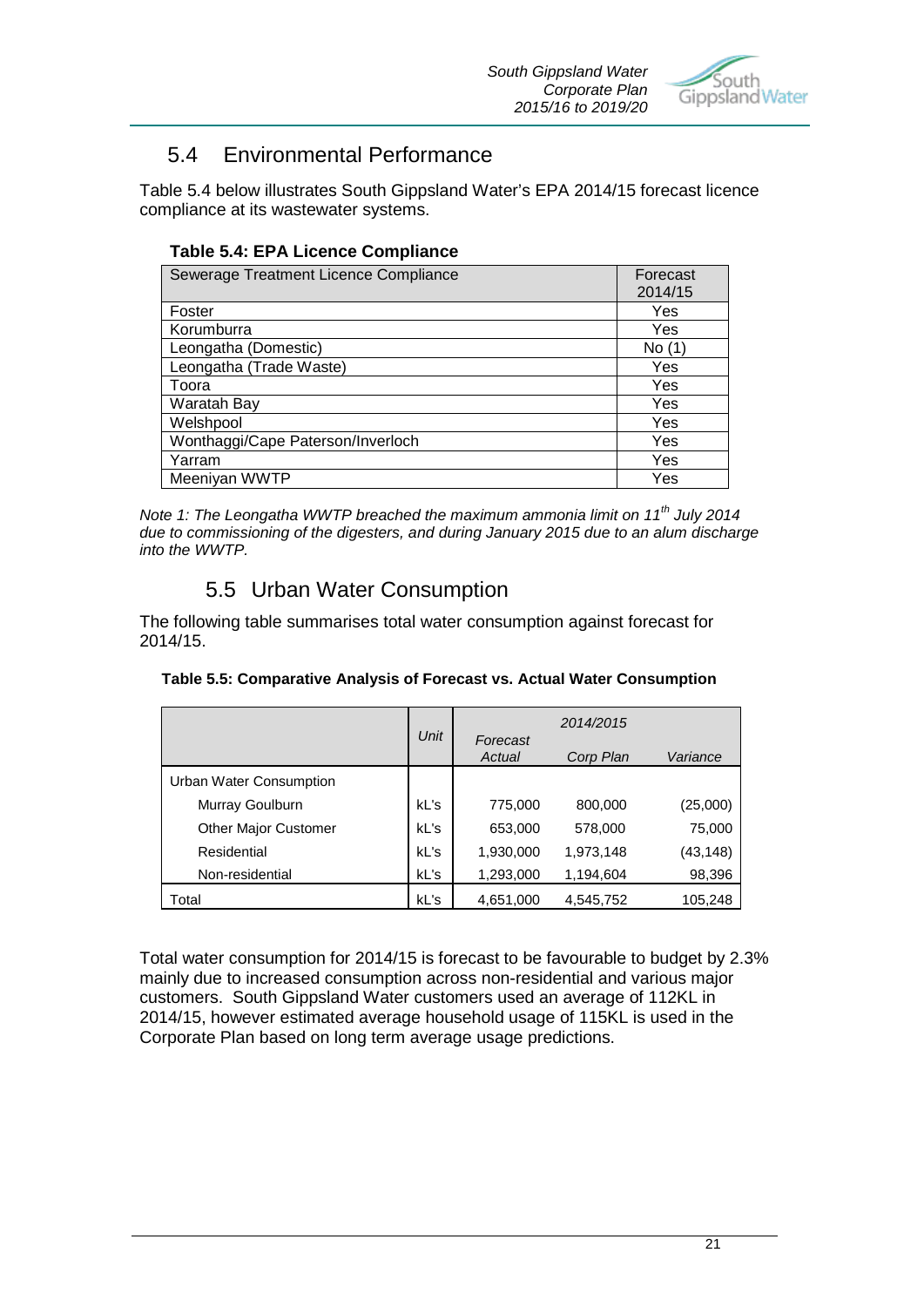

# 5.6 Revenue and Operating Expenditure

Total Revenue for 2014/15 is forecast at \$29.490M, \$0.132M (0.4%) favourable to budget. This is predominately due to higher than anticipated developer contributions.

With respect to expenditure, total forecast costs (\$29.087M) are expected to be favourable by \$1.428M (4.7%) to budget due to savings realised in interest expense \$0.438M (a result of the favourable interest rate environment and capital project timing), reduction in depreciation costs \$0.611M (a result of more detailed analysis of asset registers) and reduced cost of assets sold \$0.510M (sale of land to 2015/16).

All other operational costs are forecast to be \$15.195M, within \$0.100M (0.05%) of budget. This demonstrates that South Gippsland Water has delivered the budgeted operational efficiency savings of \$1.0M for 2014/15.

The forecast surplus of \$0.403M is significantly favourable to the budgeted deficit of \$1.157M.

# 5.7 Forecast 2014/15 Capital expenditure

Capital expenditure for 2014/15 is forecast to be \$19.460M, against a budget of \$21.040M. All major capital projects expected to be delivered in 2014/15 will be substantially complete within the financial year. The Poowong Loch and Nyora Sewerage Scheme was budgeted to be delivered over the 2014/15 & 2015/16 financial years and while the program delivery is behind schedule it is still expected that the project will be delivered by the end of June 2016.

# 5.8 Carbon Tax

South Gippsland Water will pass on savings from the repeal of the Carbon Tax in full to customers via its April 2015 bills. The impact of the repeal of the tax was that South Gippsland Water's small sites received reductions in electricity tariffs totalling \$44,767. This will be passed through to customers in the form of a \$0.90 cent reduction to Water Service Tariffs and a \$1.60 reduction to Waste Water Tariffs as a one off in 2014/15. The ongoing reduction in Carbon Tax will manifest in the tariff moving forward.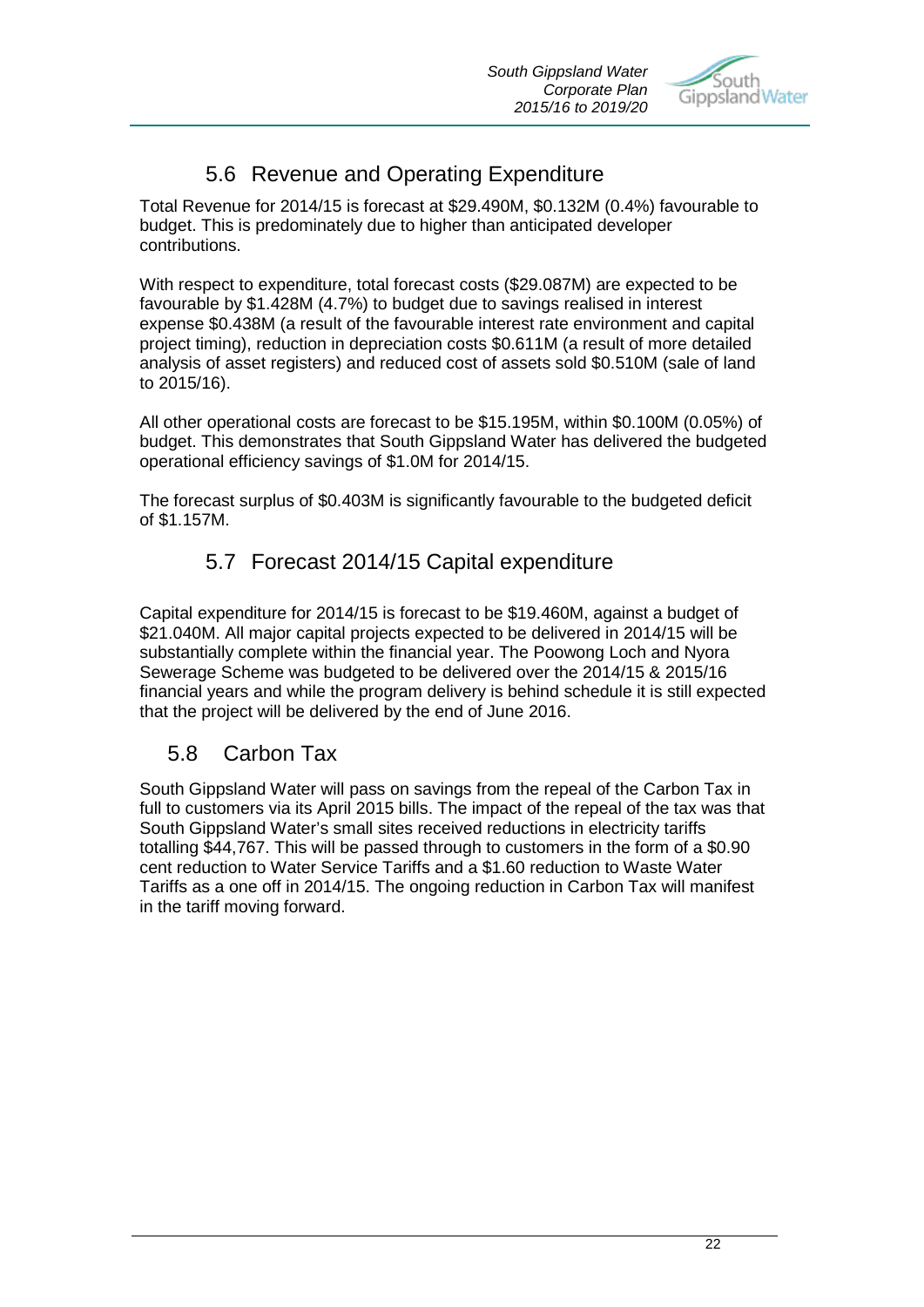

# 6. Business Plan Targets

| <b>Objectives and Priorities</b>                         | <b>Strategies and Actions</b>                                                                                | Performance Target 2015/2016                                                         |
|----------------------------------------------------------|--------------------------------------------------------------------------------------------------------------|--------------------------------------------------------------------------------------|
|                                                          | <b>KEY STRATEGIC OBJECTIVE 1: WATER QUALITY / QUANTITY / RELIABILITY</b>                                     |                                                                                      |
|                                                          | Meet customer satisfaction with water quality                                                                |                                                                                      |
|                                                          | Meet water regulations                                                                                       |                                                                                      |
|                                                          | Secure and manage sustainable future water resources for customers                                           |                                                                                      |
| <b>Compliance with Safe</b><br><b>Drinking Water Act</b> | External auditing on compliance with regulations                                                             | DHS audit to be finalised with minimal corrective actions                            |
|                                                          | Meet water quality compliance                                                                                | 100% water quality compliance to be achieved                                         |
| <b>Water Resources</b>                                   | Secure Future Sustainable Finalise options to secure water supply to Korumburra,<br>Poowong, Loch and Nyora. | Board approval of solution                                                           |
|                                                          |                                                                                                              |                                                                                      |
|                                                          | Finalise options to network small water supply systems in the<br>Central area                                | Commence extra investigations and analysis for shortlisted options                   |
| Advocacy for Catchment                                   | Liaise with Local Government and Catchment Management                                                        | Attend GRWMP & Landcare meetings                                                     |
| Management                                               | Authorities, to focus on water quality in catchments                                                         |                                                                                      |
|                                                          |                                                                                                              | Proactively evaluate monitoring data                                                 |
|                                                          | Work with Local Government Authorities to implement                                                          | Liaise with key stakeholders to implement final policy for assessment of development |
|                                                          | catchment responsibilities and protocols                                                                     | within catchments                                                                    |
|                                                          | KEY STRATEGIC OBJECTIVE 2: CUSTOMER ENGAGEMENT AND SERVICE DELIVERY                                          |                                                                                      |
|                                                          | Continue the high priority and commitment to our customers and maintenance of our service standards          |                                                                                      |
|                                                          | Continue to consult with customers                                                                           |                                                                                      |
|                                                          | Strong focus on communicating water and wastewater strategies                                                |                                                                                      |
| Customer & Community                                     | Conduct a Customer & Stakeholder Communication Process                                                       | Commence Stakeholder engagement on Northern Towns options.                           |
| Engagement                                               | around Water Supply Demand strategies and actions                                                            |                                                                                      |
|                                                          |                                                                                                              | Communication on Central Towns analysis                                              |
|                                                          | Customer Service Delivery Meet Customer Charter Service Standards                                            | 100% compliance to be achieved                                                       |
|                                                          | <b>ESC Regulatory Audits</b>                                                                                 | Audit finds no maior compliance issues                                               |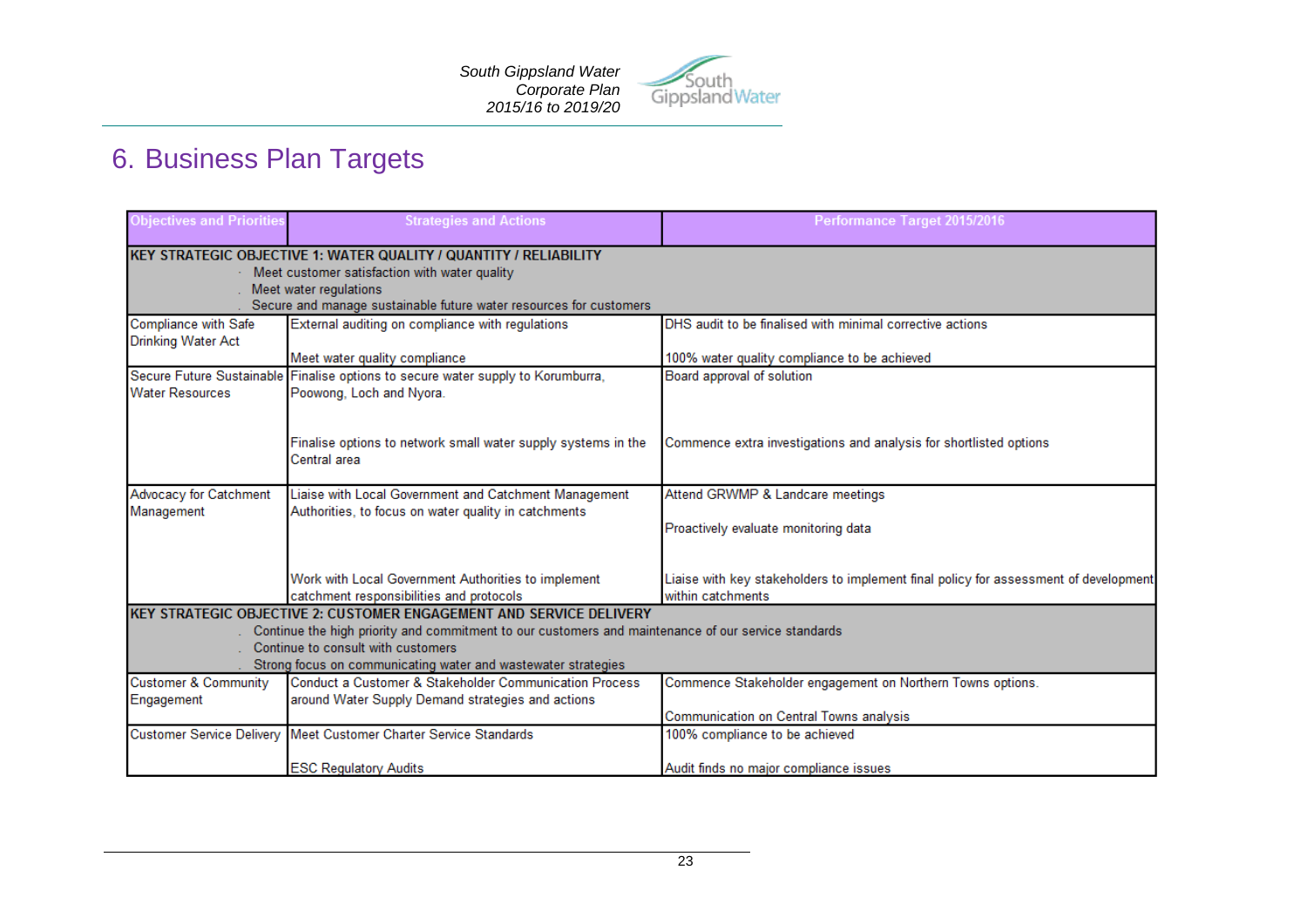

| <b>Objectives and Priorities</b>                | <b>Strategies and Actions</b>                                                                                                                                                                                                                                                                                                                      | Performance Target 2015/2016                                                                                                                                                                                                                                                          |
|-------------------------------------------------|----------------------------------------------------------------------------------------------------------------------------------------------------------------------------------------------------------------------------------------------------------------------------------------------------------------------------------------------------|---------------------------------------------------------------------------------------------------------------------------------------------------------------------------------------------------------------------------------------------------------------------------------------|
|                                                 | <b>KEY STRATEGIC OBJECTIVE 3: REGIONAL ENHANCEMENT</b><br>Responding to local, State and regional development policies                                                                                                                                                                                                                             |                                                                                                                                                                                                                                                                                       |
| Servicing small towns                           | sewerage                                                                                                                                                                                                                                                                                                                                           | Managing expectations of Councils & Communities for small town Community Consultation with Fish Creek, Dumbalk, others as required<br>Investigate potential for low cost wastewater systems together with local communities                                                           |
|                                                 | Capital works for Poowong, Loch, Nyora to be completed as per<br>timetable                                                                                                                                                                                                                                                                         | Implement works as per agreed program                                                                                                                                                                                                                                                 |
| Planning for growth and<br>economic development | Planning & influencing incremental growth in existing towns<br>Promote Council & Community awareness of regional<br>enhancement due to Northern Towns Connection project<br>Monitor actual growth against local government forecasts/SGW<br>forecasts<br>Enhance connections with local Shire Councils, Regional<br>Development Agencies and WGCMA | Liaise with Council Planners on incremental growth in existing towns<br>Communicate to Councils & Communities on water security & associated regional<br>benefits<br>Variances identified & factored in to long term strategies<br>Continued high level of activity with stakeholders |
| <b>Regional Opportunities</b>                   | Raise Stakeholder awareness of Venus Bay Saline Outfall asset                                                                                                                                                                                                                                                                                      | Raise awareness with relevant agencies                                                                                                                                                                                                                                                |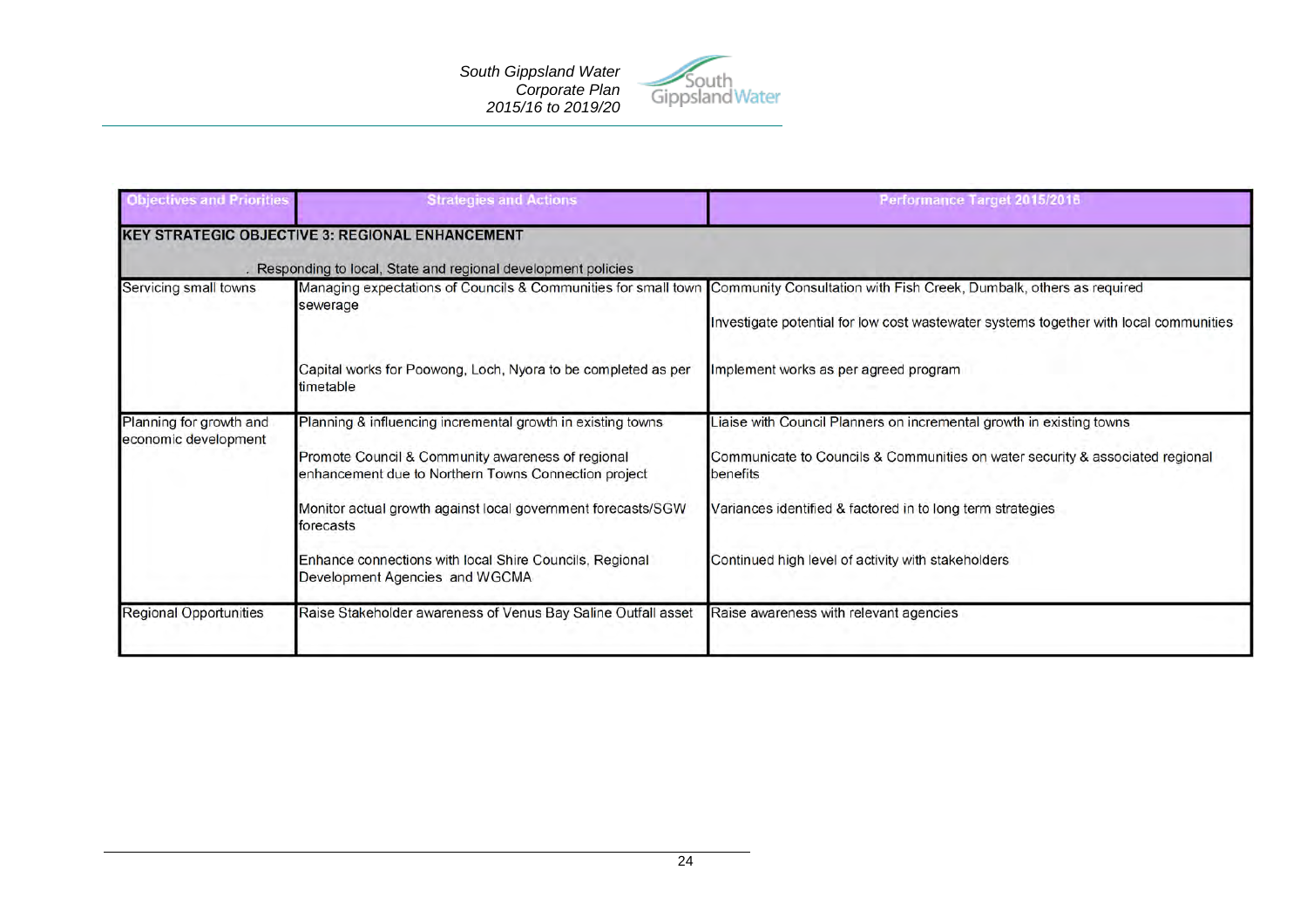

| <b>Objectives and Priorities</b> | <b>Strategies and Actions</b>                                                                                                                                                                                                                                                            | Performance Target 2015/2016                                                                                                                                                                                                                                                                                                                                                                   |  |  |  |
|----------------------------------|------------------------------------------------------------------------------------------------------------------------------------------------------------------------------------------------------------------------------------------------------------------------------------------|------------------------------------------------------------------------------------------------------------------------------------------------------------------------------------------------------------------------------------------------------------------------------------------------------------------------------------------------------------------------------------------------|--|--|--|
|                                  | <b>KEY STRATEGIC OBJECTIVE 4: ENVIRONMENTAL SUSTAINABILITY</b><br>. Better understand and respond to climate change / variability impacts<br>Manage wastewater systems to optimise the link with the integrated water cycle<br>. Secure sustainable future water resources for customers |                                                                                                                                                                                                                                                                                                                                                                                                |  |  |  |
|                                  | Climate Change/Variability Better understand & respond to climate change/variability<br>- Actively involved in assessing developments via CSIRO,<br>DELWP, VicWater, BoM, etc.<br>- Pro-active/conservative management of water systems to<br>recognise variability of rainfall patterns | Half yearly update to Board<br>Storage optimisation to ensure best case capacity heading into drawdown                                                                                                                                                                                                                                                                                         |  |  |  |
| Long Term Wastewater<br>Strategy | Implement works as per agreed program                                                                                                                                                                                                                                                    | Liaise with communities & construct PLN sewerage scheme as per agreed capital<br>program<br>Implement regional Wastewater Strategy Works as per agreed capital program<br>Implement improved Wastewater Service Network reliability as per agreed capital<br>program<br>Liaise with Burra Foods through their expansion to ensure needs are understood and<br>waste is of appropriate standard |  |  |  |
|                                  | <b>Tradewaste Management</b>                                                                                                                                                                                                                                                             | Liaise with Viplus as far as practical to leverage regional growth opportunities but with<br>realistic wastewater management options<br>Review classification of minor tradewaste customers                                                                                                                                                                                                    |  |  |  |
| <b>Wastewater Quality</b>        | Meet EPA licence compliance                                                                                                                                                                                                                                                              | Continue interim work to assist with compliance for Foster WWTP High focus on ensuring EPA licence compliance of Foster WWTP<br>100% licence compliance to be achieved                                                                                                                                                                                                                         |  |  |  |
| <b>Bio Solids Management</b>     | <b>Bio Solids Management Strategy</b>                                                                                                                                                                                                                                                    | Finalise options for Bio Solids Management Strategy                                                                                                                                                                                                                                                                                                                                            |  |  |  |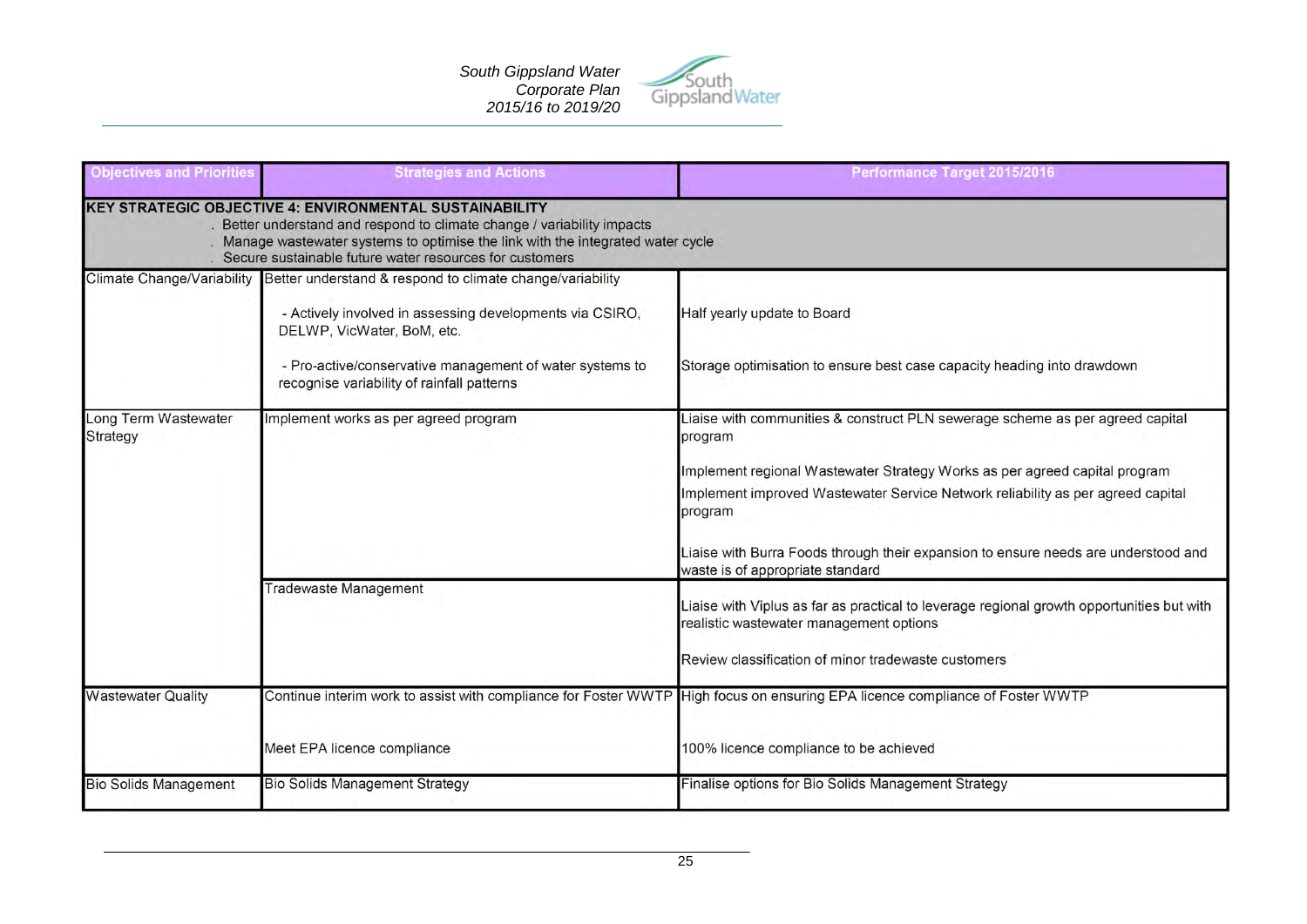

| <b>Objectives and Priorities</b>           | <b>Strategies and Actions</b>                                                                                                                                                                                                               | Performance Target 2015/2016                                                                                                                                                                                                      |  |  |  |  |
|--------------------------------------------|---------------------------------------------------------------------------------------------------------------------------------------------------------------------------------------------------------------------------------------------|-----------------------------------------------------------------------------------------------------------------------------------------------------------------------------------------------------------------------------------|--|--|--|--|
|                                            | <b>KEY STRATEGIC OBJECTIVE 5: ORGANISATION CULTURE AND DEVELOPMENT</b><br>Embed efficiencies into the business in order to deliver Fairer Water Bills<br>Continue working with staff to ensure a healthy, safe & rewarding work environment | Attract support and retain staff by providing information & enhanced knowledge, systems & resources to ensure continued quality performance                                                                                       |  |  |  |  |
| <b>Productivity Initiatives</b>            | <b>Core Efficiencies</b>                                                                                                                                                                                                                    | Implement Year 2 core efficiencies in line with agreed program                                                                                                                                                                    |  |  |  |  |
|                                            | <b>Shared Services</b>                                                                                                                                                                                                                      | Work with DELWP/Industry to identify shared service efficiencies                                                                                                                                                                  |  |  |  |  |
| Resourcing - quantity &<br>quality         | Resourcing for service delivery                                                                                                                                                                                                             | Suitable internal staff & external contract resources engaged on listed projects                                                                                                                                                  |  |  |  |  |
|                                            | Investigate further options for resource sharing & partnerships                                                                                                                                                                             | Utilise Gippsland Alliance MoU as vehicle to help deliver productivity/efficiencies.<br>Involvement in at least two partnership initiatives                                                                                       |  |  |  |  |
|                                            |                                                                                                                                                                                                                                             | Implement Local Government regional alliance. Involvement in at least two partnership<br>activities                                                                                                                               |  |  |  |  |
| Occupational Health &                      | Maintain an accredited OH&S Management System                                                                                                                                                                                               | OH&S accreditation maintained                                                                                                                                                                                                     |  |  |  |  |
| Safety<br>Improve OH&S behavioural aspects |                                                                                                                                                                                                                                             | Improved focus on cultural behaviour to be demonstrated by improved bi annual survey<br>results                                                                                                                                   |  |  |  |  |
| Environmental<br>Management                | Maintain an accredited Environmental Management System<br>(EMS)                                                                                                                                                                             | <b>EMS</b> accreditation maintained                                                                                                                                                                                               |  |  |  |  |
|                                            | Improve staff EMS behavioural aspects                                                                                                                                                                                                       | Improved focus on cultural behaviour to be demonstrated by improved bi annual survey<br>results                                                                                                                                   |  |  |  |  |
|                                            | <b>KEY STRATEGIC OBJECTIVE 6: MANAGEMENT OF ASSETS</b><br>Optimise asset life through the asset management strategy                                                                                                                         |                                                                                                                                                                                                                                   |  |  |  |  |
| Asset Maintenance &<br>Replacement         | Consolidation of SGW Asset Data and Information to drive key<br>business decisions                                                                                                                                                          | Update key documents and complete detailed field data collection to enhance SGW<br>Asset Planning and Investment requirements                                                                                                     |  |  |  |  |
|                                            | Implement Mobile Solutions                                                                                                                                                                                                                  | Develop, implement and optimise SGW Mobility solution to ensure effective and<br>efficient maintenance delivery                                                                                                                   |  |  |  |  |
|                                            | Develop and implement fit for purpose Preventative Maintenance<br>programme for SGW Assets                                                                                                                                                  | Develop and implement a targeted preventative maintenance programme for critical<br><b>SGW</b> assets                                                                                                                             |  |  |  |  |
|                                            | Asset Planning for Water Plan 4                                                                                                                                                                                                             | Develop and commence delivery of Water Plan 4 planning works setting out SGW's<br>investment requirements to renew, maintain and optimise our assets to meet current<br>and future service obligations and whole of life outcomes |  |  |  |  |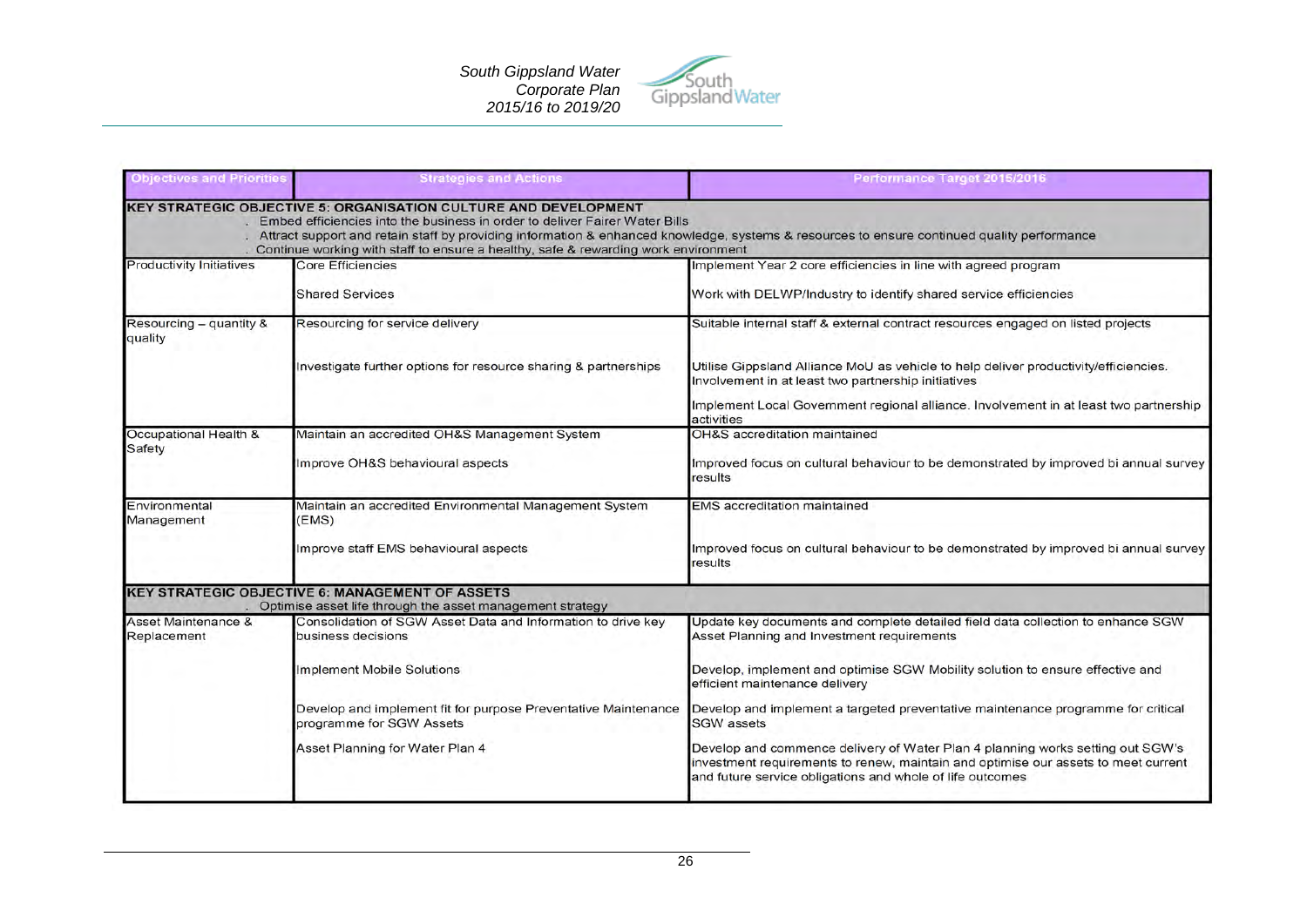

| <b>Objectives and Priorities</b> | <b>Strategies and Actions</b>                                                                                                                                                                                                                                                                                                                                            | Performance Target 2015/2016                                                                                                                                                                                                                     |
|----------------------------------|--------------------------------------------------------------------------------------------------------------------------------------------------------------------------------------------------------------------------------------------------------------------------------------------------------------------------------------------------------------------------|--------------------------------------------------------------------------------------------------------------------------------------------------------------------------------------------------------------------------------------------------|
|                                  | <b>KEY STRATEGIC OBJECTIVE 7: GOVERNANCE, REGULATION AND COMPLIANCE</b><br>Ensure financial sustainability<br>Maintain our commitment to achieve the highest standards of compliance & performance of the organisation, through sound and<br>prudent governance<br>Cost efficient service delivery<br>Engagement with Government and responsiveness to Government Policy |                                                                                                                                                                                                                                                  |
| Board governance                 | Train & inform Board, Senior Managers and Employees on<br>appropriate & effective governance information                                                                                                                                                                                                                                                                 | All Directors to undergo training in line with established program<br>Senior Management Team to undertake personal development/ training opportunities in<br>line with established program<br>Employee training in line with established program |
|                                  | Regulatory obligations                                                                                                                                                                                                                                                                                                                                                   | Establish regular Board information briefings with DELWP,ESC, DTF, DoH etc                                                                                                                                                                       |
|                                  | Regulatory legislation and guidelines                                                                                                                                                                                                                                                                                                                                    | Understand, contribute & respond to the implications of Water Policy formulation of the<br>new Government                                                                                                                                        |
| Major compliance issues          | Regular Board reporting on compliance with:<br>Statement of Obligations compliance<br>Corporate Plan                                                                                                                                                                                                                                                                     | Meet SoO's requirements<br>Meet Corporate Plan performance targets                                                                                                                                                                               |
|                                  | Meet reporting requirements re:<br><b>Board Performance</b>                                                                                                                                                                                                                                                                                                              | Meet standards & timelines for actions                                                                                                                                                                                                           |
|                                  | Corporate Plan<br>Annual Report                                                                                                                                                                                                                                                                                                                                          | Meet standards & timelines for actions<br>Meet standards & timelines for actions                                                                                                                                                                 |
| Capital expenditure              | Capital works                                                                                                                                                                                                                                                                                                                                                            | Deliver Capex Program within controllable parameters on time & within budget                                                                                                                                                                     |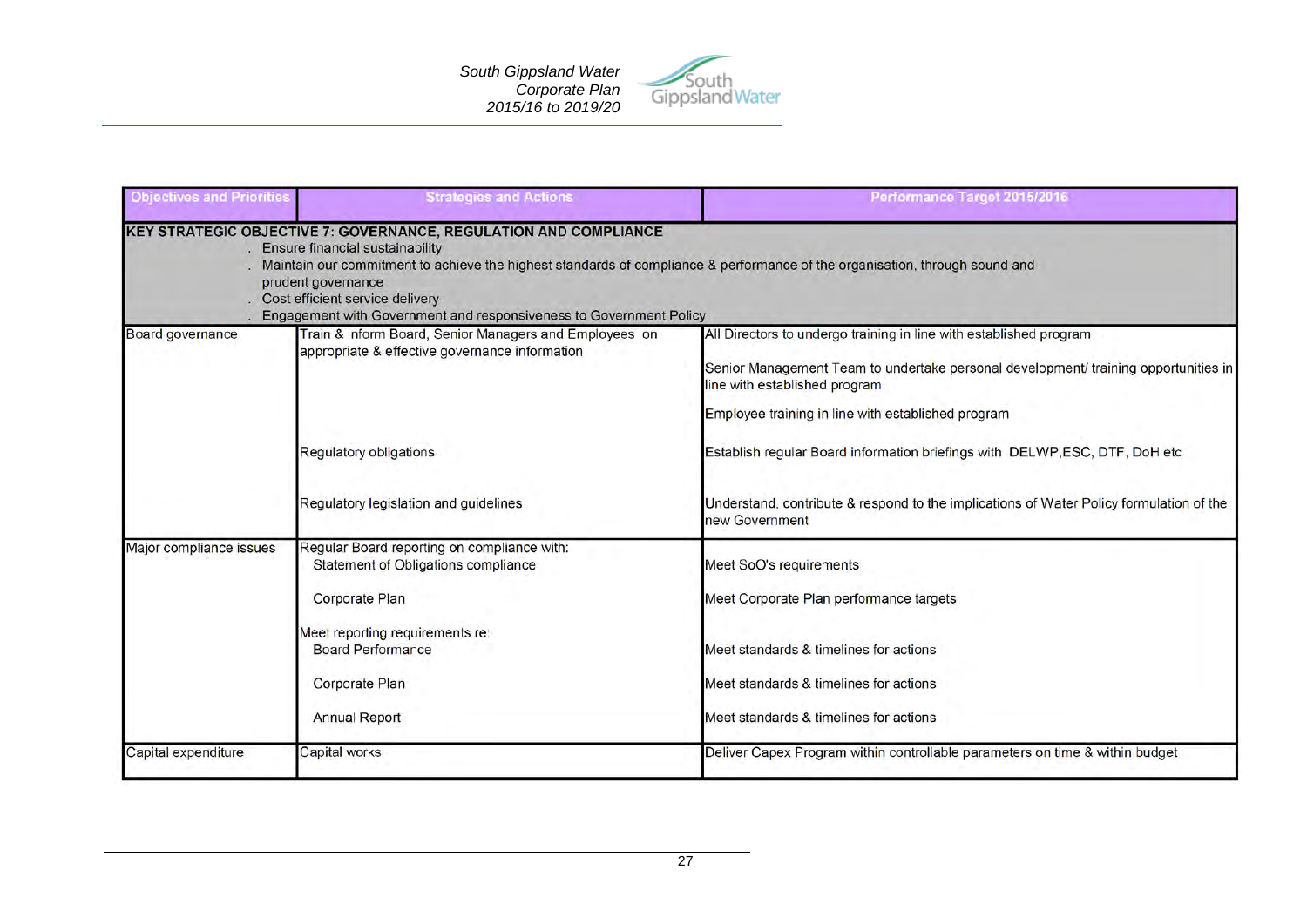

# 7. Material Changes from Previous Corporate Plan

Material changes from the 2014/15 to 2018/19 Corporate Plan include:

- Construction of the Poowong/Loch/Nyora small town's sewerage scheme commenced in 2014/15 and will continue in 2015/16, with completion date estimated to be June 2016. Delays have occurred from the original timeframes and \$1.6M of Capital Expenditure is estimated to be deferred to 2015/16 as a result. Overall, the project is still expected to be delivered within budget of \$20M by 30 June 2016.
- Bulk Water Entitlement reforms will impact the holding costs of South Gippsland Water's 1GB entitlement to the Melbourne Supply pool. Final costs are subject to Melbourne Water's 2016 pricing determination but at this stage are expected to add an additional \$290,000 per annum to operational costs from 1 July 2016.
- The previous Corporate Plan identified a peak debt level of \$56.4M reducing to \$47.9M in 2018/19. South Gippsland Water will now increase borrowings to \$56.3M in 2015/16 before reducing to \$52.8M in 2019/20. The increased debt is predominantly a result of the increased capital renewal program from 2018/19, offset somewhat by the continued favourable interest rate environment.
- Tariffs from 1 July 2015 see a decrease of between 4.5% 10.5% in nominal terms against the currently approved ESC price path, the results of these are reflected in the Financials of Section 9 of this plan. Increases in Water Plan 4, from 2018/19 and beyond, assume an increase above inflation of 3.0% per annum based on current financial modelling.
- No other material changes.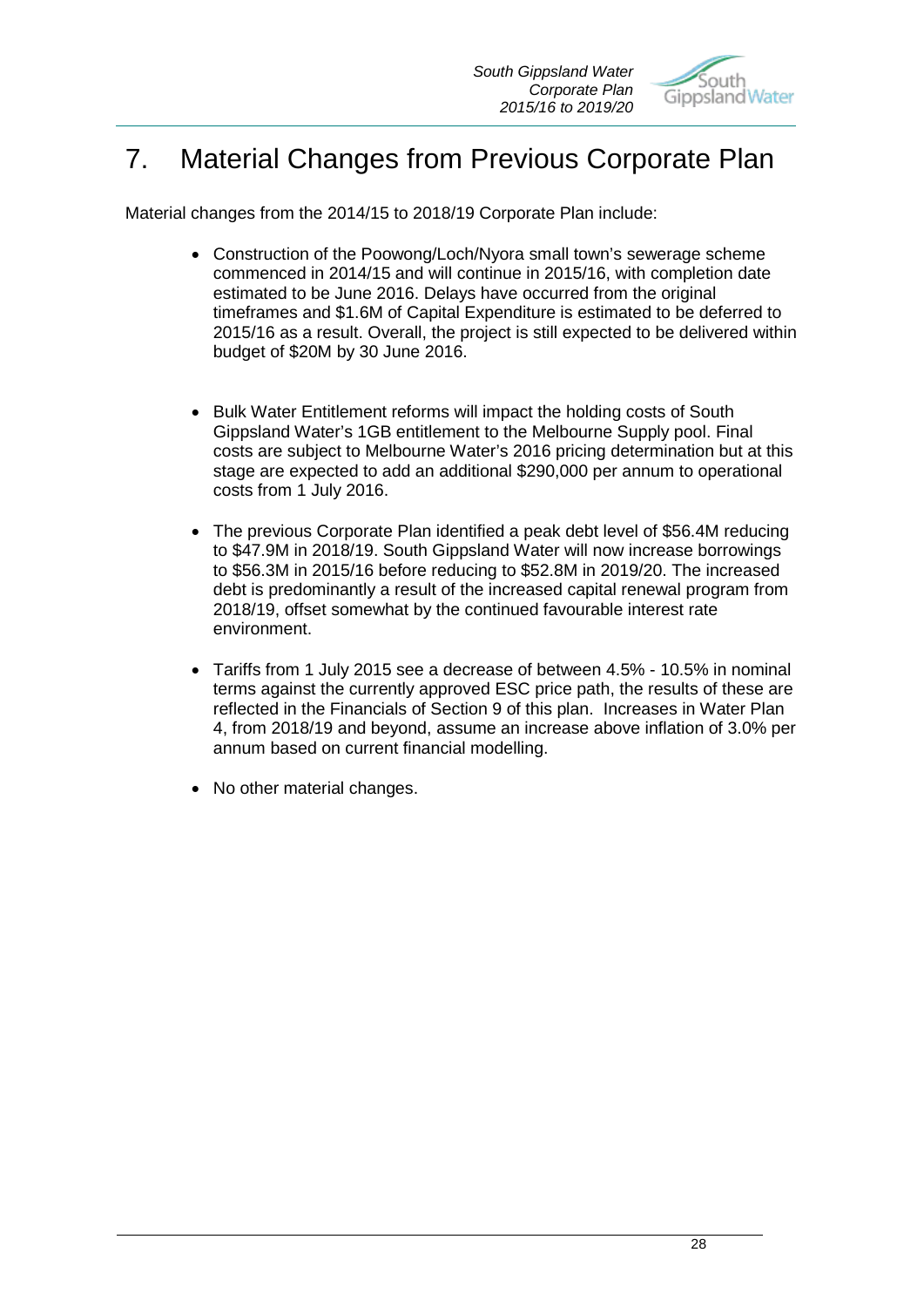

# 8. Major Risks

# 8.1 Implementing a Solution for Northern Towns

The Corporation's Water Supply Demand Strategy and associated Business Case analysis recognised the Melbourne supply system connection as an obvious future water supply option. It also identified the preferred option for the region is the utilisation of the Lance Creek Reservoir in conjunction with Melbourne supply system to supply both the Corporation's Southern and Northern systems.

This decision was taken on the basis of the long term cost, efficiency and security of supply over the 50 year period of the Water Supply Demand Strategy. The strategy requires a major injection of capital funds to provide transfer mains to connect the Lance Creek Reservoir to the various Northern systems.

In January 2015, South Gippsland Water submitted a Business Case for \$21.4 M of government support to implement the project, however, advice was received in May 2015 that funding would not be available through the 2015/16 State Government Budget.

Without funding, the key focus during 2015/16 will be a review of alternative options to ensure the security of water supply to South Gippsland Water's northern residential and business customers, including a customer and stakeholder engagement process. The outcomes of the review and engagement processes together with any available government funding will be factored into the capital needs of the business in the 2016/17 Corporate Plan.

# 8.2 Interim Security of Supply (Northern Towns Solution)

In addition to identifying and implementing a long term solution for its Northern Towns, South Gippsland Water will need to ensure that existing short term measures are maintained / put in place until the permanent long term augmentations are completed and commissioned.

It will be critical that the range of infrastructure utilised in 2006/07, 2012/13/14 and again in 2015 to supplement the Coalition Creek supply system, remains available and operational. South Gippsland Water has renegotiated its Bulk Water Entitlement from the Tarwin River, and utilises a temporary pump station and a network of aged wastewater pipeline and pump infrastructure to annually augment supply to Korumburra during late summer and autumn.

While this may provide a short term solution, there are significant risks relating to performance of the temporary/aged infrastructure, climatic variability, and demand for water (residential growth and major customer demand).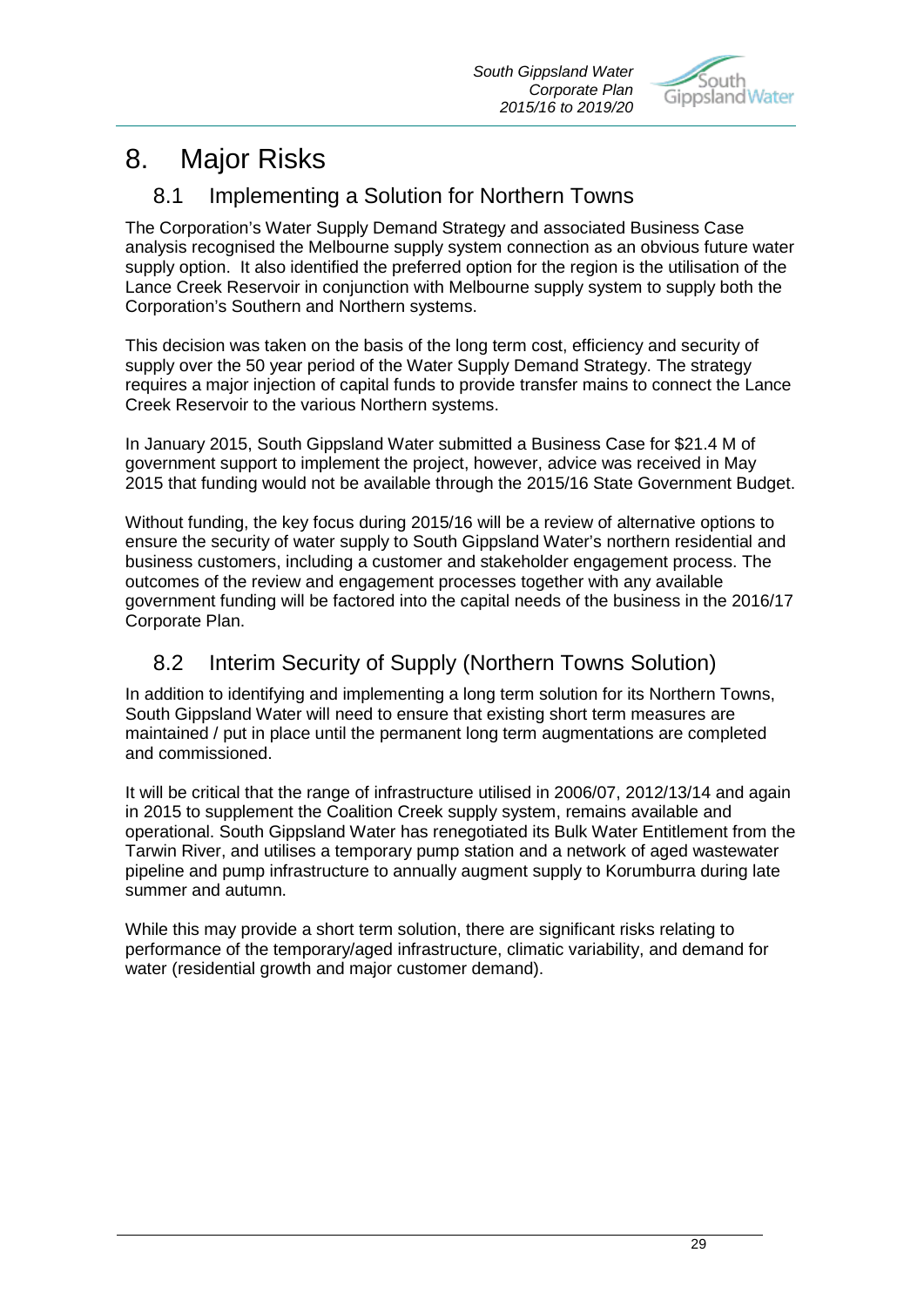

### 8.3 Uncertainty about climate and developing appropriate responses

In response to the uncertainty of climate change/variability, South Gippsland Water reviewed its Water Supply Demand Strategy as a part of its input into the Gippsland Region Sustainable Water Strategy. It contains a detailed analysis of demand and supply options, across the region including growth, demand reduction initiatives, water delivery efficiency and augmentation options for the next 50 years.

South Gippsland Water will endeavour to better understand and monitor the possible impacts of climate change/variability via active involvement in assessing climate developments together with expert and other bodies, i.e. CSIRO, DSE, VicWater, etc.

The understanding will help the Corporation in planning water availability across its region and to proactively manage water storages for the benefit of customers.

### 8.4 Reduced revenue due to water restrictions and changes in consumption, and lower customer growth

Recent years have seen no significant "bounce back" in water consumption since the 2006/07 drought. Water reduction strategies such as water efficient shower heads, rebates for water efficient appliances and water tanks have lead to decreased demand and lower revenue. Additionally, engagement with major customers to effectively utilise water has seen further significant reductions.

South Gippsland Water has forecast generally conservative demand estimates in its planning processes. The current pricing determination reflects these ongoing demand estimates. South Gippsland Water's current Corporate Plan continues to reflect an average of 115KL, following average increases from 113KL in 2012/13, to 115KL in 2013/14 and a slight reduction to 112KL in 2014/15. The 115KL is based on long term forecasts and remains appropriate.

Between 2012/13 and 2014/15 the actual customer growth (water and wastewater) has averaged only 1.1% per annum, below the 1.4% forecast in Water Plan 3. The slower growth has a compounding unfavourably revenue impact. South Gippsland Water will monitor the impacts of potential revenue shortfalls and has adjusted growth rates to 1.1% in this Corporate Plan.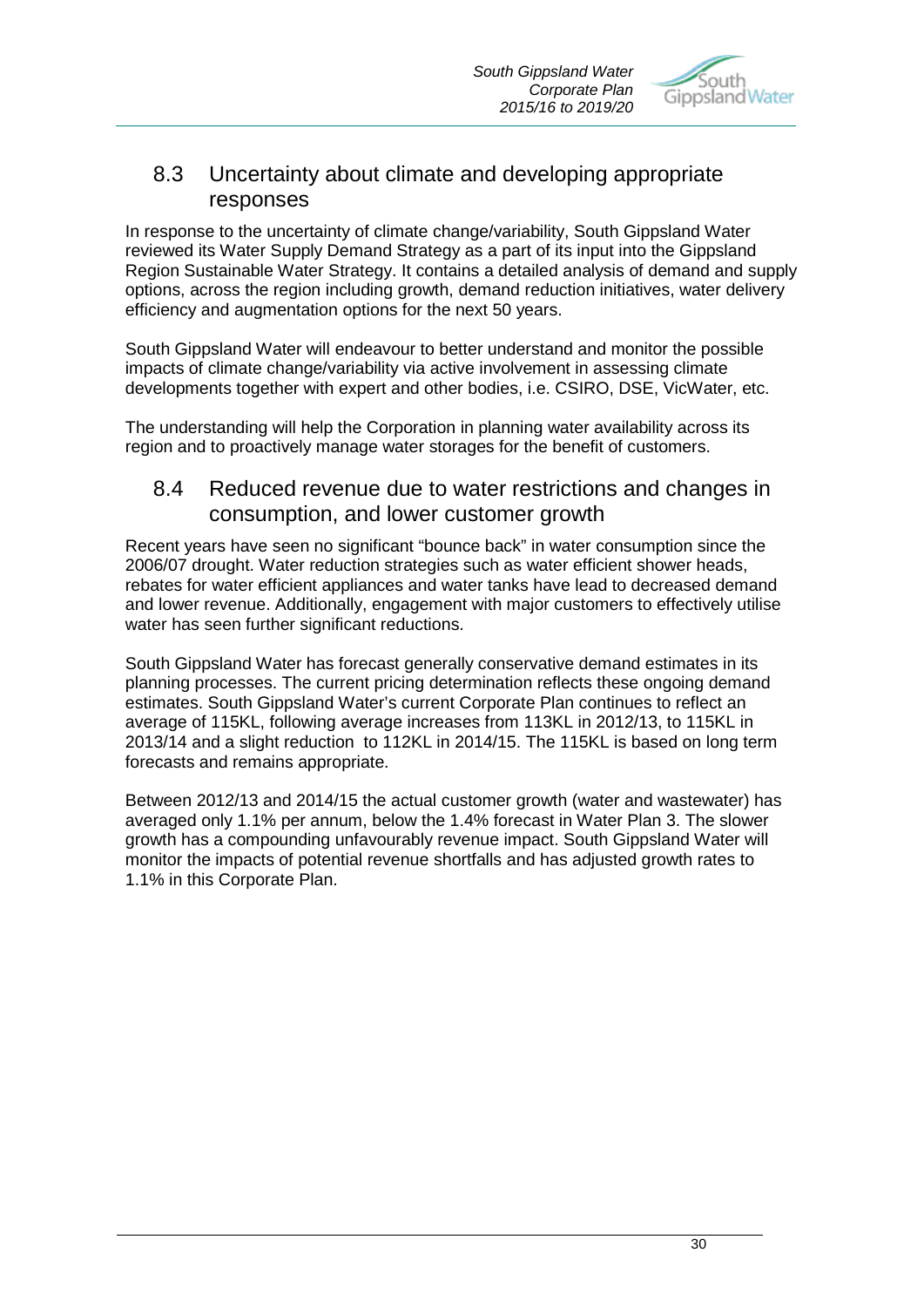

### 8.5 Attracting / retaining / resourcing the organisation in the long term

The remote location of the Corporation presents issues with respect to attracting and retaining skilled staff. South Gippsland Water has developed succession planning, staff development and reward models, and recruitment strategies in response. In the past the Corporation implemented a Consulting Engineering Services Model with consulting engineering company, KBR in order to provide long term security of engineering expertise, including project management.

Past external major infrastructure construction has had an impact on internal and external resources at all levels within the organisation and this expected to be a continuing issue. South Gippsland Water has seen an increase in the loss of several staff (directly and indirectly) to interstate water projects.

South Gippsland Water undertook an Operational review during 2014/15 and continues to utilise its current strategies to sustain its employment requirements. This strategy includes continuing to review structures across the organisation, as well as benchmarking remuneration to ensure competitiveness in the current employment market environment.

In addition, the current Enterprise Agreement is expiring in September 2015 and the outcome of these negotiations has the potential to impact on attracting and retaining key staff and present additional cost pressures above the CPI increases allowed in South Gippsland Water's pricing determination.

# 8.6 Uncertainty of demand for water from major customers

Murray Goulburn and Burra Foods are significant consumers of water resources in the Leongatha and Korumburra water supply systems. Production variations together with a possible return to dryer climatic conditions present real security of supply risks to the affected water supply systems.

Murray Goulburn previously announced major capital investment into water saving technologies with bold predictions on water reduction, however, commodity market conditions have impacted on its ability to deliver the later stages of its envisaged savings. Announcements by Murray Goulburn indicate major capital works are being undertaken which may result in significant product mix variation. While higher water consumption would test the reliability of Leongatha's water supply system, plant rationalisation or further demand reductions could result in a significant financial impact to the Corporation. 2014/15 has seen Murray Goulburn reduce water usage in the order of 5%.

Burra Foods has invested significantly in plant augmentations in 2011 and again in 2014 as it pursues revenue opportunities in various overseas markets. These recent investments result in significant demand for water in a system that is already committed on an annual basis.

South Gippsland Water has developed summer/autumn harvesting options in terms of addressing potential demand in 2015/16 and for the immediate short term. The Northern Towns Connection Project is the solution for meeting these higher demands in the longer term.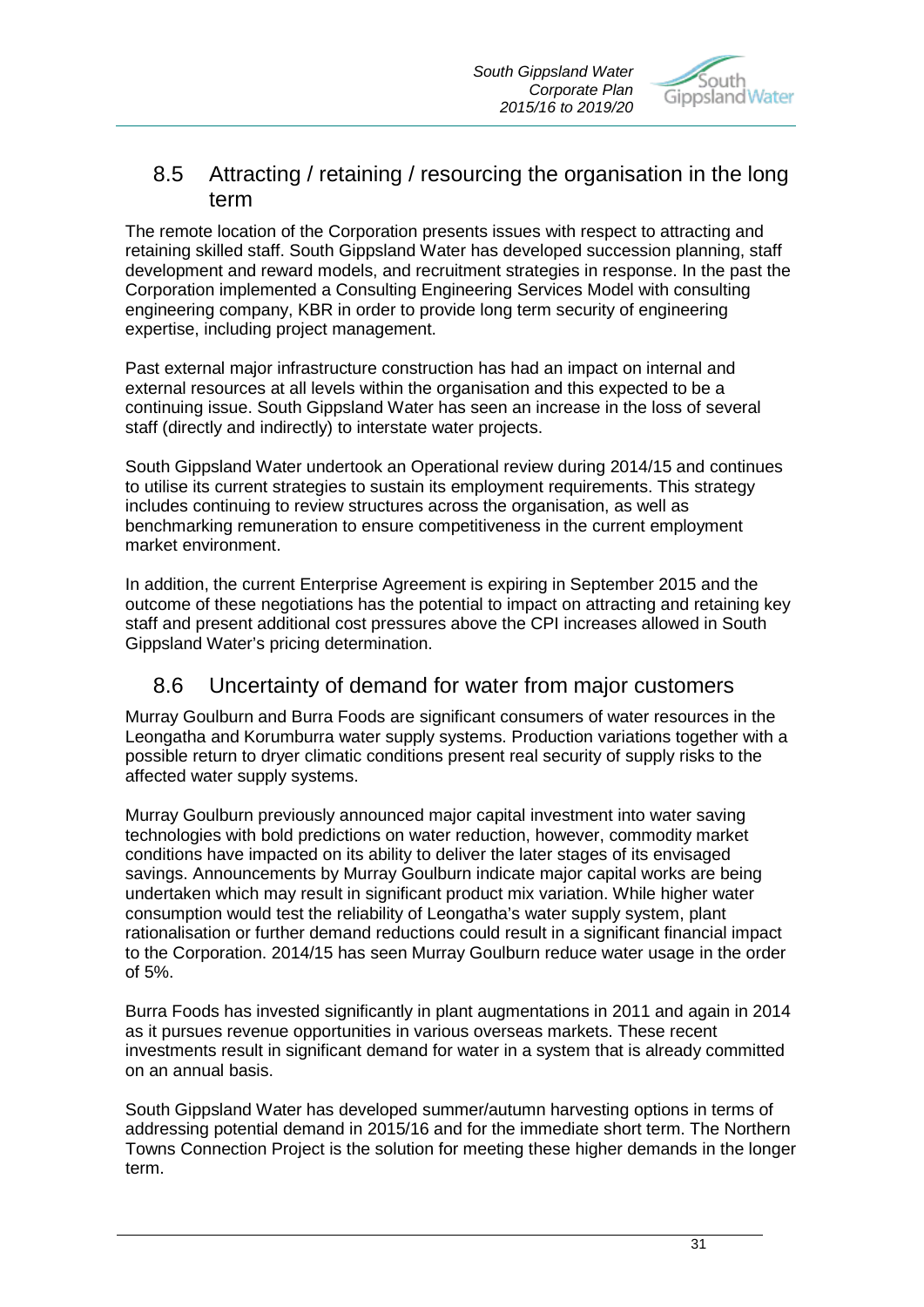

# 8.7 Failure to deliver capital program / projects on time / on budget

South Gippsland Water is focussed on delivering its capital works program in an efficient and timely manner. Possible impacts of not delivering an efficient capital works program include regulatory non-compliance, customer dissatisfaction with service delivery, cost blowouts, an inappropriate pricing path, etc.

The Corporation has implemented the recommendations of a Capital Works Process review. Among other initiatives, South Gippsland Water has set up a Capital Works Board Committee to more closely monitor strategic capital planning and delivery including adoption of leading practice asset and project management.

# 8.8 Asset Renewals Funding

South Gippsland Water's Asset Management System has identified that its medium term renewals program is likely to need significant capital injection as a large number of assets are nearing end of life. South Gippsland Water will concentrate efforts to more fully documenting its asset renewal profile during 2015/16 and utilise the enhanced asset information to assist in developing the 2015/16 Corporate Plan and in particular, Water Plan 4.

# 8.9 Delivery of Efficiency Targets and Savings

South Gippsland Water has committed to achieving core stretch and coordinated procurement targets and these efficiencies are reflected in the pricing and financials of the 2015/16 Corporate Plan. While South Gippsland Water has achieved the savings required in 2014/15, there is a risk that further envisaged savings are not fully realised. The impact would be higher accounting losses and increased borrowings as the reduction in prices and impact on revenue has already been committed.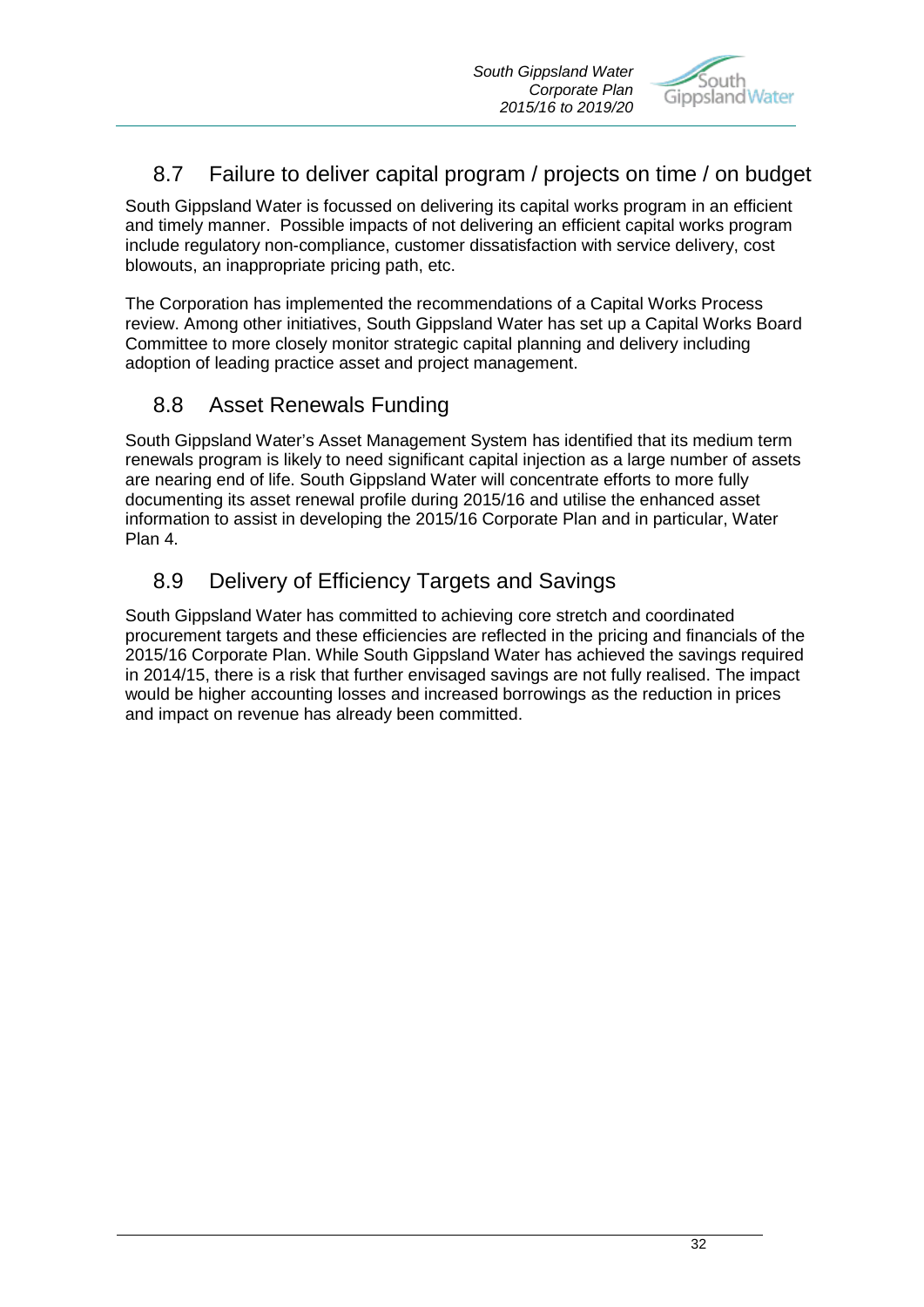

# 9. Financial Details

# 9.1 Efficiency Initiatives

Revenue included in the Corporate Plan is based on the prices approved in the Essential Services Commission (ESC) Final Determination, adjusted during 2014/15, following the implementation of savings which resulted from targeted efficiencies identified by the Corporation. In addition, the 2015/16 prices have been adjusted by savings from the repeal of the Carbon Tax.

The resultant tariffs and savings for 2015/16 are detailed in the chart below:

# **SOUTH GIPPSLAND WATER**

| Tariff and Price Component             | ESC* Price      | ESC* Price    | Efficiency  | Carbon Tax | Efficiency    | Efficiency   |
|----------------------------------------|-----------------|---------------|-------------|------------|---------------|--------------|
|                                        | $(1$ July 2014) | (1 July 2015) | Price       | Repeal     | Price         | Price        |
|                                        |                 |               | Decrease    | Refund     | (1 July 2015) | Decrease (%) |
| 1.1 Water access fees (per annum)      |                 |               |             |            |               |              |
| <b>East/West District</b>              |                 |               |             |            |               |              |
| Access fee - Developed                 | \$314.35        | 318.53        | $-$27.36$   | $-$0.90$   | \$290.27      | $-8.6%$      |
| Access fee - Undeveloped               | \$314.35        | 318.53        | $-$27.36$   | $-$0.90$   | \$290.27      | $-8.6%$      |
| Access fee - Agreements                | \$285.79        | 289.59        | $-$27.36$   | $-$0.90$   | \$261.33      | $-9.4%$      |
| Access fee - Concessional              | \$257.69        | 261.12        | $-$27.36$   | $-$0.90$   | \$232.86      | $-10.5%$     |
| <b>Southern District</b>               |                 |               |             |            |               |              |
| Access fee - Developed                 | \$339.73        | 331.77        | $-$27.36$   | $-$0.90$   | \$303.51      | $-8.2%$      |
| Access fee - Undeveloped               | \$339.73        | 331.77        | $-$27.36$   | $-$0.90$   | \$303.51      | $-8.2%$      |
| Access fee - Agreements                | \$305.31        | 296.89        | $-$27.36$   | $-$0.90$   | \$268.63      | $-9.2%$      |
| Access fee - Concessional              | \$257.69        | 261.12        | $-$27.36$   | $-$0.90$   | \$232.86      | $-10.5%$     |
| 1.2 Water usage charges (per kL)       |                 |               |             |            |               |              |
| Volumetric fee - Murray Goulburn       | \$2.07          | \$2.09        | \$0.00      | \$0.00     | \$2.09        | 0.0%         |
| Volumetric fee - Change 1st Nov.       | \$1.71          | \$1.73        | \$0.00      | \$0.00     | \$1.73        | 0.0%         |
| 1.3 Sewerage access fees (per annum)   |                 |               |             |            |               |              |
| <b>Residential and non-residential</b> |                 |               |             |            |               |              |
| Access fee - Developed                 | \$467.23        | 473.44        | $-$ \$21.28 | $-$1.60$   | \$450.56      | $-4.5%$      |
| Access fee - Undeveloped               | \$274.29        | 277.94        | $-$21.28$   | $-$1.60$   | \$255.06      | $-7.7%$      |

\* ESC denotes Essential Services Commission approved pricing (June 2014), while Efficiency price refects revised pricing (June 2015) Assumes ESC inflation rises of 2.93% 2014 and 1.33% 2015.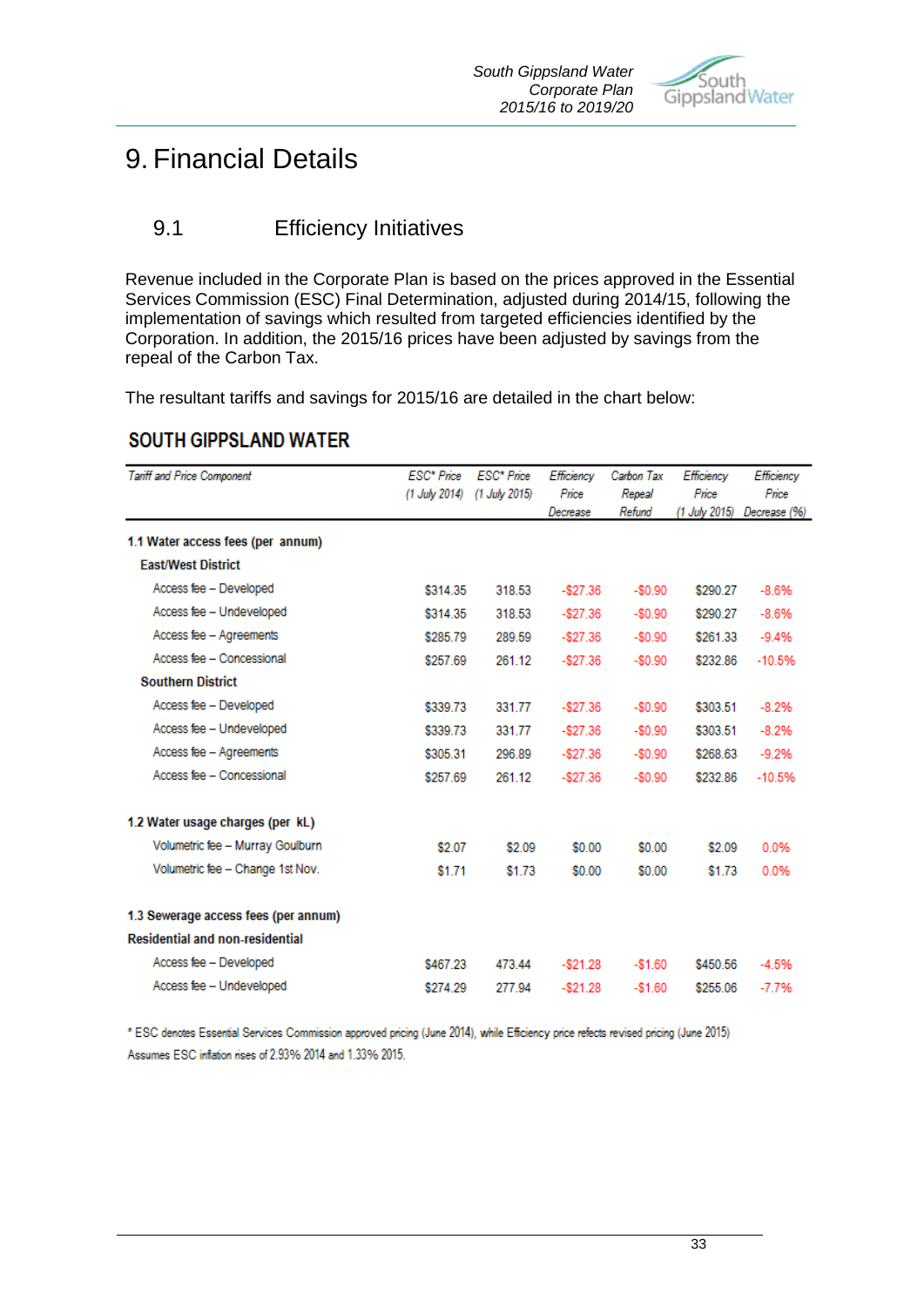

### **Table 9.1(b): Projected Capital Spend per annum- Water Plan 3 Versus Current Corporate Plan**

in nominal prices

| <b>YEAR</b>           | 2013/14 | 2014/15 | 2015/16 | 2016/17 | 2017/18 | <b>TOTAL</b> |
|-----------------------|---------|---------|---------|---------|---------|--------------|
| 2013/14 Water         |         |         |         |         |         |              |
| Plan 3 (\$M)          | 11.7    | 13.4    | 16.7    | 18.1    | 12.1    | 72.0         |
| 2015/16               |         |         |         |         |         |              |
| <b>Corporate Plan</b> |         |         |         |         |         |              |
| (\$M)                 | 11.9    | 19.5    | 9.9     | 5.1     | 4.4     | 50.8         |
|                       |         |         |         |         |         |              |
|                       |         |         |         |         |         |              |
| Variance              | 0.2     | 6.1     | $-6.8$  | $-13.0$ | $-7.7$  | $-21.2$      |

The above table shows a capital expenditure decrease of 21.2M over the five year Water Plan 3 period 2013/14 to 2017/18. This is a result of the removal \$21.4M for Northern Towns Project .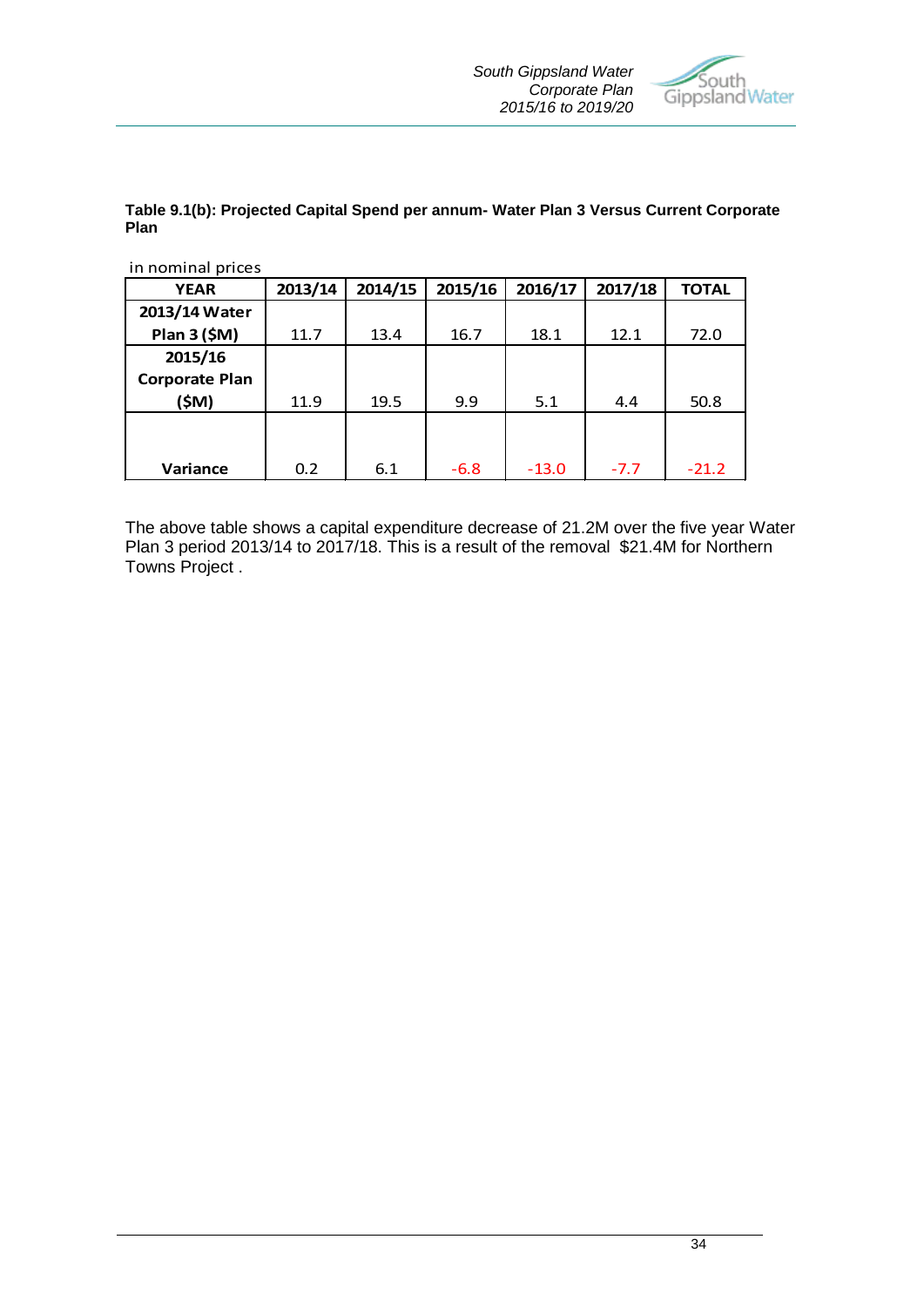

# 9.2 Sensitivity of Key Planning Variables

The table below shows the financial impacts of a number of scenarios.

| Table 9.2(a) : Sensitivity Analysis - 2015/16 to 2019/20 |  |  |
|----------------------------------------------------------|--|--|
|                                                          |  |  |

| <b>Scenario</b>                             |          |          |          |          |          |
|---------------------------------------------|----------|----------|----------|----------|----------|
|                                             | 2015/16  | 2016/17  | 2017/18  | 2018/19  | 2019/20  |
| <b>Water Consumption</b>                    |          |          |          |          |          |
| 5% lower all customers                      | $-0.424$ | $-0.439$ | $-0.454$ | $-0.478$ | $-0.508$ |
| 10% lower all customers                     | $-0.848$ | $-0.877$ | $-0.907$ | $-0.955$ | $-1.017$ |
| 5% lower non-major customers                | $-0.286$ | $-0.297$ | $-0.308$ | $-0.324$ | $-0.346$ |
| 10% lower non-major customers               | $-0.573$ | $-0.594$ | $-0.616$ | $-0.647$ | $-0.691$ |
| 5% lower Murray Goulburn                    | $-0.081$ | $-0.084$ | $-0.086$ | $-0.091$ | $-0.096$ |
| 10% lower Murray Goulburn                   | $-0.163$ | $-0.167$ | $-0.172$ | $-0.181$ | $-0.192$ |
| Loss of Murray Goulburn as a major customer | $-1.626$ | $-1.670$ | $-1.716$ | $-1.815$ | $-1.919$ |
| 5% higher all customers                     | 0.424    | 0.439    | 0.454    | 0.478    | 0.508    |
| 10% higher all customers                    | 0.848    | 0.877    | 0.907    | 0.955    | 1.017    |
| 5% higher non-major customers               | 0.286    | 0.297    | 0.308    | 0.324    | 0.346    |
| 10% higher non-major customers              | 0.573    | 0.594    | 0.616    | 0.647    | 0.691    |
| 5% higher Murray Goulburn                   | 0.081    | 0.084    | 0.086    | 0.091    | 0.096    |
| 10% higher Murray Goulburn                  | 0.163    | 0.167    | 0.172    | 0.181    | 0.192    |
| <b>Service Charges</b>                      |          |          |          |          |          |
| 50% lower than growth estimates             | $-0.080$ | $-0.082$ | $-0.085$ | $-0.091$ | $-0.098$ |
| 50% higher than growth estimates            | 0.080    | 0.082    | 0.085    | 0.091    | 0.098    |
| <b>Trade Waste</b>                          |          |          |          |          |          |
| Loss of Murray Goulburn as a major customer | $-1.837$ | $-1.888$ | $-1.939$ | $-1.993$ | $-2.048$ |
| <b>Interest Rates</b>                       |          |          |          |          |          |
| Higher by 1%                                | $-0.563$ | $-0.543$ | $-0.473$ | $-0.508$ | $-0.528$ |
| Higher by 2%                                | $-1.126$ | $-1.086$ | $-0.946$ | $-1.016$ | $-1.056$ |
| Higher by 3%                                | $-1.689$ | $-1.629$ | $-1.419$ | $-1.524$ | $-1.584$ |
| Lower by 1%                                 | 0.563    | 0.543    | 0.473    | 0.508    | 0.528    |
| Lower by 2%                                 | 1.126    | 1.086    | 0.946    | 1.016    | 1.056    |
| Lower by 3%                                 | 1.689    | 1.629    | 1.419    | 1.524    | 1.584    |

Comments on the above include:-

- Water consumption remains a significant financial risk to South Gippsland Water with the retention of Murray Goulburn as a major customer critical to cash flows. Consumption risk of non-major customers is moderate given South Gippsland Water's relatively low average annual residential consumption, the split between fixed and variable tariff, and the assumption that water saving infrastructure has generally already been invested in by customers.
- In addition, the loss of Murray Goulburn would impact on trade waste revenue by nearly \$2.0M per annum.
- Other trade waste revenue variations have minimal cash impact.
- Water and wastewater assessment growth has generally been strong, however, declining recently. Risks are minor unless there were compounding deteriorating growth.
- South Gippsland Water's sensitivity to interest rates is high given that loans are expected to peak at \$59.3M during the plan. This risk is minimised by holding a majority of fixed interest rate loans and a diverse portfolio.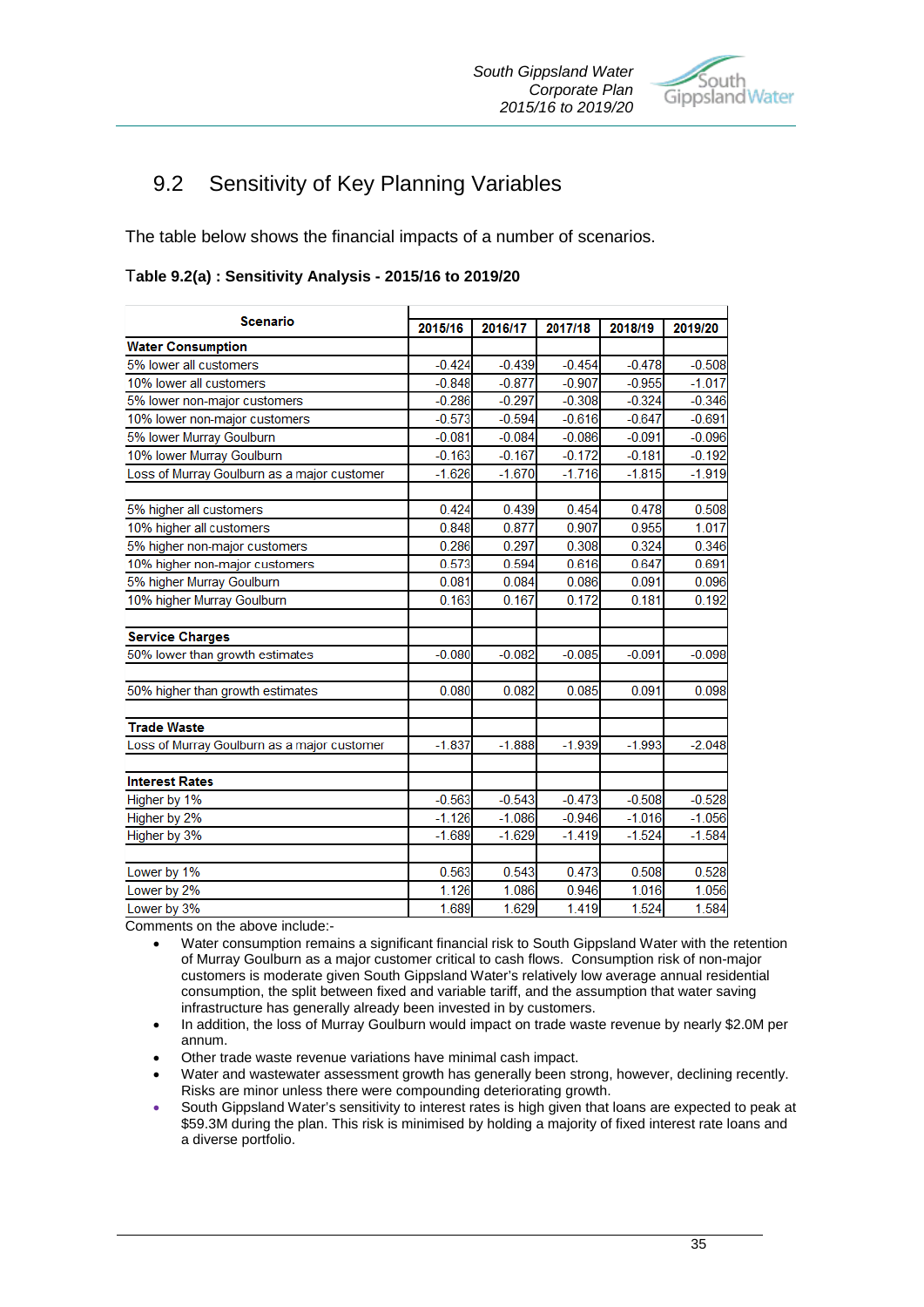

# 9.3 Operating Statement

### **Table 9.3(a): Revenue & Expense Details**

|                                                           | <b>Forecast</b>     | <b>Forecast</b> | <b>Forecast</b> | <b>Forecast</b> | <b>Forecast</b>             | <b>Current</b><br><b>Forecast</b> |
|-----------------------------------------------------------|---------------------|-----------------|-----------------|-----------------|-----------------------------|-----------------------------------|
| <b>Year Ending 30 June</b>                                | 2016 (F)            | 2017 (F)        | 2018(F)         | 2019(F)         | 2020 (F)                    | 2015(F)                           |
| Revenues and Expenses (Detailed) (\$'000)                 |                     |                 |                 |                 |                             |                                   |
| Revenue From Core Business (As Applicable)                |                     |                 |                 |                 |                             |                                   |
| Bulk Water Fixed Charges to Other Corporations            | $\Box$              | ä,              | ÷.              | ÷.              |                             |                                   |
| <b>Bulk Water Charges</b>                                 |                     |                 |                 |                 |                             |                                   |
| <b>Urban Water Supply:</b>                                |                     |                 |                 |                 |                             |                                   |
| Service / Fixed<br>Residential                            | 6,005               | 6,103           | 6,341           | 6,781           | 7,250                       | 6,014                             |
| Non-residential                                           | 135                 | 138             | 143             | 152             | 161                         | 135                               |
| <b>Total Service / Fixed</b>                              | 6,140               | 6,241           | 6,484           | 6,933           | 7,411                       | 6,149                             |
| Usage/Volumetric                                          |                     |                 |                 |                 |                             |                                   |
| Residential<br>Non-residential                            | 4,943<br>3,540      | 5,302<br>3,641  | 5,326<br>3,745  | 5,600<br>3,951  | 5,983<br>4,182              | 4,732<br>3,253                    |
| Total Usage/Volumetric                                    | 8,483               | 8,943           | 9,071           | 9,551           | 10,165                      | 7,985                             |
| <b>Urban Sewerage</b>                                     |                     |                 |                 |                 |                             |                                   |
| Service / Fixed                                           |                     |                 |                 |                 |                             |                                   |
| Residential                                               | 7,648               | 8,002           | 8,155           | 8,716           | 9,317                       | 7,390                             |
| Non-residential                                           | 672                 | 691             | 710             | 751             | 794                         | 663                               |
| <b>Total Service / Fixed</b>                              | 8,320               | 8,693           | 8,865           | 9,467           | 10,111                      | 8,053                             |
| Usage/volumetric<br>Residential                           | $\Box$              | ä,              | $\omega$        | $\sim$          | $\sim$                      |                                   |
| Non-residential                                           | 182                 | 187             | 192             | 203             | 214                         | 179                               |
| Total Usage/volumetric                                    | 182                 | 187             | 192             | 203             | 214                         | 179                               |
| Trade Waste Revenue by Agreement                          | 2,189               | 2,244           | 2,300           | 2,357           | 2,416                       | 2,248                             |
| Trade Waste Usage Revenue                                 |                     |                 |                 |                 |                             |                                   |
| <b>Recycled Water</b>                                     |                     |                 |                 |                 |                             |                                   |
| Service/Fixed Charges                                     | $\bar{\phantom{a}}$ | ä,              | $\blacksquare$  | $\blacksquare$  |                             |                                   |
| Usage / Volumetric Charges<br><b>Total Recycled Water</b> | ÷.                  | L,              | ÷.              | ÷.              | ä,                          | $\omega$                          |
| <b>Total Revenue From Fees &amp; Charges</b>              | 25,314              | 26,308          | 26,912          | 28,511          | 30,317                      | 24,614                            |
| Operating, Maintenance & Administration (OMA) Expenses    |                     |                 |                 |                 |                             |                                   |
| Operating and Maintenance Expense                         | 11,219              | 10,752          | 10,818          | 11,172          | 11,575                      | 11,142                            |
| <b>Administration Expense</b>                             | 4,307               | 4,449           | 4,521           | 4,645           | 4,773                       | 4,250                             |
| <b>Total OMA Expenses</b>                                 | 15,525              | 15,200          | 15,339          | 15,817          | 16,348                      | 15,392                            |
| <b>OMA Expenses Breakdown (Total OMA)</b>                 |                     |                 |                 |                 |                             |                                   |
| <b>Bulk water Supply</b>                                  | $\omega$            | 290             | 298             | 306             | 315                         | $\sim$                            |
| Headworks                                                 | 2,156               | 2,051           | 2,057           | 2,134           | 2,192                       | 2,128                             |
| Urban water - Treatment<br>Urban water - Reticulation     | 5,470               | 5,350           | 5,318           | 5,465           | 5,631                       | 5,398                             |
| Sewerage - Reticulation                                   | 2,310<br>1,849      | 2,168<br>1,729  | 2,227<br>1,777  | 2,289<br>1,826  | 2,352<br>1,876              | 2,280<br>1,825                    |
| Sewerage - Treatment                                      | 3,638               | 3,508           | 3,554           | 3,799           | 3,983                       | 3,649                             |
| Recycled Water                                            |                     |                 |                 |                 |                             | $\sim 100$                        |
| <b>Surface Water Diversions</b>                           | 102                 | 105             | 108             | ÷.              | ÷.                          | 112                               |
| Gravity Irrigation                                        |                     |                 |                 |                 |                             |                                   |
| Pumped Irrigation                                         | ÷,                  | ÷.              | à.              |                 | $\mathcal{L}_{\mathcal{A}}$ | $\sim$                            |
| <b>Stock and Domestic</b><br>Groundwater                  | ×,<br>÷,            |                 | ÷,<br>ä,        | ÷.              | ÷.<br>÷.                    | $\sim$                            |
| <b>Drainage Diversions</b>                                | $\bar{\phantom{a}}$ | $\blacksquare$  | ÷               | ÷               | $\sim$                      | $\sim$                            |
| Other                                                     |                     |                 |                 |                 |                             |                                   |
| <b>Total OMA Expenses</b>                                 | 15,525              | 15,200          | 15,339          | 15,817          | 16,348                      | 15,392                            |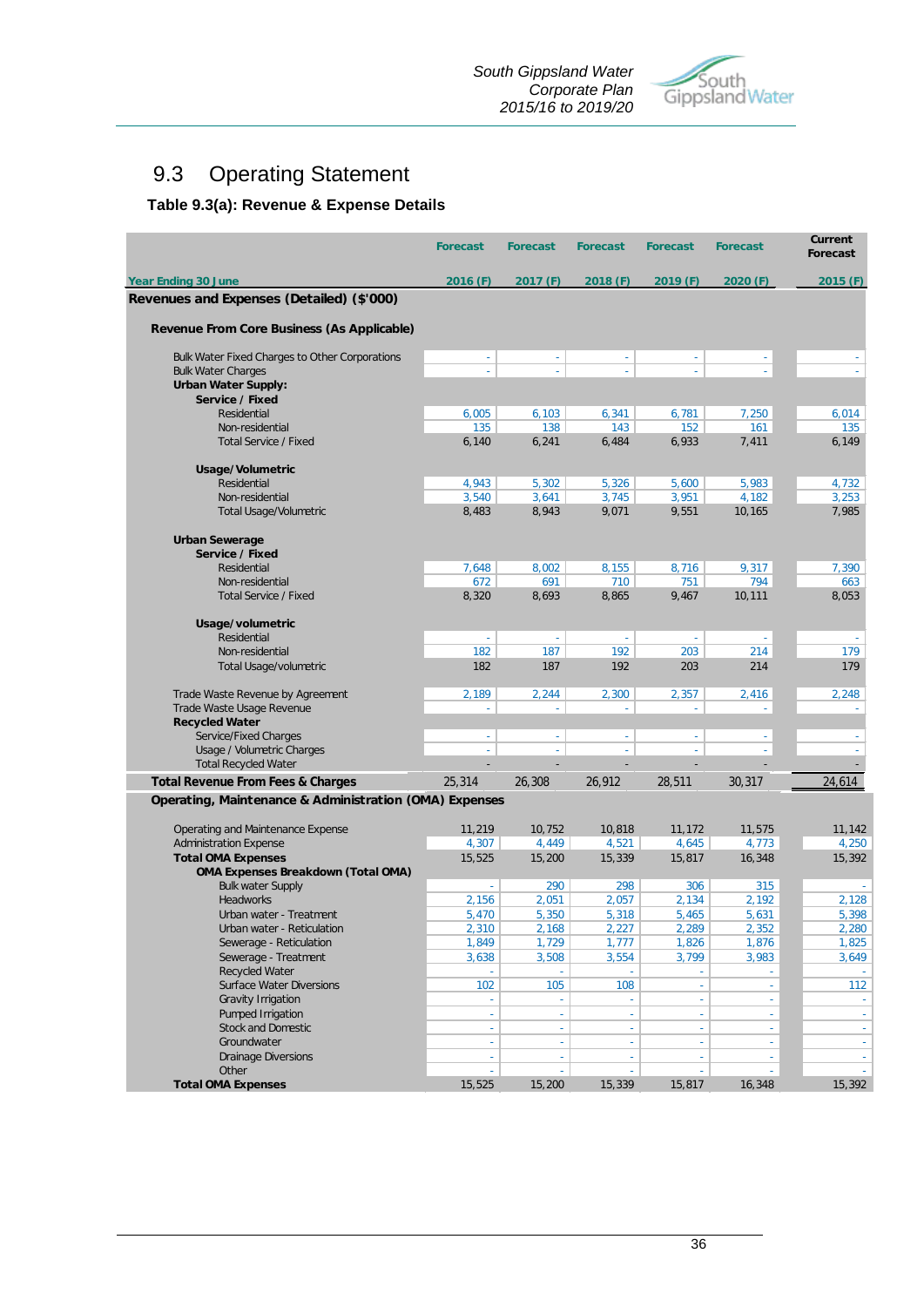### *South Gippsland Water Corporate Plan 2015/16 to 2019/20*



### **Table 9.3(b): Operating Statement**

|                                         | <b>Forecast</b> | <b>Forecast</b> | <b>Forecast</b> | <b>Forecast</b> | <b>Forecast</b> | Current<br><b>Forecast</b> |
|-----------------------------------------|-----------------|-----------------|-----------------|-----------------|-----------------|----------------------------|
| <b>Year Ending 30 June</b>              | 2016(F)         | 2017(F)         | 2018(F)         | 2019(F)         | 2020(F)         | 2015(F)                    |
| Operating Statement (FS1) (\$'000)      |                 |                 |                 |                 |                 |                            |
| Revenue                                 |                 |                 |                 |                 |                 |                            |
| Service Charges                         | 16,649          | 17,178          | 17,649          | 18,757          | 19,938          | 16,450                     |
| <b>Usage Charges</b>                    | 8,665           | 9,130           | 9,263           | 9,754           | 10,379          | 8,164                      |
| <b>Developer Contribution</b>           | 687             | 672             | 685             | 698             | 709             | 682                        |
| Developer Contributions - Gifted Assets | 1,181           | 1,214           | 1,247           | 1,281           | 1,316           | 1,686                      |
| Temporary Trade of Bulk Entitlements    | ä,              | L.              | ÷.              | ä,              | ÷.              | $\sim$                     |
| Government Contributions / Grants       | ÷               | $\sim$          | $\sim$          | $\sim$          | ÷.              |                            |
| Investment Interest                     | 12              | 12              | 12              | 12              | 12 <sup>°</sup> | 12 <sup>°</sup>            |
| Profit (loss) from Sale of Assets       |                 | i.              |                 |                 |                 |                            |
| <b>Other Revenue</b>                    | 1,032           | 639             | 765             | 786             | 806             | 2,032                      |
| <b>Total Revenue</b>                    | 28,226          | 28,845          | 29,621          | 31,288          | 33,160          | 29,026                     |
| <b>Expense</b>                          |                 |                 |                 |                 |                 |                            |
| Operating and Maintenance Expense       | 11,219          | 10,752          | 10,818          | 11,172          | 11,575          | 11,142                     |
| <b>Administration Expense</b>           | 4,307           | 4,449           | 4,521           | 4,645           | 4,773           | 4,250                      |
| <b>Environmental Contributions</b>      | 1,101           | 1,101           | 1,101           | 1,422           | 1,422           | 1,101                      |
| Borrowing Costs / Interest Expense      | 3,041           | 3,166           | 3,150           | 3,041           | 3,212           | 2,641                      |
| IT.                                     |                 | ÷.              | ÷.              | ÷.              | ÷.              |                            |
| Labour                                  |                 |                 |                 |                 |                 |                            |
| Consultants                             |                 |                 |                 |                 |                 |                            |
| Depreciation and Amortisation           | 9,800           | 9,900           | 10,152          | 10,310          | 10,602          | 9,489                      |
| Other Expense                           | ÷               | ÷               | ÷               | ÷               |                 |                            |
| <b>Total Expense</b>                    | 29,467          | 29,367          | 29,742          | 30,590          | 31,584          | 28,623                     |
| <b>Earnings Before Tax</b>              | (1, 241)        | (522)           | (121)           | 698             | 1,576           | 403                        |
| Income Tax Expense                      | ÷.              | ÷.              | ÷.              | ä,              | ÷.              | $\sim$                     |
| <b>Net Operating Result</b>             | (1, 241)        | (522)           | (121)           | 698             | 1,576           | 403                        |
| <b>Dividends Expense</b>                | $\Box$          | ä,              | ÷.              | ä,              | $\omega$        | ÷                          |
| Transfers (to)/from Reserves            | ÷.              | ÷,              | ÷.              | ÷,              | ÷.              |                            |
| Other Adjustments                       |                 |                 |                 |                 |                 | $\bar{\phantom{a}}$        |
| Net Profit (Loss)                       | (1, 241)        | (522)           | (121)           | 698             | 1,576           | 403                        |
| Retained Profit (Loss) Carried Forward  | 72,933          | 71,692          | 71,170          | 71,048          | 71,746          |                            |
| <b>Closing Retained Profit (Loss)</b>   | 71,692          | 71,170          | 71,048          | 71,746          | 73,322          | 403                        |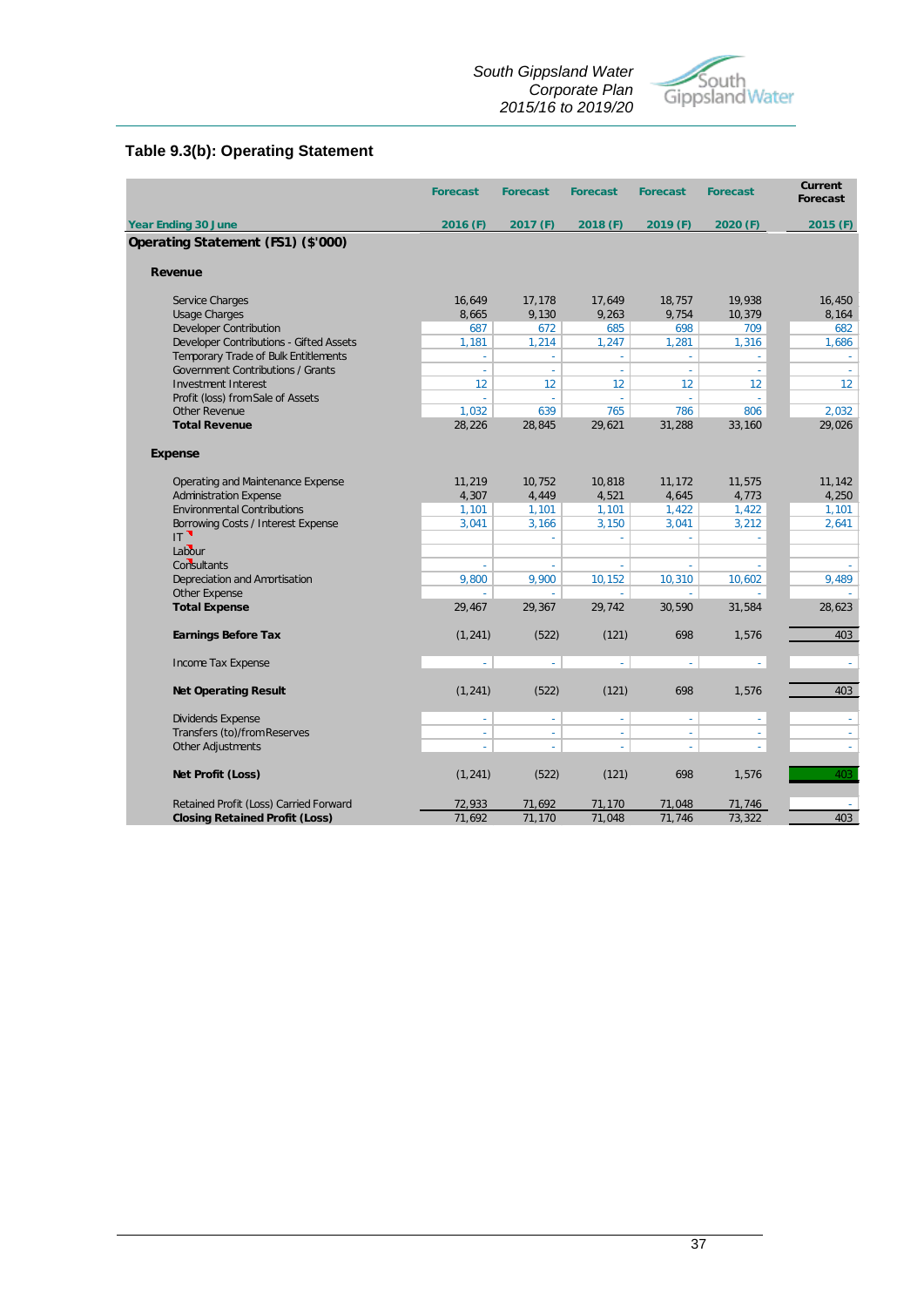*South Gippsland Water Corporate Plan 2015/16 to 2019/20*



# 9.4 Balance Sheet

### **Table 9.4: Balance Sheet**

|                                                                    | <b>Forecast</b> | <b>Forecast</b> | <b>Forecast</b> | <b>Forecast</b> | <b>Forecast</b>  | Current<br><b>Forecast</b> |
|--------------------------------------------------------------------|-----------------|-----------------|-----------------|-----------------|------------------|----------------------------|
| <b>Year Ending 30 June</b>                                         | 2016 (F)        | 2017 (F)        | 2018(F)         | 2019(F)         | 2020 (F)         | 2015(F)                    |
| Balance Sheet (FS2) (\$'000)                                       |                 |                 |                 |                 |                  |                            |
| <b>Current Assets</b>                                              |                 |                 |                 |                 |                  |                            |
| Cash on Hand                                                       | 6,003           | 6,742<br>998    | 3,727           | 3,421           | 3,066            | 4,663                      |
| Receivables<br>Less Provision for Impaired Receivables             | 927<br>(45)     | (45)            | 859<br>(45)     | 882<br>(45)     | 904<br>(45)      | 1,128<br>(45)              |
| Investments                                                        | ä,              | ä,              | ä,              | ä,              | $\omega$         | $\sim$                     |
| Inventories                                                        | 383             | 395             | 406             | 419             | 431              | 370                        |
| Prepayments                                                        | 164             | 169             | 175             | 180             | 185              | 160                        |
| <b>Other Current Assets</b>                                        | 1,757           | 1,810           | 1,864           | 1,920           | 1,977            | 1.706                      |
| <b>Total Current Assets</b>                                        | 9,189           | 10,069          | 6,986           | 6,777           | 6,518            | 7,982                      |
| <b>Non-Current Assets</b>                                          |                 |                 |                 |                 |                  |                            |
| Infrastructure                                                     | 318,523         | 334,563         | 337,065         | 345,198         | 353,221          | 301,504                    |
| less Accumulated Depreciation                                      | (30, 821)       | (38, 016)       | (45, 211)       | (52, 406)       | (59, 601)        | (22, 906)                  |
| <b>Infrastructure WDV</b>                                          | 287,702         | 296,547         | 291,854         | 292,792         | 293,620          | 278,598                    |
| Land and Buildings                                                 | 13,211          | 13,211          | 13,211          | 13,211          | 13,211           | 13,964                     |
| less Accumulated Depreciation<br>Land and Buildings WDV            | (442)<br>12,769 | (514)<br>12,697 | (586)<br>12,625 | (658)<br>12,553 | (730)<br>12,481  | (442)<br>13,522            |
| Plant, Equipment and Motor Vehicles                                | 8,468           | 8,468           | 8,468           | 8,468           | 8,468            | 8,468                      |
| less Accumulated Depreciation                                      | (5, 786)        | (5, 786)        | (5, 786)        | (5, 786)        | (5, 786)         | (5, 786)                   |
| Plant, Equipment and Motor Vehicles WDV                            | 2,682           | 2,682           | 2,682           | 2,682           | 2,682            | 2.682                      |
| Capital Works In Progress                                          | 21,028          | 8,998           | 9,495           | 13,091          | 15,863           | 15,021                     |
| <b>Total Property, Plant &amp; Equipment</b>                       | 324,181         | 320,924         | 316,656         | 321,118         | 324,646          | 309,823                    |
| Non-current Receivables                                            | 489             | 415             | 341             | 267             | 193              | 563                        |
| <b>Deferred Tax Assets</b>                                         | ä,              | $\omega$        | ä,              | $\omega$        | ä,               |                            |
| Non-current Investments                                            | ä,              | $\omega$        | ä,              | $\omega$        | ä,               |                            |
| <b>Intangible Assets</b>                                           | 3,888           | 4,013           | 4,013           | 4,013           | 4,013            | 3,888                      |
| <b>Other Non-current Assets</b><br><b>Total Non-Current Assets</b> | ä,<br>328,558   | 325,352         | 321,010         | 325,398         | 328,852          | 314,274                    |
| <b>Total Assets</b>                                                | 337,747         | 335,421         | 327,996         | 332,175         | 335,370          | 322,256                    |
| <b>Current Liabilities</b>                                         |                 |                 |                 |                 |                  |                            |
| <b>Bank Overdraft</b>                                              | ä,              | ä,              | ä,              | $\omega$        | ä,               |                            |
| <b>Current Payables</b>                                            | 2,291           | 2,360           | 2,430           | 2,503           | 2,578            | 2,229                      |
| <b>Short Term Borrowings</b>                                       | 2,899           | 2,899           | 2,899           | 2,899           | 2,899            | 2,899                      |
| Finance Lease Liabilities (PPP)                                    | à,              | ä,              | ä,              | ä,              | ÷.               |                            |
| Other Lease Liabilities                                            | ä,              | ÷.              | ä,              | ä,              | $\omega$         |                            |
| <b>Employee Benefit Provision</b>                                  | 2,334           | 2,400           | 2,466           | 2,537           | 2,071            | 2,103                      |
| Provision for Dividend                                             | ä,              | ä,              | ä,              | ÷,              | ä,               |                            |
| <b>Other Current Provisions</b><br>Other Current Liabilities       | ä,<br>870       | ä,<br>922       | ä,<br>473       | $\omega$<br>300 | $\omega$<br>300  | 500                        |
| <b>Total Current Liabilities</b>                                   | 8,394           | 8,581           | 8,268           | 8,239           | 7,848            | 7,731                      |
| Non-Current Liabilities                                            |                 |                 |                 |                 |                  |                            |
| Long Term Borrowings                                               | 53,400          | 51,400          | 44,400          | 47,900          | 49,900           | 51,400                     |
| Long Term Payables                                                 | $\omega$        | $\omega$        | $\omega$        | $\omega$        | $\omega$         |                            |
| Finance Lease Liabilities (PPP)                                    | $\omega$        | ÷.              | $\omega$        | ÷,              | ÷.               | $\omega$                   |
| Other Lease Liabilities                                            | ä,              | ä,              | ä,              | ä,              | $\omega$         | ÷.                         |
| Long Term Employee Benefit Provision<br>Deferred Tax Liabilities   | 314<br>41,584   | 323<br>41,584   | 333<br>41,584   | 343<br>41,584   | 353              | 305<br>37,351              |
| Other Non-current Liabilities                                      | $\omega$        | $\sim$          | $\omega$        | $\sim$          | 41,584<br>$\sim$ |                            |
| <b>Total Non-Current Liabilities</b>                               | 95,298          | 93,307          | 86,317          | 89,827          | 91,837           | 89,056                     |
| <b>Total Liabilities</b>                                           | 103,692         | 101,888         | 94,585          | 98,066          | 99,685           | 96,787                     |
| <b>Net Assets</b>                                                  | 234,055         | 233,533         | 233,411         | 234,109         | 235,685          | 225,469                    |
| <b>Equity</b>                                                      |                 |                 |                 |                 |                  |                            |
| Government Equity Contributions                                    | 65,333          | 65,333          | 65,333          | 65,333          | 65,333           | 65,333                     |
| <b>Asset Revaluation Reserve</b>                                   | 97,030          | 97,030          | 97,030          | 97,030          | 97,030           | 87,203                     |
| <b>Other Reserves</b>                                              |                 |                 |                 |                 |                  |                            |
| <b>Accumulated Funds (Losses)</b>                                  | 71,692          | 71,170          | 71,048          | 71,746          | 73,322           | 72,933                     |
| <b>Total Equity</b>                                                | 234,055         | 233,533         | 233,411         | 234,109         | 235,685          | 225.469                    |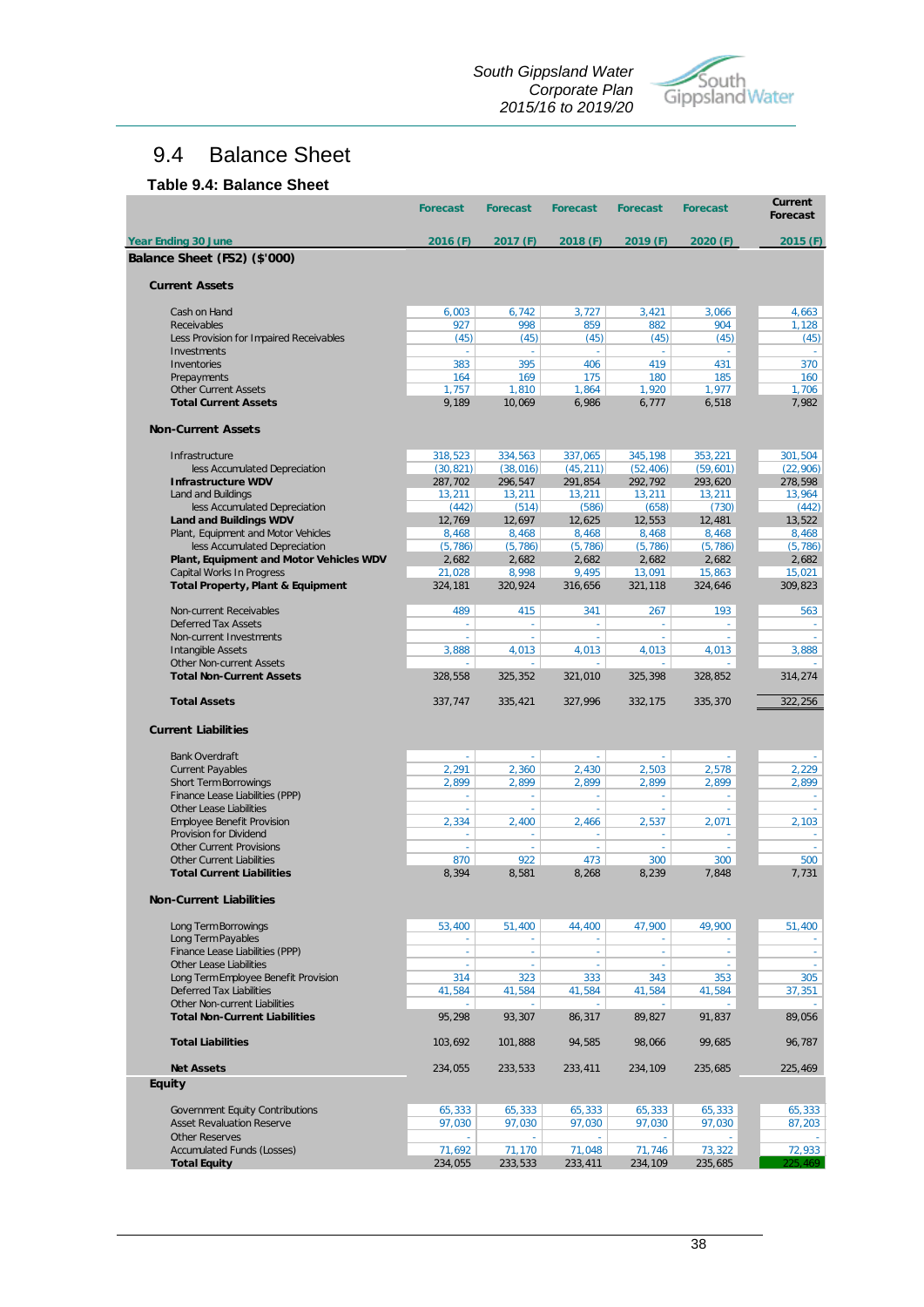

# 9.5 Statement of Cash Flows

### **Table 9.5: Cash Flow Statement**

|                                                                     | <b>Forecast</b> | <b>Forecast</b>     | <b>Forecast</b> | <b>Forecast</b>     | <b>Forecast</b>           | Current<br><b>Forecast</b> |
|---------------------------------------------------------------------|-----------------|---------------------|-----------------|---------------------|---------------------------|----------------------------|
| <b>Year Ending 30 June</b>                                          | $2016$ (F)      | 2017 (F)            | 2018(F)         | 2019(F)             | 2020(F)                   | 2015(F)                    |
| Cash Flow Statement (FS3) (\$'000)                                  |                 |                     |                 |                     |                           |                            |
| <b>Cash Flows From Operations</b>                                   |                 |                     |                 |                     |                           |                            |
| <b>Cash Receipts</b>                                                |                 |                     |                 |                     |                           |                            |
| Service and Usage Charges Income                                    | 26,131          | 26,757              | 27,051          | 28,164              | 30,181                    | 24,595                     |
| Other Customer Revenue                                              | 2,025           | 2,081               | 2,138           | 2,261               | 2,391                     | 1,971                      |
| <b>Receipts from Government</b>                                     |                 |                     | ÷.              | ÷.                  | ÷.                        | $\sim$                     |
| <b>Developer Contributions</b>                                      | 687             | 672                 | 685             | 698                 | 709                       | 650                        |
| <b>GST Refunds from ATO</b>                                         | 12              | 12                  | 12              | 12                  | $\sim$<br>12 <sup>°</sup> | 12 <sup>°</sup>            |
| Investment (Interest) Income<br><b>Other Cash Receipts</b>          |                 |                     | J.              | $\overline{a}$      |                           |                            |
| <b>Total Cash Receipts from Operations</b>                          | 28,855          | 29,522              | 29,886          | 31,135              | 33,293                    | 27,228                     |
| <b>Cash Payments</b>                                                |                 |                     |                 |                     |                           |                            |
| Payments to Suppliers and Employees                                 | (17, 459)       | (17, 995)           | (17, 919)       | (18, 042)           | (18, 928)                 | (17, 301)                  |
| Interest and Other Costs of Finance Paid                            | (3,041)         | (3, 166)            | (3, 150)        | (3,041)             | (3, 212)                  | (2,708)                    |
| GST paid to the ATO                                                 | ÷.              | ×                   | ÷.              | ×.                  | ×                         | $\sim$                     |
| Income Tax Payments                                                 | ä,              | à.                  | à.              | ÷.                  | ÷.                        | a.                         |
| <b>Environmental Contributions</b>                                  | (1, 101)        | (1, 101)            | (1, 101)        | (1, 422)            | (1, 422)                  | (1, 101)                   |
| <b>Other Payments</b><br><b>Total Cash Payments from Operations</b> | ÷<br>(21, 601)  | $\sim$<br>(22, 262) | ×.<br>(22, 170) | $\sim$<br>(22, 505) | (23, 562)                 | (21, 110)                  |
|                                                                     |                 |                     |                 |                     |                           |                            |
| Net Cash Inflow (Outflow) from Operations                           | 7,254           | 7,260               | 7,716           | 8,630               | 9,731                     | 6,118                      |
| Cash Flows From Investing Activities                                |                 |                     |                 |                     |                           |                            |
| Proceeds/(Payment) from Investments                                 | à.              | ÷.                  | ÷.              | ÷.                  | $\mathcal{L}$             |                            |
| Payments for Infrastructure Assets                                  | (7, 849)        | (3,065)             | (2, 260)        | (10, 327)           | (10, 877)                 | (12, 753)                  |
| Payments for Property, Plant & Equipment                            | (1, 997)        | (1, 995)            | (2,028)         | (2,684)             | (1, 803)                  | (1, 929)                   |
| Payments for Intangible Assets                                      | (100)           | (100)               | (100)           | (100)               | (100)                     | (3, 506)                   |
| Proceeds from Sale of Assets                                        | 2,032           | 639                 | 657             | 675                 | 694                       | 535                        |
| Net Cash Inflow (Outflow) from Investing Activ                      | (7, 914)        | (4, 521)            | (3, 731)        | (12, 436)           | (12,086)                  | (17, 653)                  |
| Cash Flows From Financing Activities                                |                 |                     |                 |                     |                           |                            |
| Proceeds from Borrowings                                            | 2,000           |                     | $\omega$        | 3,500               | 2,000                     | 13,500                     |
| Proceeds from Government Equity Contributions                       |                 |                     |                 |                     | ÷                         |                            |
| Repayment of Borrowings / Overdraft                                 | ÷               | (2,000)             | (7,000)         | ÷                   | ÷                         |                            |
| Payment of Dividends                                                |                 |                     |                 |                     |                           |                            |
| Net Cash Inflow (Outflow) from Financing Activ                      | 2,000           | (2,000)             | (7,000)         | 3,500               | 2,000                     | 13,500                     |
| Net Increase (Decrease) in Cash                                     | 1,340           | 739                 | (3,015)         | (306)               | (355)                     | 1,965                      |
| Cash Held at the Beginning of the Year                              | 4,663           | 6,003               | 6,742           | 3,727               | 3,421                     | 2,698                      |
| Cash Held at the End of the Year                                    | 6,003           | 6,742               | 3,727           | 3,421               | 3,066                     | 4,663                      |
| Cash on Hand per Balance Sheet                                      | 6,003           | 6,742               | 3,727           | 3,421               | 3,066                     | 4,663                      |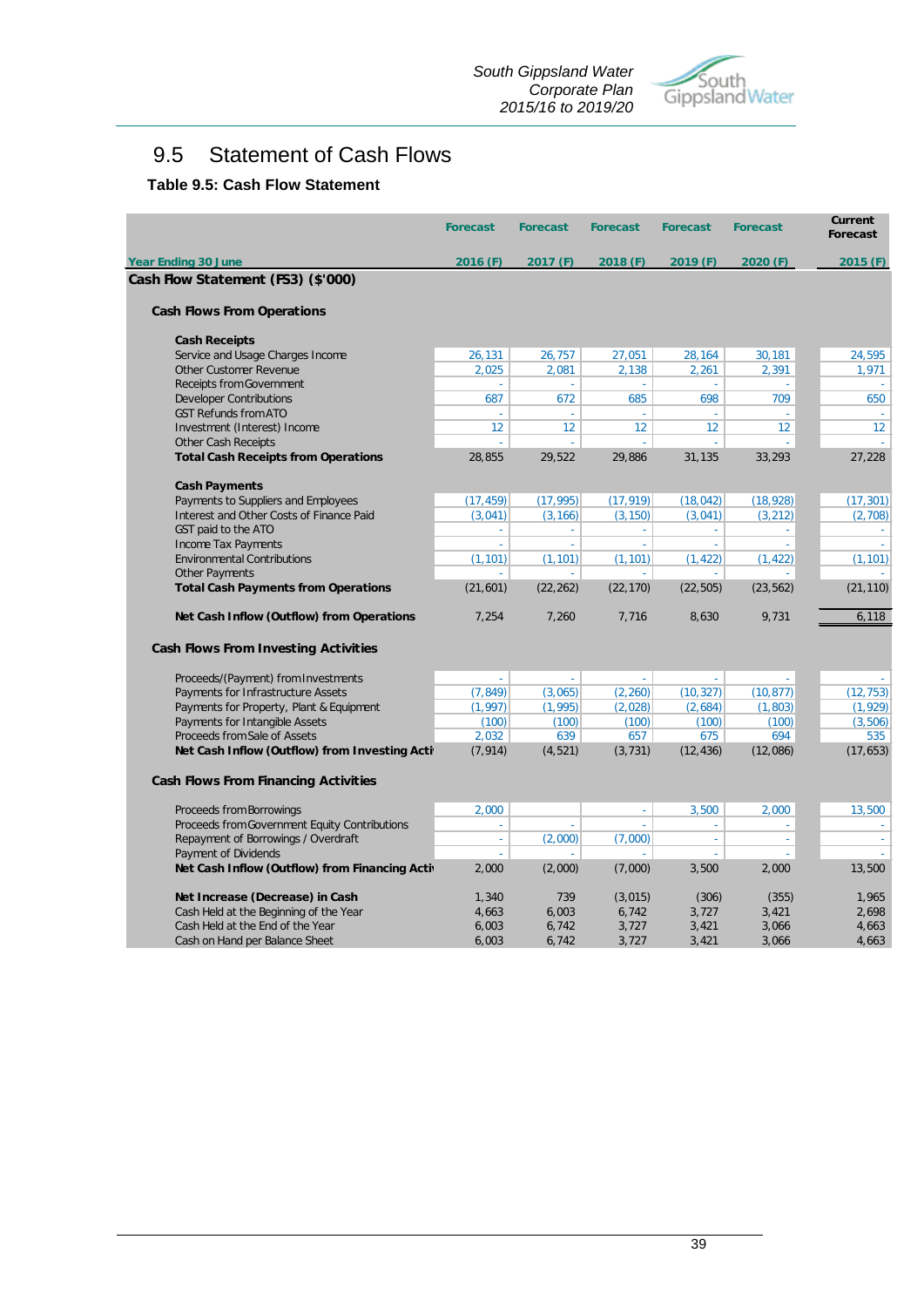

# 9.6 Financial Performance Indicators

### **Table 9.6: Financial Performance Indicators**

|                                                | <b>Forecast</b> | <b>Forecast</b> | <b>Forecast</b> | <b>Forecast</b> | <b>Forecast</b> | <b>Current</b><br>Forecast |
|------------------------------------------------|-----------------|-----------------|-----------------|-----------------|-----------------|----------------------------|
| <b>Year Ending 30 June</b>                     | 2016(F)         | 2017 (F)        | 2018 (F)        | 2019 (F)        | 2020 (F)        | 2015(F)                    |
| Key Performance Indicators                     |                 |                 |                 |                 |                 |                            |
| <b>Financial Performance Indicators</b>        |                 |                 |                 |                 |                 |                            |
| <b>Short Term Liquidity Indicators</b>         |                 |                 |                 |                 |                 |                            |
| <b>Current Assets</b>                          | 9,189           | 10,069          | 6,986           | 6,777           | 6,518           | 7,982                      |
| <b>Current Liabilities</b>                     | 8,394           | 8,581           | 8,268           | 8,239           | 7,848           | 7,731                      |
| Net Working Capital (\$'000)                   | 795             | 1,488           | (1, 282)        | (1, 462)        | (1, 330)        | 251                        |
| Working Capital Ratio (%)                      | 109.5%          | 117.3%          | 84.5%           | 82.3%           | 83.1%           | 103.2%                     |
| <b>Profitability Indicators</b>                |                 |                 |                 |                 |                 |                            |
| Earnings Before Net Interest and Tax           | 1,788           | 2,632           | 3,017           | 3,727           | 4,776           | 3,032                      |
| <b>EBITDA</b>                                  | 11,600          | 12,544          | 13,181          | 14,049          | 15,390          | 12,533                     |
| Total Revenue from Fees & Charges              | 25,314          | 26,308          | 26,912          | 28,511          | 30,317          | 24,614                     |
| Total OMA (incl. Env Contribution) Expenses    | 16,626          | 16,301          | 16,440          | 17,239          | 17,770          | 16,493                     |
| <b>Total Income</b>                            | 28,226          | 28,845          | 29,621          | 31,288          | 33,160          | 29,026                     |
| Total Assets at Start of Reporting Period      | 322,256         | 337,747         | 335,421         | 327,996         | 332,175         | 310,621                    |
| Total Assets at End of Reporting Period        | 337,747         | 335,421         | 327,996         | 332,175         | 335,370         | 322,256                    |
| <b>Average Total Assets</b>                    | 330,002         | 336,584         | 331,709         | 330,086         | 333,773         | 316,439                    |
| Return on Assets (%)                           | 0.5%            | 0.8%            | 0.9%            | 1.1%            | 1.4%            | 1.0%                       |
| Gross Operating Margin (%)                     | 34.3%           | 38.0%           | 38.9%           | 39.5%           | 41.4%           | 33.0%                      |
| Net Profit Margin (%)                          | 6.3%            | 9.1%            | 10.2%           | 11.9%           | 14.4%           | 10.4%                      |
| Underlying Result (%)                          | $(4.4\%)$       | $(1.8\%)$       | $(0.4\%)$       | 2.2%            | 4.8%            | 1.4%                       |
| <b>Debt Servicing Indicators</b>               |                 |                 |                 |                 |                 |                            |
| Net Interest Expense (income)                  | 3,029           | 3,154           | 3,138           | 3,029           | 3,200           | 2,629                      |
| Net Operating Cash Before Net Interest and Tax | 10,283          | 10,414          | 10,854          | 11,659          | 12,931          | 8,814                      |
| Net Interest Payments (Receipts)               | 3,029           | 3,154           | 3,138           | 3,029           | 3,200           | 2,696                      |
| Cash Interest Coverage (Times)                 | 3.4x            | 3.3x            | 3.5x            | 3.8x            | 4.0x            | 3.3x                       |
| Long term Interest Coverage (Times)            | 0.6x            | 0.8x            | 1.0x            | 1.2x            | 1.5x            | 1.2x                       |
|                                                |                 |                 |                 |                 |                 |                            |
| <b>Long Term Viability Indicators</b>          |                 |                 |                 |                 |                 |                            |
| <b>Total Debt</b>                              | 56,299          | 54,299          | 47,299          | 50,799          | 52,799          | 54,299                     |
| <b>Total Equity</b>                            | 234,055         | 233,533         | 233,411         | 234,109         | 235,685         | 225,469                    |
| Asset Gearing ratio (%)                        | 16.7%           | 16.2%           | 14.4%           | 15.3%           | 15.7%           | 16.8%                      |
| Internal Financing Ratio (%)                   | 73.7%           | 143.5%          | 179.9%          | 66.3%           | 76.7%           | 41.7%                      |
| Debt to Equity (%)                             | 24.1%           | 23.3%           | 20.3%           | 21.7%           | 22.4%           | 24.1%                      |
| <b>Owners Return Indicator</b>                 |                 |                 |                 |                 |                 |                            |
| <b>Net Operating Result</b>                    | (1, 241)        | (522)           | (121)           | 698             | 1,576           | 403                        |
| Total Equity at Start of Reporting Period      | 225,469         | 234,055         | 233,533         | 233,411         | 234,109         | 224,429                    |
| Average Total Equity                           | 229,762         | 233,794         | 233,472         | 233,760         | 234,897         | 224,949                    |
| Return on Equity (%)                           | $(0.5\%)$       | $(0.2\%)$       | $(0.1\%)$       | 0.3%            | 0.7%            | 0.2%                       |
| <b>Efficiency Indicators</b>                   |                 |                 |                 |                 |                 |                            |
| <b>Total Credit Sales Revenue</b>              | 26,001          | 26,980          | 27,597          | 29,209          | 31,026          | 25,296                     |
| Accounts Receivable at Start of Period         | 1,543           | 1,371           | 1,368           | 1,155           | 1,104           | 688                        |
| Accounts Receivable at End of Period           | 1,371           | 1,368           | 1,155           | 1,104           | 1,052           | 1,646                      |
| Average Accounts Receivable                    | 1,457           | 1,370           | 1,262           | 1,130           | 1,078           | 1.167                      |
| Net Cash from Operations                       | 7,254           | 7,260           | 7,716           | 8,630           | 9,731           | 6,118                      |
| <b>Total Operating Cash Receipts</b>           | 28,855          | 29,522          | 29,886          | 31,135          | 33,293          | 27,228                     |
| <b>Accounts Receivable Turnover (Days)</b>     | 21.0            | 19.0            | 17.0            | 14.0            | 13.0            | 17.0                       |
| Operating Cash Flow Efficiency (%)             | 25.1%           | 24.6%           | 25.8%           | 27.7%           | 29.2%           | 22.5%                      |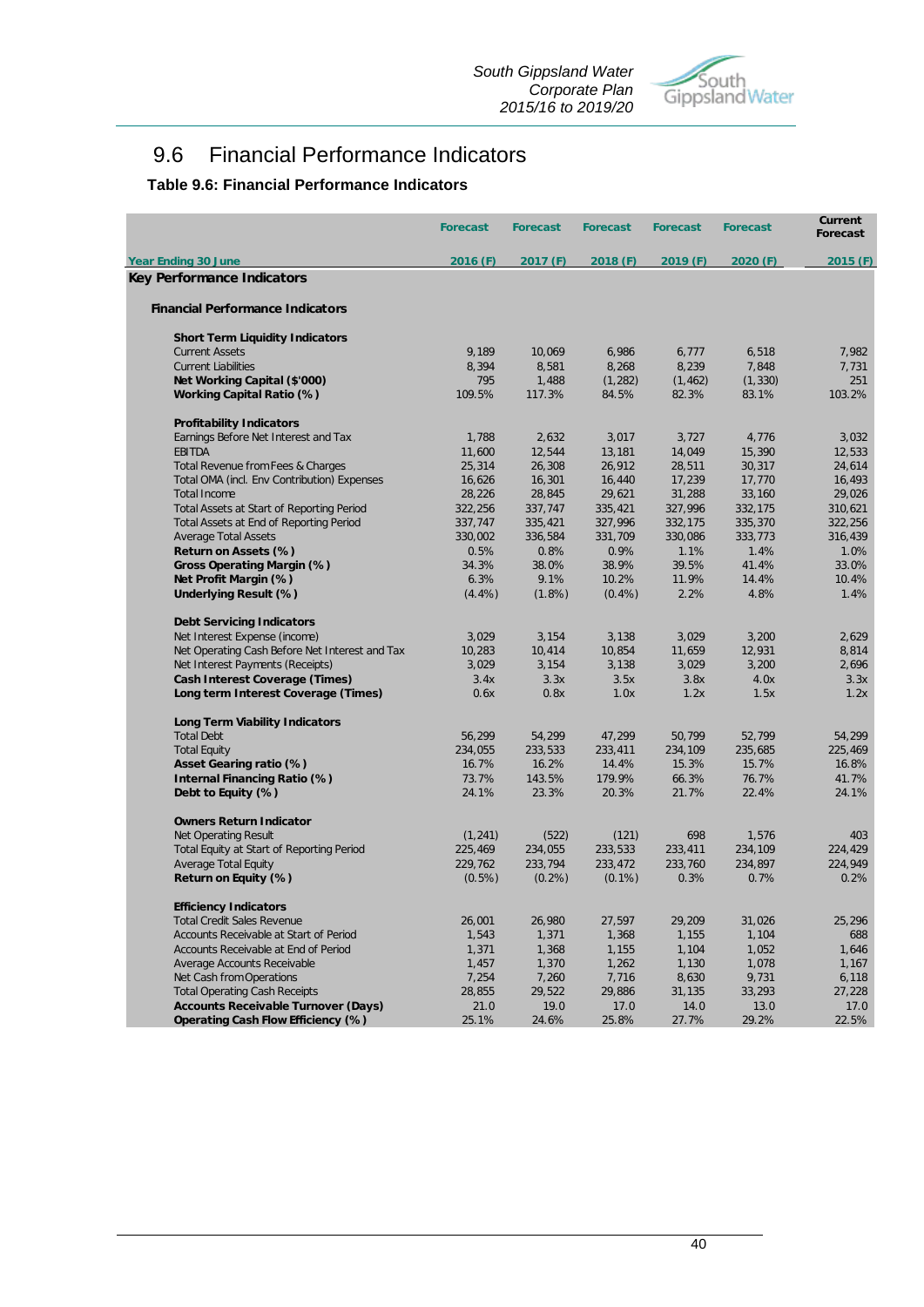

# 9.7 Capital Expenditure Forecasts

### **Table 9.7: Capital Expenditure Forecasts by Major Driver**

|                                                                                                       | <b>Forecast</b> | <b>Forecast</b> | <b>Forecast</b>          | <b>Forecast</b> | <b>Forecast</b> | <b>Forecast</b> | <b>Forecast</b> | <b>Forecast</b> | <b>Forecast</b> | <b>Forecast</b> | Current<br>Forecast |
|-------------------------------------------------------------------------------------------------------|-----------------|-----------------|--------------------------|-----------------|-----------------|-----------------|-----------------|-----------------|-----------------|-----------------|---------------------|
| Year Ending 30 June                                                                                   | 2016 (F)        | 2017 (F)        | 2018 (F)                 | 2019 (F)        | 2020 (F)        | 2021 (F)        | 2022 (F)        | 2023 (F)        | 2024 (F)        | 2025 (F)        | 2015(F)             |
| Capital Program (\$'000)                                                                              |                 |                 |                          |                 |                 |                 |                 |                 |                 |                 |                     |
| <b>Primary Driver Summary</b>                                                                         |                 |                 |                          |                 |                 |                 |                 |                 |                 |                 |                     |
| <b>Security and Reliability</b>                                                                       | 475             |                 |                          | 493             | 422             | 434             |                 |                 | ٠               | 6,227           | 125                 |
| <b>Growth</b>                                                                                         |                 | ٠               |                          | 292             | 1,407           | 1,354           | 1,011           | 191             | 2,187           |                 | 493                 |
| <b>Renewals</b>                                                                                       | 2.665           | 2,415           | 2,260                    | 8.134           | 7,137           | 7.518           | 7,558           | 7,766           | 7,757           | 8,604           | 4,096               |
| <b>Regulatory Compliance</b>                                                                          | 4,459           | 650             |                          | 1,408           | 1,669           |                 |                 | ٠               |                 |                 | 13,240              |
| Total Capital Spend - Breakdown (Includes News Customer Contributions Received And Government Grants) |                 |                 |                          |                 |                 |                 |                 |                 |                 |                 |                     |
| <b>Water</b>                                                                                          |                 |                 |                          |                 |                 |                 |                 |                 |                 |                 |                     |
| Security and Reliability                                                                              | 475             | ×.              | ×.                       | 493             | 422             | 434             | ×.              | ×.              | ×               | 6,227           | 125                 |
| Growth                                                                                                | ٠.              | ×               | ×.                       | 292             | 1,407           | 1,354           | 1.011           | 191             | 2.187           |                 | 493                 |
| Renewals                                                                                              | 1,260           | 960             | 900                      | 1,236           | 1,242           | 1,248           | 1,255           | 1,263           | 1,270           | 1,277           | 1,454               |
| <b>Regulatory Compliance</b>                                                                          |                 | ×.              |                          | 103             | 57              | $\sim$          | ×.              | ×.              | ×               | ×.              | $\sim$              |
| <b>Headworks</b>                                                                                      | 250             | ÷.              | $\overline{\phantom{a}}$ | ł.              | 242             | 2,424           | 2.013           | 2,318           | 1.864           | J.              |                     |
| <b>Total Water</b>                                                                                    | 1.985           | 960             | 900                      | 2.124           | 3.370           | 5.460           | 4,279           | 3.772           | 5.321           | 7.504           | 2.072               |
| <b>Wastewater</b>                                                                                     |                 |                 |                          |                 |                 |                 |                 |                 |                 |                 |                     |
| Growth                                                                                                | ×.              | ×.              | ×.                       | ×.              | ×.              | ×.              | ×.              | ×.              | ×.              | ×.              | ×.                  |
| Renewals                                                                                              | 1,405           | 1.455           | 1.360                    | 6.898           | 5,895           | 6,270           | 6,303           | 6,503           | 6.487           | 7,327           | 2,642               |
| Regulatory Compliance                                                                                 | 4,459           | 650             | $\sim$                   | 1,305           | 1,612           | n.              | ×.              | ×.              | ×.              |                 | 13,240              |
| <b>Total Wastewater</b>                                                                               | 5.864           | 2,105           | 1,360                    | 8.203           | 7,507           | 6,270           | 6,303           | 6,503           | 6,487           | 7,327           | 15,882              |
| <b>Alternative Supplies</b>                                                                           |                 |                 |                          |                 |                 |                 |                 |                 |                 |                 |                     |
| <b>Recycled Water</b><br>Stormwater                                                                   | $\sim$<br>×.    | ×<br>×.         | ×<br>×                   | ×<br>×          | ×<br>÷.         | ×<br>٠.         | ×.<br>×         | ×<br>×          | ×<br>×.         | ٠.<br>×         | $\mathcal{L}$       |
| Other                                                                                                 | ÷               | ÷.              | ÷                        | ÷               | ÷.              | ÷               | $\sim$          | ÷.              | ÷               | ÷               | v                   |
| <b>Total Alternative Supplies</b>                                                                     |                 |                 |                          | ٠               |                 |                 |                 |                 |                 | ٠               | $\sim$              |
| <b>Environment</b>                                                                                    |                 |                 |                          |                 |                 |                 |                 |                 |                 |                 |                     |
| <b>Waterways and Drainage</b>                                                                         | ÷               | ×.              | ×.                       | ×               | ×.              | ÷               | ×.              | ×.              | ×               | ×.              | ×                   |
| Sustainability                                                                                        | ÷.              |                 | ÷                        | ÷               |                 |                 |                 | ÷               | ÷               |                 | ÷.                  |
| <b>Total Environment</b>                                                                              |                 |                 |                          | ٠               |                 |                 |                 | ÷               |                 | ٠               | ×.                  |
| <b>Corporate</b>                                                                                      |                 |                 |                          |                 |                 |                 |                 |                 |                 |                 |                     |
| Systems (Including IT)                                                                                | 752             | 756             | 757                      | 900             | 461             | 462             | 464             | 466             | 467             | 469             | 686                 |
| Other                                                                                                 | 1.345           | 1.339           | 1.371                    | 1.884           | 1,442           | 1.497           | 1.506           | 1.562           | 1,580           | 1.705           | 1,633               |
| <b>Total Corporate</b>                                                                                | 2.097           | 2,095           | 2.128                    | 2,784           | 1,903           | 1.959           | 1.970           | 2.028           | 2,047           | 2.174           | 2,319               |
| <b>Total Capital Spend</b>                                                                            | 9,946           | 5,160           | 4,388                    | 13,111          | 12,780          | 13,689          | 12,552          | 12,303          | 13,855          | 17,005          | 20,273              |
| <b>New Customer Contributions received</b>                                                            | 687.0           | 672.0           | 685.0                    | 698.0           | 709.0           | 728             | 749             | 769             | 790             | 812             | 650.0               |
| <b>Government grants received</b>                                                                     |                 |                 |                          |                 |                 |                 | ×.              | ÷               | ÷               |                 |                     |
| <b>Net Capital Expenditure</b>                                                                        | 9.259           | 4.488           | 3.703                    | 12.413          | 12.071          | 12.961          | 11.803          | 11.534          | 13.065          | 16.193          | 19.623              |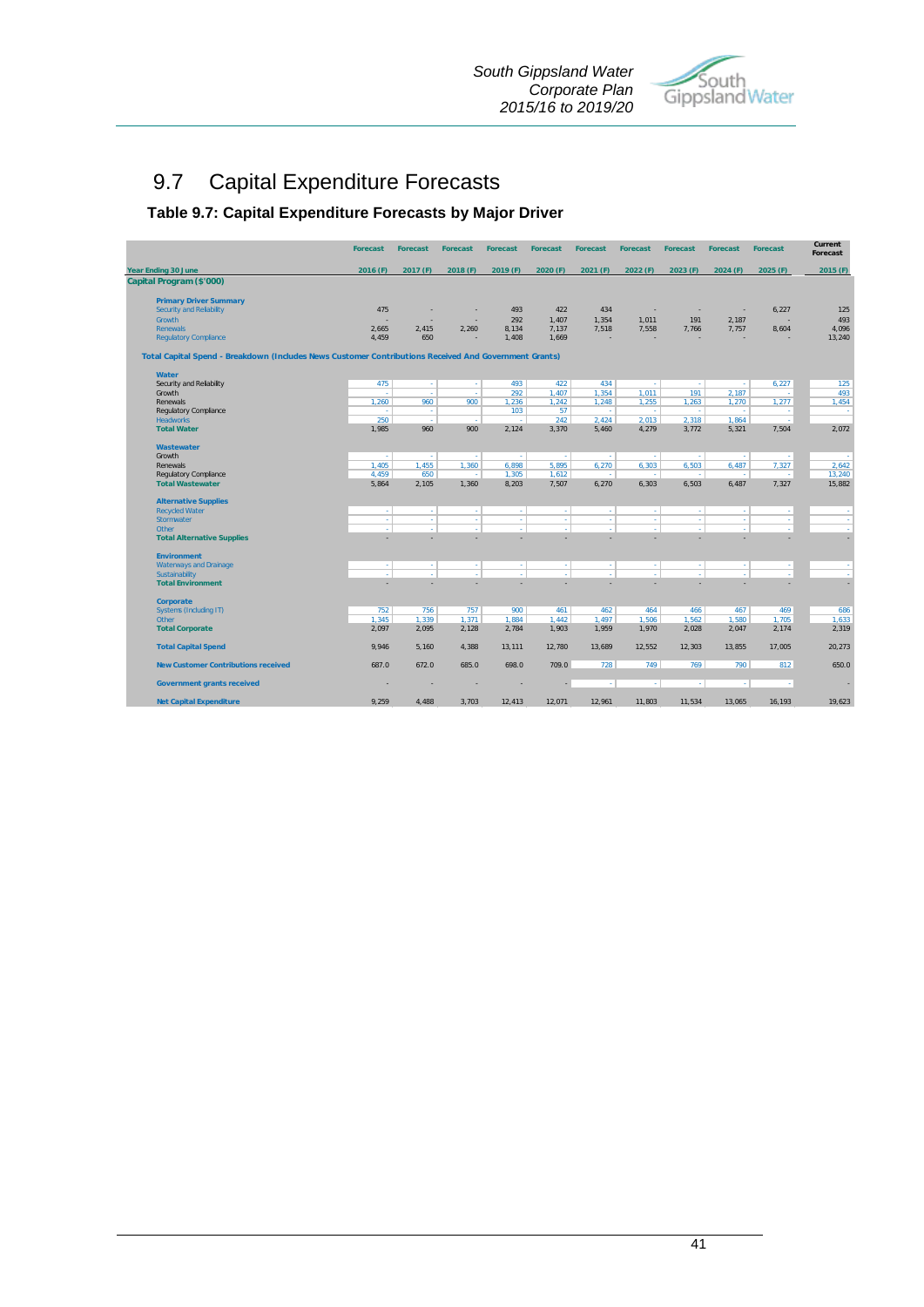*South Gippsland Water Corporate Plan 2015/16 to 2019/20*



# 9.8 Service Standards and Key Performance Indicators **Table 9.8(a): ESC Service Standards**

### SOUTH GIPPSLAND WATER - Service Standards 1 July 2014 to 30 June 2020

|                                                                         | 2014-15 Est. | 2015-16 | 2016-17 | 2017-18 | 2018-19 | 2019-20 |
|-------------------------------------------------------------------------|--------------|---------|---------|---------|---------|---------|
| Water                                                                   |              |         |         |         |         |         |
| Unplanned water supply interruptions (per 100km)                        | 17.3         | 25.0    | 25.0    | 25.0    | 25.0    | 25.0    |
| Average time taken to attend bursts and leaks (priority 1)              | 21.2         | 30.0    | 30.0    | 30.0    | 30.0    | 30.0    |
| Average time taken to attend bursts and leaks (priority 2)              | 22.4         | 35.0    | 35.0    | 35.0    | 35.0    | 35.0    |
| Average time taken to attend bursts and leaks (priority 3)              | 729.9        | 500.0   | 500.0   | 500.0   | 750.0   | 750.0   |
| Unplanned water supply interruptions restored within 5 hours (per cent) | 98.0         | 99.0    | 99.0    | 99.0    | 99.0    | 99.0    |
| Planned water supply interruptions restored within 5 hours (per cent)   | 100.0        | 99.0    | 99.0    | 99.0    | 99.0    | 99.0    |
| Average unplanned customer minutes off water supply                     | 42.9         | 25.0    | 25.0    | 25.0    | 25.0    | 25.0    |
| Average planned customer minutes off water supply                       | 17.8         | 100.0   | 100.0   | 100.0   | 100.0   | 100.0   |
| Average unplanned frequency of water supply interruptions               | 0.3          | 0.3     | 0.3     | 0.3     | 0.3     | 0.3     |
| Average planned frequency of water supply interruptions                 | 0.1          | 0.4     | 0.4     | 0.4     | 0.4     | 0.4     |
| Average duration of unplanned water supply interruptions (minutes)      | 161.7        | 100.0   | 100.0   | 100.0   | 100.0   | 100.0   |
| Average duration of planned water supply interruptions (minutes)        | 162.4        | 240.0   | 240.0   | 240.0   | 240.0   | 240.0   |
| No, of customers experiencing more than 5 unplanned water supply        |              |         |         |         |         |         |
| interruptions in the year                                               | 0.0          | 0.0     | 0.0     | 0.0     | 0.0     | 0.0     |
| Unaccounted for water                                                   | 16.0         | 16.0    | 16.0    | 16.0    | 16.0    | 16.0    |
|                                                                         |              |         |         |         |         |         |
| Sewerage                                                                |              |         |         |         |         |         |
| Sewerage blockages (per 100km)                                          | 20.2         | 18.0    | 18.0    | 18.0    | 25.0    | 25.0    |
| Average time to attend sewer spills and blockages (minutes)             | 14.7         | 30.0    | 30.0    | 30.0    | 30.0    | 30.0    |
| Average time to rectify a sewer blockage (minutes)                      | 57.9         | 120.0   | 120.0   | 120.0   | 120.0   | 120.0   |
| Spills contained within 5 hours (per cent)                              | 97.0         | 97.0    | 97.0    | 97.0    | 97.0    | 97.0    |
| No. of customers receiving more than 3 sewer blockages in the year      | 0.0          | 0.0     | 0.0     | 0.0     | 0.0     | 0.0     |
|                                                                         |              |         |         |         |         |         |

| Customer service                           |      |      |      |      |      |      |
|--------------------------------------------|------|------|------|------|------|------|
| Complaints to EWOV                         |      |      |      |      |      |      |
| Telephone calls answered within 30 seconds | 98.0 | 98.0 | 98.0 | 98.0 | 98.0 | 98.0 |

### **Minimum flow rates**

| 20mm             |     |
|------------------|-----|
| 25mm             |     |
| 32 <sub>mm</sub> |     |
| 40mm             |     |
| 50 <sub>mm</sub> | 160 |

### **Additional Service Standards**

Total CO2 equivalent Emissions (Tonne)

Recycled water target (% reused)

Biosolids reuse (% reused)

Small Town Sewerage Scheme connections (no. of)

Environmental discharge indicator (per cent) Drinking water quality indicators (per cent)

7078.2 8415.6 8550.2 8687.0 8826.0 8967.2  $4.0$  $4.0$  $4.0$  $4.0$  $4.0$  $40$  $0.0$  $2.0$  $2.0$  $2.0$  $2.0$  $2.0$ 146.0 252.0  $30.0$  $0.0$  $0.0$  $0.0$  $100.0$  $100.0$  $100.0$  $100.0$  $100.0$  $100.0$  $100.0$  $100.0$  $100.0$  $100.0$ 100.0  $100.0$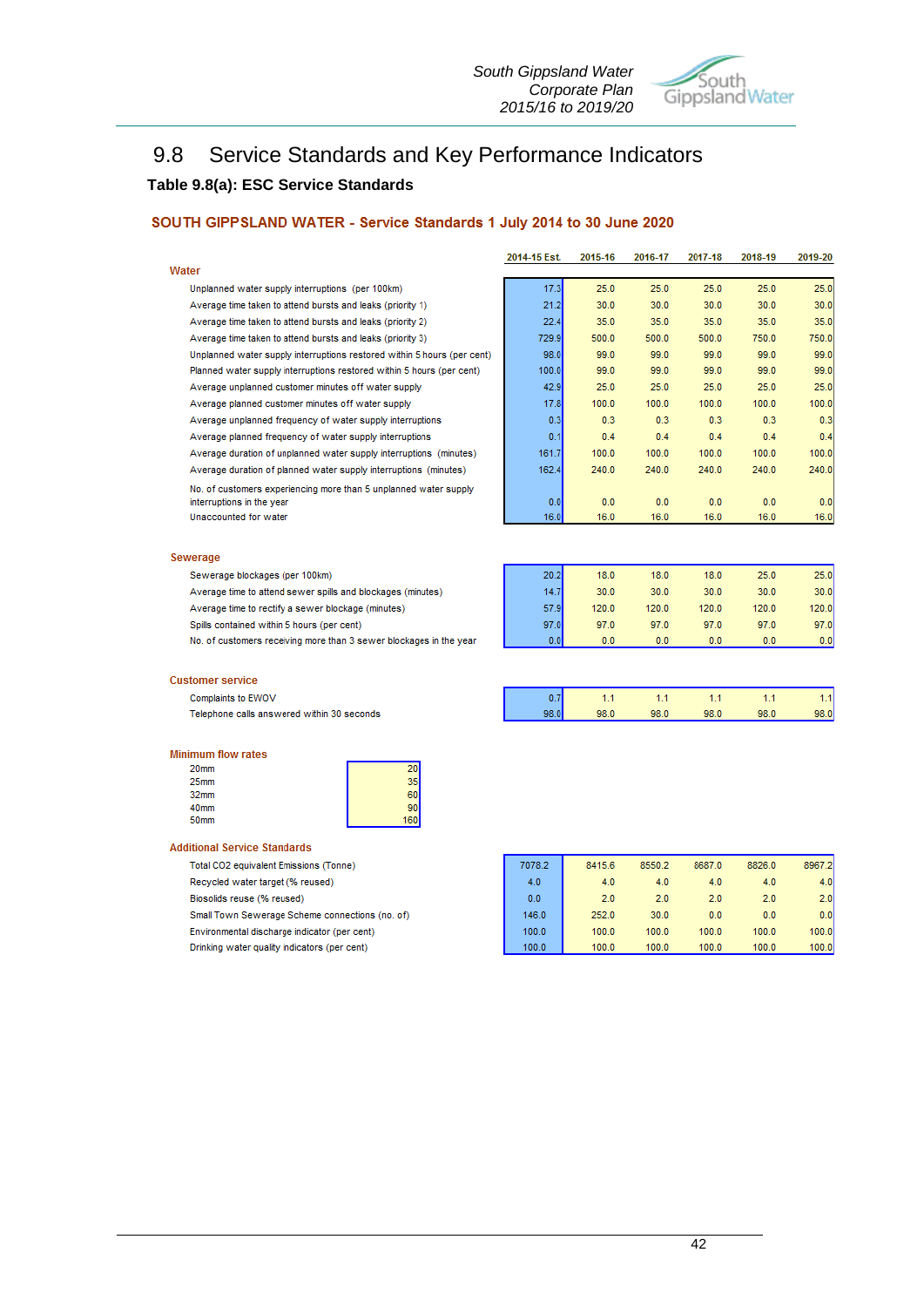

As a part of the Ministerial Reporting Directions (MRD's), Water Corporations are required to set Performance Indicator targets in their Corporate Plans and provide a consolidated performance report, as part of their annual report. The following tables meet this requirement.

|                | <b>Key Performance Indicator</b>                                                                         | 2013-14<br><b>Result</b> | 2014-15<br><b>Est. Result</b> | 2015-16<br><b>Target</b> |
|----------------|----------------------------------------------------------------------------------------------------------|--------------------------|-------------------------------|--------------------------|
| F1             | <b>Interest Cover (Cash)</b>                                                                             |                          |                               |                          |
|                |                                                                                                          | 4.6                      | 3.2                           | 3.4                      |
|                | Cash flow from operations before net interest and tax<br>payments / net interest payments                | times                    | times                         | times                    |
| F <sub>2</sub> | <b>Gearing Ratio</b>                                                                                     |                          |                               |                          |
|                | Total debt (including finance leases) / total assets                                                     | 13.2%                    | 16.8%                         | 16.7%                    |
| F <sub>3</sub> | <b>Internal Financing Ratio</b>                                                                          |                          |                               |                          |
|                | (Net operating cash flow - dividends) / Capital expenditure X<br>100                                     | 68.6%                    | 41.7%                         | 73.7%                    |
| F4             | <b>Current Ratio</b>                                                                                     |                          |                               |                          |
|                | Current Assets / current liabilities (excluding long term<br>employee provisions and revenue in advance) | 0.59                     | 1.03                          | 1.09                     |
| F <sub>5</sub> | <b>Return on Assets</b>                                                                                  |                          |                               |                          |
|                | Earnings before net interest and tax / Average total assets X<br>100                                     | 0.6%                     | 1.0%                          | 0.5%                     |
| F <sub>6</sub> | <b>Return on Equity</b>                                                                                  |                          |                               |                          |
|                | Net profit after tax /average total equity X 100                                                         | (0.2%                    | 0.2%                          | (0.5%)                   |
| F7             | <b>EBITDA Margin</b>                                                                                     |                          |                               |                          |
|                | Earnings before interest, tax, depreciation and amortisation /<br>total revenue X 100                    | 41.1%                    | 43.2%                         | 39.6%                    |

### **Table 9.8(b): Ministerial Reporting Directions – Financial Performance Indicators**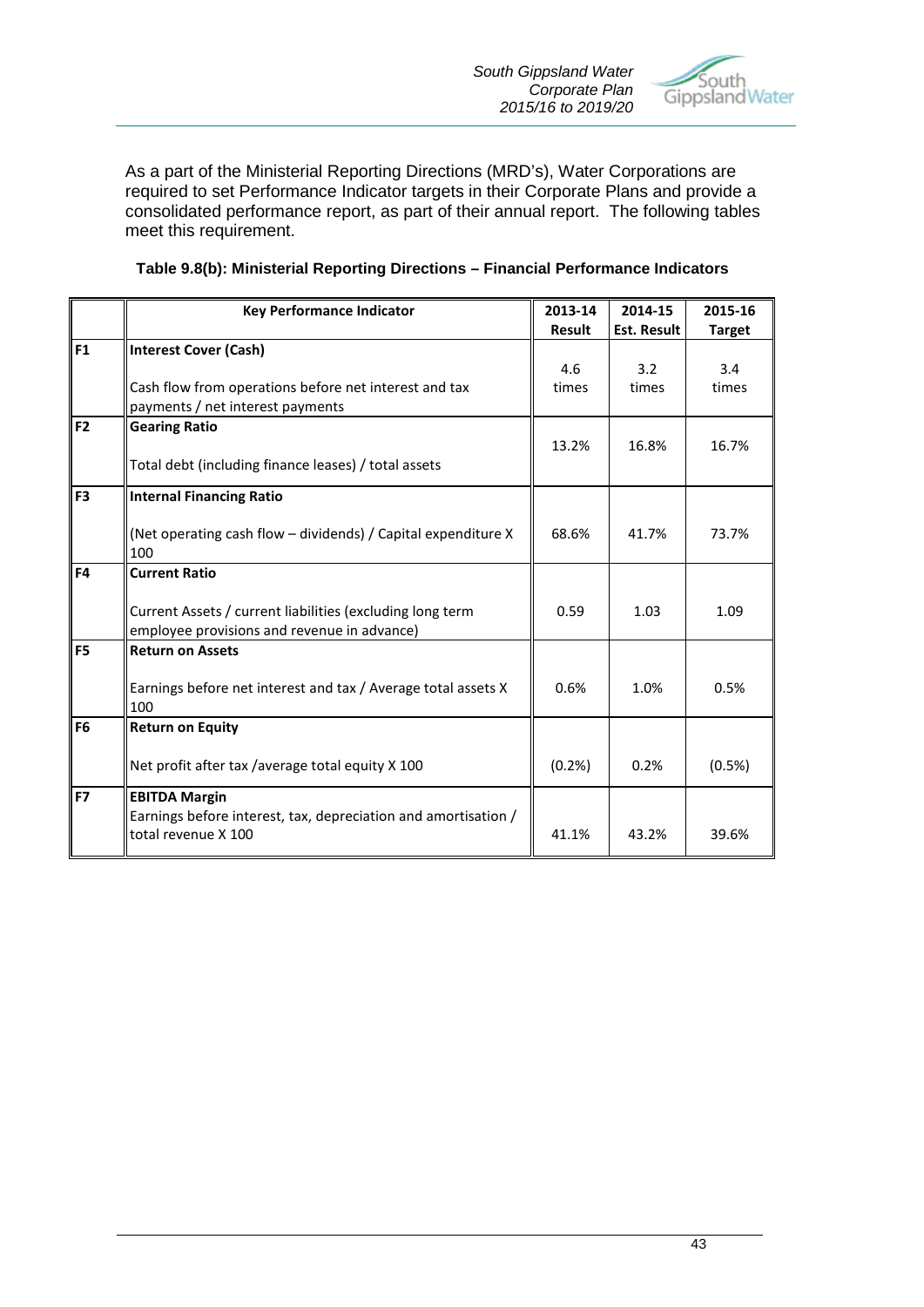

### **Table 9.8(c): Ministerial Reporting Directions – Water and Sewerage Service Performance Indicators**

|                 | <b>Key Performance Indicator</b>                                                                                                                                    | 2013-14<br><b>Result</b> | 2014-15<br><b>Est. Result</b> | 2015-16<br><b>Target</b> |
|-----------------|---------------------------------------------------------------------------------------------------------------------------------------------------------------------|--------------------------|-------------------------------|--------------------------|
| WS1             | <b>Unplanned water supply Interruptions</b>                                                                                                                         |                          |                               |                          |
|                 | Number of customers receiving more than 5 unplanned<br>interruptions in the year<br>Total number of water customers (domestic and non-<br>domestic) customers X 100 | 0.0%                     | 0.0%                          | 0.0%                     |
| WS <sub>2</sub> | Interruption time                                                                                                                                                   |                          |                               |                          |
|                 | Average duration of unplanned water supply interruptions                                                                                                            | 138<br>minutes           | 150<br>minutes                | 100<br>minutes           |
| WS3             | <b>Restoration of unplanned water supply</b>                                                                                                                        |                          |                               |                          |
|                 | Unplanned water supply interruptions restored within 5<br>hours<br>Total unplanned water supply interruptions X 100                                                 | 98.7%                    | 90.0%                         | 99.0%                    |
| SS <sub>1</sub> | <b>Containment of sewer spillages</b>                                                                                                                               |                          |                               |                          |
|                 | Sewer spills from reticulation and branch sewers<br>contained within 5 hours<br>Total sewer spills from reticulation and branch sewers                              | 98.0%                    | 100.0%                        | 100.0%                   |
| SS <sub>2</sub> | Sewer spills interruptions                                                                                                                                          |                          |                               |                          |
|                 | No of residential sewerage customers affected by<br>sewerage interruptions not restored within 5 hours                                                              | 0.0                      | 0.0                           | 0.0                      |

### **Table 9.8(d): Ministerial Reporting Directions – Customer Responsiveness Performance Indicators**

|                 | <b>Key Performance Indicator</b>        | 2013-14 | 2014-15            | 2015-16       |
|-----------------|-----------------------------------------|---------|--------------------|---------------|
|                 |                                         | Result  | <b>Est. Result</b> | <b>Target</b> |
| CR <sub>1</sub> | <b>Water Quality complaints</b>         | 0.4     | 0.4                | 0.8           |
|                 | No of complaints per 100 customers for: |         |                    |               |
| CR2             | Sewerage service quality complaints     | 0.0     | 0.0                | 0.0           |
|                 | No. of complaints per 100 customers     |         |                    |               |
| CR3             | Sewage odour complaints                 | 0.0     | 0.0                | 0.0           |
|                 | No. of complaints per 100 customers     |         |                    |               |
| ICR4            | <b>Billing complaints</b>               | 0.1     | 0.1                | 0.2           |
|                 | No. of complaints per 100 customers     |         |                    |               |

### **Table 9.8(e): Ministerial Reporting Directions – Environmental Performance Indicators**

|                 | <b>Key Performance Indicator</b>                            | 2013-14       | 2014-15            | 2015-16       |
|-----------------|-------------------------------------------------------------|---------------|--------------------|---------------|
|                 |                                                             | <b>Result</b> | <b>Est. Result</b> | <b>Target</b> |
| IE <sub>1</sub> | Effluent re-use volume<br>(end use)                         | 3.6%          | 4.0%               | 4.0%          |
| lE2             | <b>Total Net CO2 emissions</b><br>Net tonnes Co2 equivalent | 6.872         | 7.078              | 8,415         |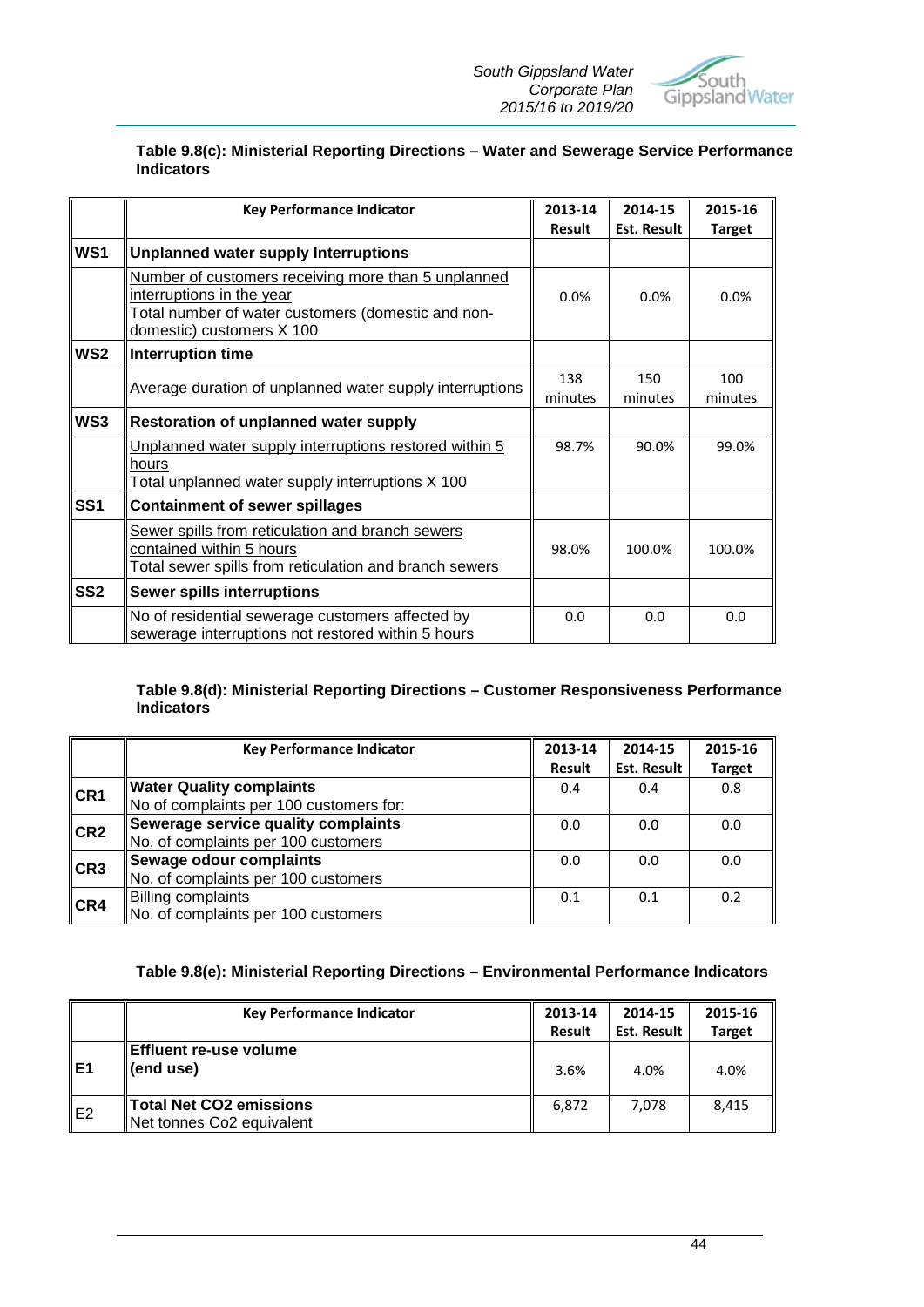

### 9.9 Statement of Prices & Tariffs as determined by the ESC - 1 July 2015 – 30 June 2020

Revenue included in the Corporate Plan is based on the prices approved in the Essential Services Commission's (ESC) Final Determination, adjusted during 2014/15, following the implementation of savings which resulted from targeted efficiencies identified by the Corporation. In addition, the 2015/16 prices have been adjusted by savings from the repeal of the Carbon Tax.

Tariff changes for 2015/16 result in an average Southern District customer receiving a 0.2% nominal decrease from \$955.35 to \$953.33. An average East/West District customer will see a 1.1% nominal increase in 2015/16 tariffs from \$930.00 to \$940.09. Water prices in both regions of South Gippsland Water will come into alignment from 2016/17 as planned in Water Plan 3.

Volumetric charges see modest increases in line with CPI as the corporation works towards moving to a higher proportion of volumetric charges in bills as per customer consultation during Water Plan 3 development.

The next nominal tariffs for core services for the plan period are forecast in Table 9.9(a) below.

| <b>WATER INCOME</b>                 | 2014/15      | 2015/16                  | 2016/17        | 2017/18        | 2018/19        | 2019/20        |
|-------------------------------------|--------------|--------------------------|----------------|----------------|----------------|----------------|
| EAST / WEST AREA                    |              |                          |                |                |                |                |
| Service Charge                      | \$p.a.       | <u>\$ p.a.</u>           | \$ p.a.        | <u>\$ p.a.</u> | \$p.a.         | <u>\$ p.a.</u> |
| 1. General Tariff                   | 287.25       | 290.27                   | 298.25         | 306.45         | 324.08         | 342.71         |
| 2. Vacant Land                      | 287.25       | 290.27                   | 298.25         | 306.45         | 324.08         | 342.71         |
| 3. Agreements                       | 258.75       | 261.33                   | 268.51         | 275.90         | 291.76         | 308.54         |
| 4. Concessional                     | 230.55       | 232.86                   | 239.26         | 245.84         | 260.47         | 275.45         |
| <b>SOUTHERN AREA</b>                |              | $\overline{\phantom{0}}$ | $\blacksquare$ | ٠              |                |                |
| Service Charge                      | \$p.a.       | \$ p.a.                  | \$ p.a.        | <u>\$ p.a.</u> | <u>\$ p.a.</u> | <u>\$ p.a.</u> |
| 1. General Tariff                   | 312.60       | 303.51                   | 298.25         | 306.45         | 324.08         | 342.71         |
| 2. Vacant Land                      | 312.60       | 303.51                   | 298.25         | 306.45         | 324.08         | 342.71         |
| 3. Agreements                       | 278.25       | 268.63                   | 268.51         | 275.90         | 291.77         | 308.54         |
| 4. Concessional                     | 230.55       | 232.86                   | 239.26         | 245.84         | 260.47         | 275.45         |
|                                     |              |                          |                |                |                |                |
| Volume Charge                       | $c$ per $kL$ | <u>c per kL</u>          | $c$ per $kL$   | c per kL       | c per kL       | $c$ per $kL$   |
| Overall Usage                       | 1.7100       | 1.7327                   | 1.7804         | 1.8294         | 1.9345         | 2.0458         |
| Agreement                           | 1.7100       | 1.7327                   | 1.7804         | 1.8294         | 1.9345         | 2.0458         |
| <b>MG</b>                           | 2.0700       | 2.0975                   | 2.1552         | 2.2145         | 2.3418         | 2.4765         |
| <b>Major Customers</b>              | 1.7100       | 1.7327                   | 1.7804         | 1.8294         | 1.9345         | 2.0458         |
| <b>WASTEWATER INCOME</b>            |              |                          |                |                |                |                |
| Service Charge                      | \$ p.a.      | \$ p.a.                  | <u>\$ p.a.</u> | \$ p.a.        | \$p.a.         | \$ p.a.        |
| 1. General Tariff                   | 446.10       | 450.56                   | 462.96         | 475.69         | 503.04         | 531.96         |
| 2. Vacant Land                      | 253.20       | 255.06                   | 262.07         | 269.28         | 284.76         | 301.14         |
| % Volumetric to Total Water Revenue | 57.6%        | 58.3%                    | 58.7%          | 58.6%          | 58.2%          | 58.1%          |

**Table 9.9(a): Forecast Nominal prices - Core Water and Wastewater Tariffs**

Customers are informed and made aware of tariffs and resulting benefits of Corporate Plan initiatives, including implementation of Water Supply Demand Strategy works.

Forecast customer impacts are detailed in Table 9.9(b) below for 200 kL usage and 115 kL usage (that is the average residential water consumption per annum).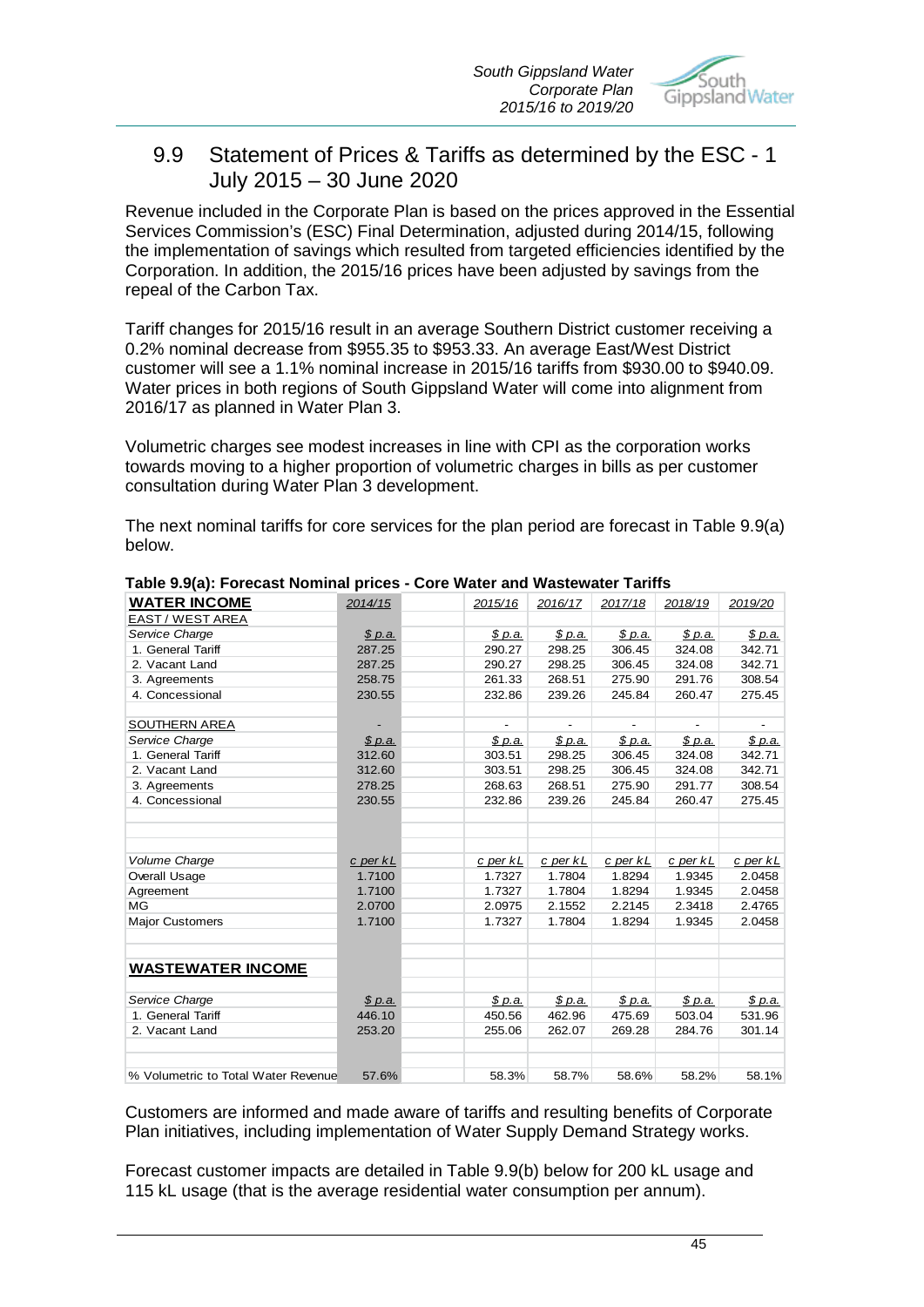

### **Table 9.9(b): Customer Impacts**

### **Modelling of Price Impacts for 200kL of water consumption**

(Based on nominal dollars) Sewer Total \$ Change % Change Fixed Variable Fixed Tariffs Yr on Yr Yr on Yr *Residential & Non-Residential Customers - East/West District* 2014/15 287.25 342.00 446.10 1,075.35 2015/16 290.27 346.54 450.56 1,087.37 12.02 1.1% 2016/17 298.25 356.08 462.96 1,117.29 29.92 2.8% 2017/18 306.45 365.88 475.69 1,148.02 30.73 2.8% 2018/19 324.08 386.90 503.04 1,214.02 66.00 5.7% 2019/20 342.71 409.16 531.96 1,283.83 69.81 5.8% *Residential & Non-Residential Customers - Southern District* 2014/15 312.60 342.00 446.10 1,100.70 2015/16 303.51 346.54 450.56 1,100.61 (0.09) 0.0%  $298.25$ 2017/18 306.45 365.88 475.69 1,148.02 30.73 2.8%<br>2018/19 324.08 324.08 386.90 503.04 1,214.02 66.00 5.7% 2018/19 324.08 386.90 503.04 1,214.02 66.00 5.7% 2019/20 342.71 409.16 531.96 1,283.83 69.81 5.8% *Residential TenantCustomers -All Regions* 2014/15 - 342.00 - 342.00 2015/16 - 346.54 - 346.54 4.54 1.3% 2016/17 - 356.08 - 356.08 9.54 2.8% 2017/18 - 365.88 - 365.88 9.80 2.8% 2018/19 - 386.90 - 386.90 21.02 5.7% 2019/20 - 409.16 - 409.16 22.26 5.8% Water Service

### **Modelling of Price Impacts for 115kL of water consumption**

(Based on nominal dollars)

|                                                              | <b>Water Service</b>         |          | Sewer  | <b>Total</b> | \$ Change | % Change |
|--------------------------------------------------------------|------------------------------|----------|--------|--------------|-----------|----------|
|                                                              | Fixed                        | Variable | Fixed  | Tariffs      | Yr on Yr  | Yr on Yr |
| Residential & Non-Residential Customers - East/West District |                              |          |        |              |           |          |
| 2014/15                                                      | 287.25                       | 196.65   | 446.10 | 930.00       |           |          |
| 2015/16                                                      | 290.27                       | 199.26   | 450.56 | 940.09       | 10.09     | 1.1%     |
| 2016/17                                                      | 298.25                       | 204.75   | 462.96 | 965.96       | 25.87     | 2.8%     |
| 2017/18                                                      | 306.45                       | 210.38   | 475.69 | 992.52       | 26.56     | 2.8%     |
| 2018/19                                                      | 324.08                       | 222.47   | 503.04 | 1,049.59     | 57.07     | 5.7%     |
| 2019/20                                                      | 342.71                       | 235.27   | 531.96 | 1,109.94     | 60.35     | 5.7%     |
| Residential & Non-Residential Customers - Southern District  |                              |          |        |              |           |          |
| 2014/15                                                      | 312.60                       | 196.65   | 446.10 | 955.35       |           |          |
| 2015/16                                                      | 303.51                       | 199.26   | 450.56 | 953.33       | (2.02)    | $-0.2%$  |
| 2016/17                                                      | 298.25                       | 204.75   | 462.96 | 965.96       | 12.63     | 1.3%     |
| 2017/18                                                      | 306.45                       | 210.38   | 475.69 | 992.52       | 26.56     | 2.8%     |
| 2018/19                                                      | 324.08                       | 222.47   | 503.04 | 1.049.59     | 57.07     | 5.7%     |
| 2019/20                                                      | 342.71                       | 235.27   | 531.96 | 1,109.94     | 60.35     | 5.7%     |
| Residential TenantCustomers - All Regions                    |                              |          |        |              |           |          |
| 2014/15                                                      |                              | 196.65   |        | 196.65       |           |          |
| 2015/16                                                      | ۰                            | 199.26   |        | 199.26       | 2.61      | 1.3%     |
| 2016/17                                                      | $\blacksquare$               | 204.75   |        | 204.75       | 5.49      | 2.8%     |
| 2017/18                                                      | -                            | 210.38   |        | 210.38       | 5.63      | 2.8%     |
| 2018/19                                                      |                              | 222.47   |        | 222.47       | 12.09     | 5.7%     |
| 2019/20                                                      | $\qquad \qquad \blacksquare$ | 235.27   |        | 235.27       | 12.80     | 5.8%     |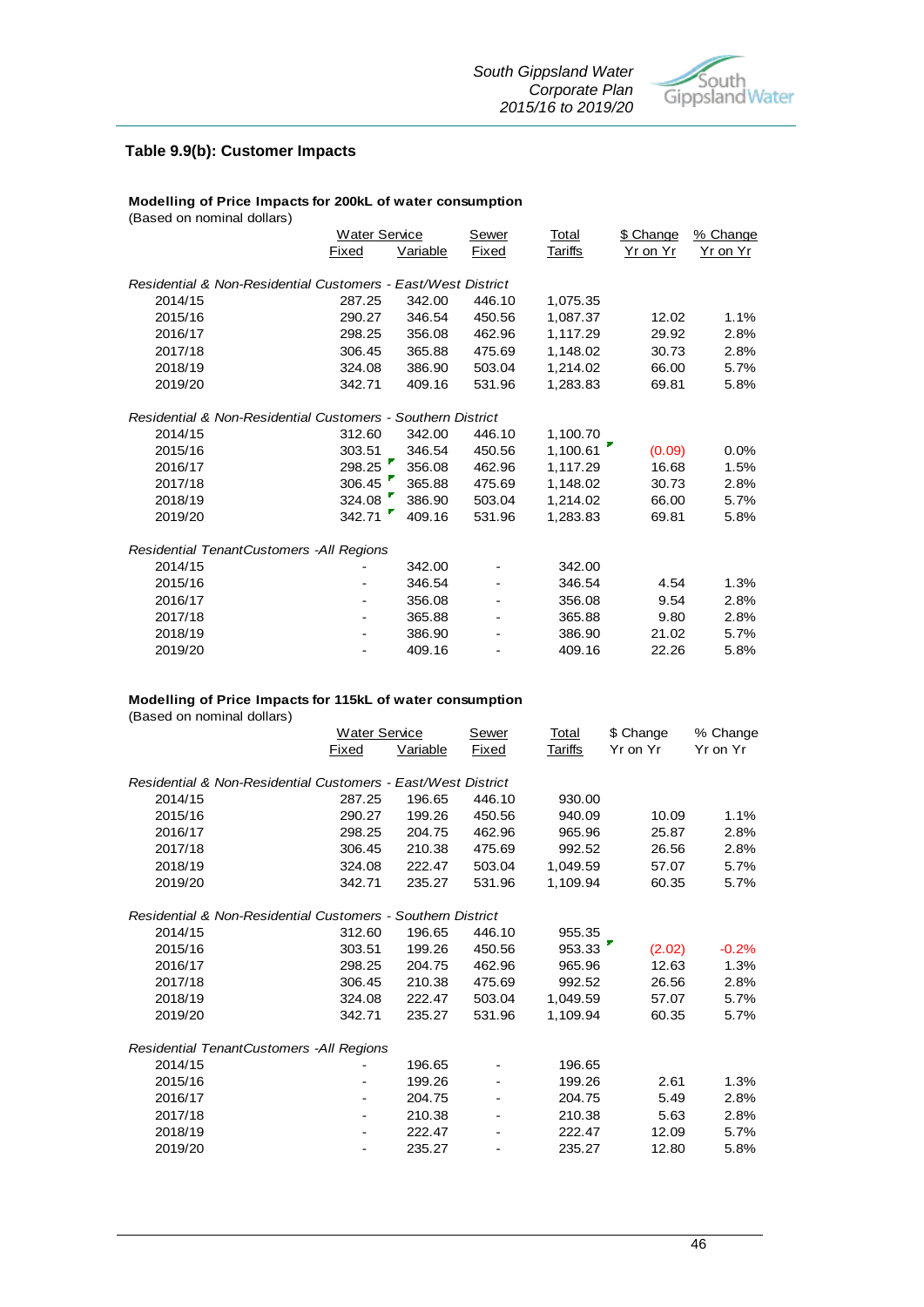

### *.* **Table 9.9(c): Corporate Plan Prices & Tariffs**

|                                     | Corporate Plan 2015/16 to 2019/20 |               |                 |               |               |               |  |
|-------------------------------------|-----------------------------------|---------------|-----------------|---------------|---------------|---------------|--|
| <b>Tariff and Price Component</b>   | Price                             | Price         | Price           | Price         | Price         | Price         |  |
| \$, nominal                         | (1 July 2014)                     | (1 July 2015) | $(1$ July 2016) | (1 July 2017) | (1 July 2018) | (1 July 2019) |  |
|                                     |                                   |               |                 |               |               |               |  |
| 1.1 Water access fees (per annum)   |                                   |               |                 |               |               |               |  |
| East/West District                  |                                   |               |                 |               |               |               |  |
| Access fee - Developed              | 287.35                            | 290.27        | <b>CPI</b>      | <b>CPI</b>    | CPI +3.0%     | CPI +3.0%     |  |
| Access fee - Undeveloped            | 287.35                            | 290.27        | CPI             | CPI           | CPI +3.0%     | CPI +3.0%     |  |
| Access fee - Agreements             | 258.79                            | 261.33        | <b>CPI</b>      | <b>CPI</b>    | CPI +3.0%     | CPI +3.0%     |  |
| Access fee - Concessional           | 230.69                            | 232.86        | <b>CPI</b>      | <b>CPI</b>    | CPI +3.0%     | CPI +3.0%     |  |
| <b>Southern District</b>            |                                   |               |                 |               |               |               |  |
| Access fee - Developed              | 312.73                            | 303.51        | CPI -4.4%       | CPI           | CPI +3.0%     | CPI +3.0%     |  |
| Access fee - Undeveloped            | 312.73                            | 303.51        | CPI -4.4%       | <b>CPI</b>    | CPI +3.0%     | CPI +3.0%     |  |
| Access fee - Agreements             | 278.31                            | 268.63        | CPI-2.8%        | CPI           | CPI +3.0%     | CPI +3.0%     |  |
| Access fee - Concessional           | 230.69                            | 232.86        | CPI             | CPI           | CPI +3.0%     | CPI +3.0%     |  |
| 1.2 Water usage charges (per kL)    |                                   |               |                 |               |               |               |  |
| Volumetric fee - Murray Goulburn    | 2.07                              | 2.09          | <b>CPI</b>      | <b>CPI</b>    | CPI +3.0%     | CPI +3.0%     |  |
| Volumetric fee - All others         | 1.71                              | 1.73          | <b>CPI</b>      | <b>CPI</b>    | CPI +3.0%     | CPI +3.0%     |  |
| 1.3 Sewerage access fees (per       |                                   |               |                 |               |               |               |  |
| Residential and non-residential     |                                   |               |                 |               |               |               |  |
| Access fee - Developed              | 446.23                            | 450.56        | <b>CPI</b>      | <b>CPI</b>    | CPI +3.0%     | CPI +3.0%     |  |
|                                     | 253.29                            |               | <b>CPI</b>      | <b>CPI</b>    | CPI +3.0%     | CPI +3.0%     |  |
| Access fee - Undeveloped            |                                   | 255.06        |                 |               |               |               |  |
| 1.4 Cistern access fees (per annum) |                                   |               |                 |               |               |               |  |
| 1-2 Cisterns                        | 151.35                            | 153.35        | <b>CPI</b>      | <b>CPI</b>    | CPI +3.0%     | CPI +3.0%     |  |
| 3-5 Cisterns                        | 398.25                            | 403.55        | <b>CPI</b>      | <b>CPI</b>    | CPI +3.0%     | CPI +3.0%     |  |
| 6-10 Cisterns                       | 771.00                            | 781.25        | <b>CPI</b>      | <b>CPI</b>    | CPI +3.0%     | CPI +3.0%     |  |
| 11-15 Cisterns                      | 1,234.50                          | 1,250.90      | <b>CPI</b>      | <b>CPI</b>    | CPI +3.0%     | CPI +3.0%     |  |
| 16-20 Cisterns                      | 2,058.60                          | 2,085.95      | <b>CPI</b>      | CPI           | CPI +3.0%     | CPI +3.0%     |  |
| 21-26 Cisterns                      | 2,946.45                          | 2,985.60      | CPI             | <b>CPI</b>    | CPI +3.0%     | CPI +3.0%     |  |
| 27-35 Cisterns                      | 3,611.40                          | 3,659.40      | <b>CPI</b>      | <b>CPI</b>    | CPI +3.0%     | CPI +3.0%     |  |
| 36-Greater Cisterns                 | 4,126.65                          | 4,181.50      | <b>CPI</b>      | <b>CPI</b>    | CPI +3.0%     | CPI +3.0%     |  |
| Volume Charge - (per kL)            |                                   |               |                 |               |               |               |  |
| Volume Charge                       | 1.71                              | 1.73          | <b>CPI</b>      | <b>CPI</b>    | CPI +3.0%     | CPI +3.0%     |  |
| 1.5 Minor trade waste fees          |                                   |               |                 |               |               |               |  |
| Application fees (per application)  |                                   |               |                 |               |               |               |  |
| Category 1                          | 118.00                            | 120.00        | CPI +0.4%       | CPI +0.4%     | <b>CPI</b>    | <b>CPI</b>    |  |
| Category 2                          | 188.20                            | 191.45        | CPI +0.4%       | CPI +0.4%     | CPI           | <b>CPI</b>    |  |
| Category 3                          | 344.50                            | 350.45        | CPI +0.4%       | CPI +0.4%     | CPI           | <b>CPI</b>    |  |
| Access fees (per annum)             |                                   |               |                 |               |               |               |  |
| Access fee - Category 1             | 614.50                            | 622.65        | CPI             | <b>CPI</b>    | <b>CPI</b>    | <b>CPI</b>    |  |
| Access fee - Category 2             | 816.15                            | 827.00        | <b>CPI</b>      | <b>CPI</b>    | CPI           | <b>CPI</b>    |  |
| Access fee - Category 3             | 1,012.50                          | 1,025.95      | <b>CPI</b>      | <b>CPI</b>    | <b>CPI</b>    | <b>CPI</b>    |  |
| Volumetric fees (per kL)            |                                   |               |                 |               |               |               |  |
| All Categories                      | 0.8160                            | 0.8269        | CPI             | CPI           | CPI           | CPI           |  |
| Quality fees (per kg)               |                                   |               |                 |               |               |               |  |
| <b>BOD</b>                          | 0.6500                            | 0.6612        | CPI +0.4%       | CPI +0.4%     | CPI           | CPI           |  |
| SS                                  | 0.6100                            | 0.6206        | CPI +0.4%       | CPI +0.4%     | CPI           | CPI           |  |
| Nitogen                             | 2.7490                            | 2.7966        | CPI +0.4%       | CPI +0.4%     | <b>CPI</b>    | <b>CPI</b>    |  |
| Phosphorus                          | 15.6600                           | 15.9309       | CPI +0.4%       | CPI +0.4%     | <b>CPI</b>    | CPI           |  |
| Additional sampling (per sample)    |                                   |               |                 |               |               |               |  |
| All Categories                      | Actual                            | Actual        | Actual          | Actual        | Actual        | Actual        |  |
|                                     | Cost                              | Cost          | Cost            | Cost          | Cost          | Cost          |  |
| Exceedence fees (per kg)            |                                   |               |                 |               |               |               |  |
| Oil & Grease                        | 0.9800                            | 0.9970        | CPI +0.4%       | CPI +0.4%     | CPI           | <b>CPI</b>    |  |
| Sodium                              | 0.9800                            | 0.9970        | CPI +0.4%       | CPI +0.4%     | CPI           | <b>CPI</b>    |  |
| TOS                                 | 0.7015                            | 0.7136        | CPI +0.4%       | CPI +0.4%     | CPI           | CPI           |  |